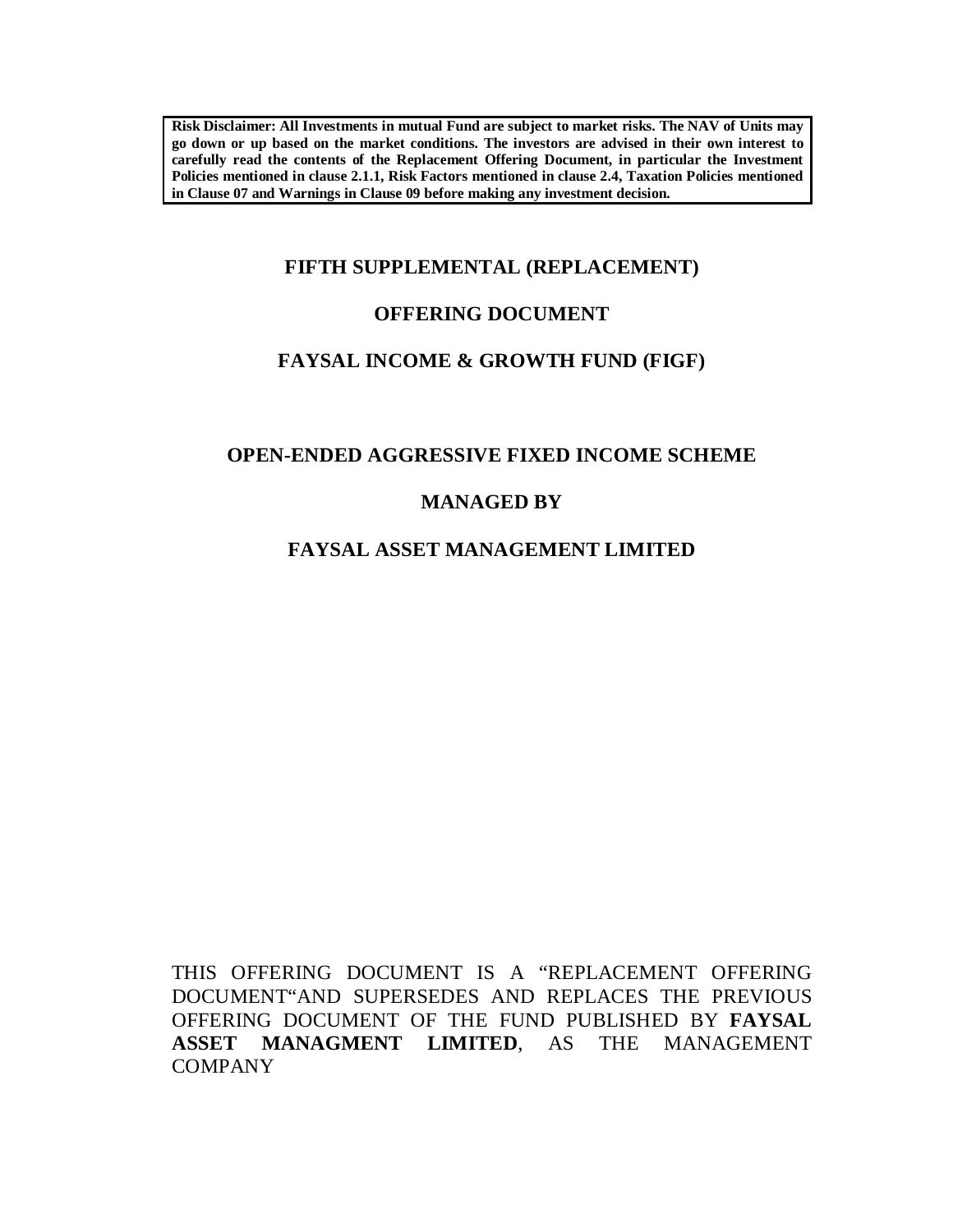| <b>CLAUSE</b><br><b>TABLE OF CONTENTS</b> |                                                                                                         |                         |
|-------------------------------------------|---------------------------------------------------------------------------------------------------------|-------------------------|
| 1.                                        | <b>CONSTITUTION OF THE SCHEME</b>                                                                       | $\overline{\mathbf{4}}$ |
| 1.1                                       | Constitution                                                                                            | $\overline{4}$          |
| 1.2                                       | Trust Deed (the "Deed")                                                                                 | $\overline{4}$          |
| 1.3                                       | Modification of Trust Deed                                                                              | $\mathfrak s$           |
| 1.4                                       | Duration                                                                                                | 5                       |
| 1.5                                       | Trust property                                                                                          | 5                       |
| 1.6                                       | Initial Offer and Initial Period                                                                        | 5                       |
| 1.7                                       | Transaction in Units after Initial Offering Period                                                      | 5                       |
| 1.8                                       | <b>Offering Document</b>                                                                                | 6                       |
| 1.9                                       | Modification of Offering Document                                                                       | 6                       |
| 1.10                                      | Responsibility of the Management Company for information given in this Replacement<br>offering Document | 6                       |
| 2.                                        | INVESTMENT OBJECTIVES, INVESTMENT POLICY, RESTRICTIONS, RISK                                            |                         |
|                                           | <b>DISCLOSURE AND DISCLAIMER</b>                                                                        | 6                       |
| 2.1                                       | Investment Objective                                                                                    | 6                       |
| 2.2                                       | <b>Investment Policy</b>                                                                                | $\boldsymbol{6}$        |
| 2.3                                       | <b>Investment Restrictions</b>                                                                          | 9                       |
| 2.4                                       | <b>Risk Disclosure</b>                                                                                  | 12                      |
| 2.5                                       | Disclaimer                                                                                              | 13                      |
| 3.                                        | <b>OPERATORS AND PRINCIPALS</b>                                                                         | 13                      |
| 3.1                                       | <b>Management Company</b>                                                                               | 13                      |
| 3.2                                       | Board of Directors of the Management Company                                                            | 14                      |
| 3.3                                       | Existing Schemes under Management and their performance                                                 | 18                      |
| 3.4                                       | Role and Responsibilities of the Management Company                                                     | 24                      |
| 3.5                                       | Maintenance of Unit Holders Register                                                                    | 26                      |
| 3.6                                       | Role of the Trustee                                                                                     | 27                      |
| 3.7                                       | <b>Transfer Agent</b>                                                                                   | 29                      |
| 3.8                                       | Custodian                                                                                               | 29                      |
| 3.9                                       | Distributors/Facilitators                                                                               | 29                      |
| 3.10                                      | <b>Auditors</b>                                                                                         | 30                      |
| 3.11                                      | <b>Legal Advisors</b>                                                                                   | 30                      |
| 3.12                                      | <b>Bankers</b>                                                                                          | 30                      |
| 3.13                                      | Rating of the Scheme                                                                                    | 31                      |
| 4.                                        | <b>CHARACTERISTICS OF UNITS</b>                                                                         | 32                      |
| 4.1                                       | Units                                                                                                   | 32                      |
| 4.2                                       | Types of Units                                                                                          | 32                      |
| 4.3                                       | Administrative Plan                                                                                     | 32                      |
| 4.4                                       | Purchase and Redemption of Units                                                                        | 32                      |
| 4.5                                       | Procedure for Purchase of Units                                                                         | 33                      |
| 4.6                                       | Procedure for Redemption of Units                                                                       | 38                      |
| 4.7                                       | Purchase (Public Offer) and Redemption (Repurchase) of Units outside Pakistan                           | 40                      |
| 4.8                                       | Determination of Redemption (Repurchase) Price                                                          | 40                      |
| 4.9                                       | Procedure for Requesting Change in Unit Holder Particulars                                              | 41                      |
| 4.10                                      | Procedure for Pledge / Lien / Charge of Units                                                           | 43                      |
| 4.11                                      | Temporary Change in Method of Dealing, Suspension of Dealing and Queue System                           | 44                      |
| 5.                                        | <b>DISTRIBUTION POLICY</b>                                                                              | 45                      |
| 5.1                                       | Declaration of Dividend                                                                                 | 45                      |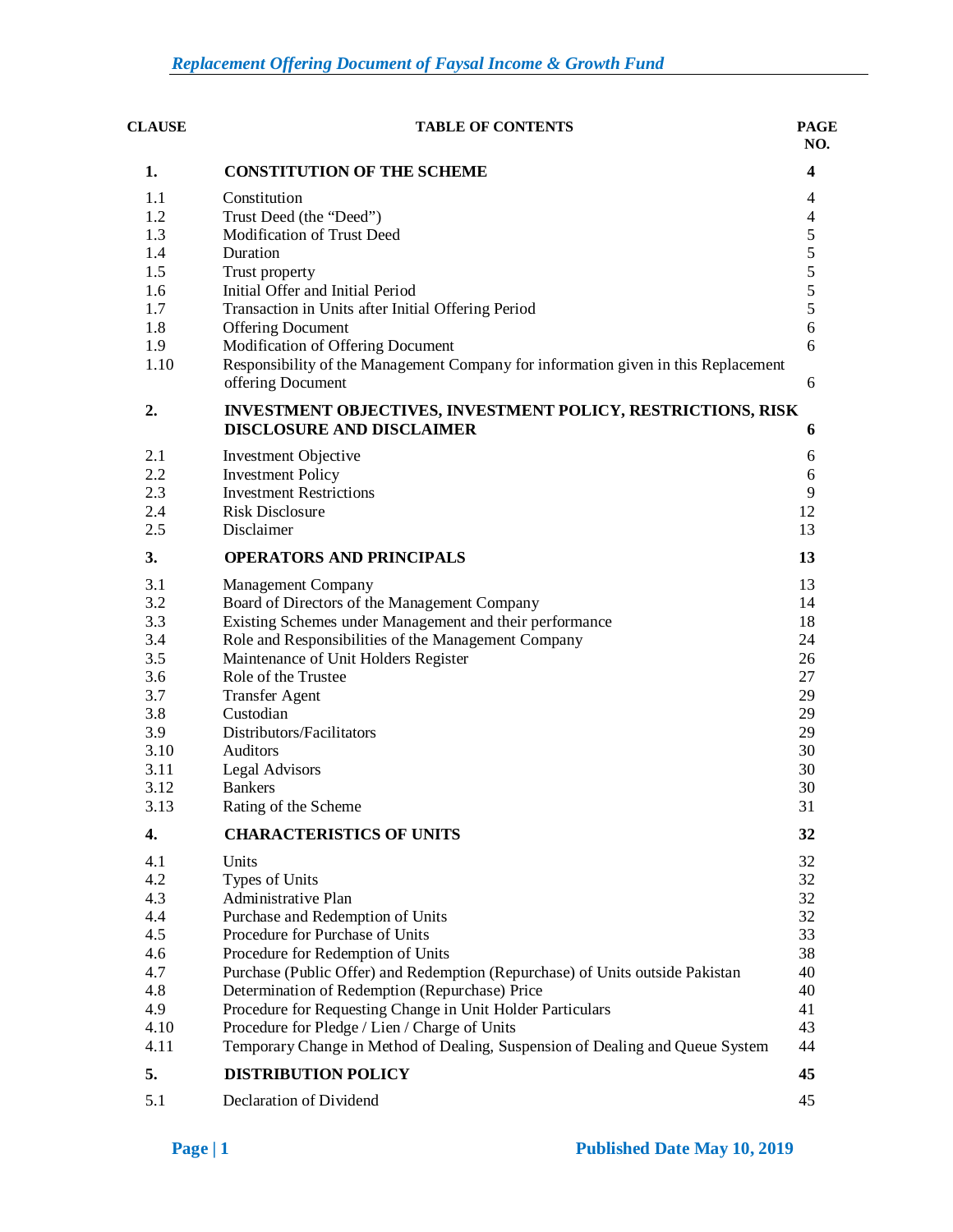| 5.2          | Determination of Distributable Income                                                   | 46       |
|--------------|-----------------------------------------------------------------------------------------|----------|
| 5.3<br>5.4   | Payment of Dividend<br>Dispatch of Dividend Warrants/Advice                             | 46<br>46 |
| 5.5          | Reinvestment of Dividend                                                                | 46       |
| 5.6          | <b>Bonus Units</b>                                                                      | 46       |
| 5.7          | <b>Encashment of Bonus Units</b>                                                        | 47       |
| 5.8          | Closure of Register                                                                     | 47       |
| 6.           | <b>FEE AND CHARGES</b>                                                                  | 47       |
| 6.1          | Fees and Charges Payable by an Investor                                                 | 47       |
| 6.2          | Fees and Charges Payable by the Fund                                                    | 49       |
| 6.3<br>6.4   | <b>Formation Costs</b>                                                                  | 49<br>49 |
|              | Other costs and expenses                                                                |          |
| 7.           | <b>TAXATION</b>                                                                         | 50       |
| 7.1          | Taxation on the Income of the Fund                                                      | 50       |
| 7.2<br>7.3   | Withholding tax<br>Zakat on Fund                                                        | 51<br>51 |
| 7.4          | Taxation and Zakat on Unit Holders                                                      | 51       |
| 7.5          | Disclaimer                                                                              | 52       |
| 8.           | <b>REPORTS TO UNIT HOLDERS</b>                                                          | 52       |
| 8.1          | <b>Account Statement</b>                                                                | 52       |
| 8.2          | <b>Financial Reporting</b>                                                              | 52       |
| 8.3          | <b>Trustee Report</b>                                                                   | 52       |
| 8.4          | <b>Fund Manager Report</b>                                                              | 52       |
| 9.           | <b>WARNING AND DISCLAIMER</b>                                                           | 53       |
| 9.1          | Warning                                                                                 | 53       |
| 9.2          | Disclaimer                                                                              | 53       |
| 10.          | <b>GENERAL INFORMATION</b>                                                              | 53       |
| 10.1         | Accounting Period / Financial Year of the Fund                                          | 53       |
| 10.2         | <b>Inspection of Constitutive Documents</b>                                             | 53       |
| 10.3         | Transfer of Management Rights of the Fund                                               | 54       |
| 10.4<br>10.5 | Extinguishment/Revocation of the Fund<br>Procedure and manner of Revocation of the Fund | 54<br>55 |
| 10.6         | Distribution of proceeds on Revocation                                                  | 55       |
| 11.          | <b>GLOSSARY</b>                                                                         | 56       |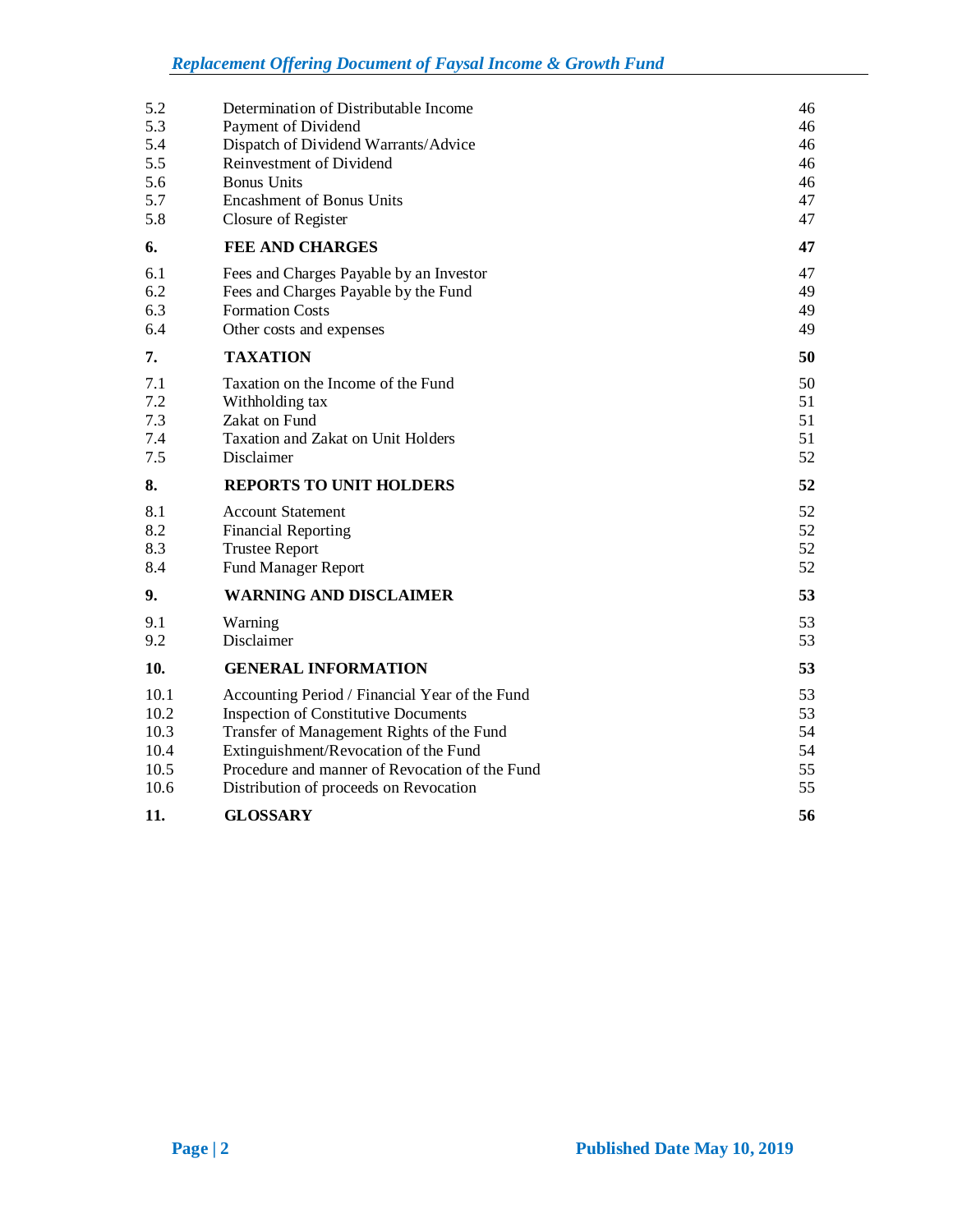## **Fifth Supplemental (Replacement) Offering Document**

**Of**

## **Faysal Income & Growth Fund (FIGF)**

## **(Open-Ended Aggressive Fixed Income Scheme)**

#### **Managed By**

#### **Faysal Asset Management Limited**

#### **[An Asset Management Company Registered under the Non-Banking Finance Companies (Establishment and Regulation) Rules, 2003]**

## **Date of Publication of Replacement Offering Document Dated May, 10 2019**

## **Initial Offering Period: October 10, 2005 to October 12, 2005 (both days inclusive)**

The **Faysal Income & Growth Fund** (the Fund/the Scheme/the Trust/the Unit Trust/**FIGF**) has been established through a Trust Deed (the Deed) dated **April 27, 2005**, under the Trust Act, 1882 entered into and between **Faysal Asset Management Limited**, the Management Company, and **Central Depository Company of Pakistan Limited**, the Trustee.

## **REGULATORY APPROVAL AND CONSENT**

#### **Approval of the Securities and Exchange Commission of Pakistan**

The Securities and Exchange Commission of Pakistan (SECP) has authorized the offer of Units of **Faysal Income & Growth Fund (FIGF)** and registered as a notified entity under the Non-Banking Finance Companies and Notified Entities Regulations 2008 ("Regulations") vide letter No NBFC-II/JD-II/FIGF/472 dated June 24, 2005. SECP has approved this Replacement Offering Document, under the Regulations vide No SCD/AMCW/FAML/FIGF/406/2019 dated May, 10 2019.

**It must be clearly understood that in giving this approval, SECP does not take any responsibility for the financial soundness of the Fund nor for the accuracy of any statement made or any opinion expressed in this Replacement Offering Document.**

#### **Replacement Offering Document**

This Replacement Offering Document sets out the arrangements covering the basic structure of the **Faysal Income & Growth Fund** (the "Fund", the "Scheme"). It sets forth information about the Fund that a prospective investor should know before investing in any class of Unit of the Fund. The provisions of the Trust Deed, the Rules, the Regulations, circulars, directives etc as specified hereafter govern this Replacement Offering Document.

If prospective investor has any doubt about the contents of this Replacement Offering Document, he/she/it should consult one or more from amongst their investment advisers, legal advisers, bank managers, stockbrokers, or financial advisers **to seek independent professional advice.**

**Investors must recognize that the investments involve varying levels of risk. The portfolio of the Fund consists of investments, listed as well as unlisted that are subject to market fluctuations and risks inherent in all such investments. Neither the value of the Units in the Fund nor the dividend declared by the Fund is, or can be, assured. Investors are requested to**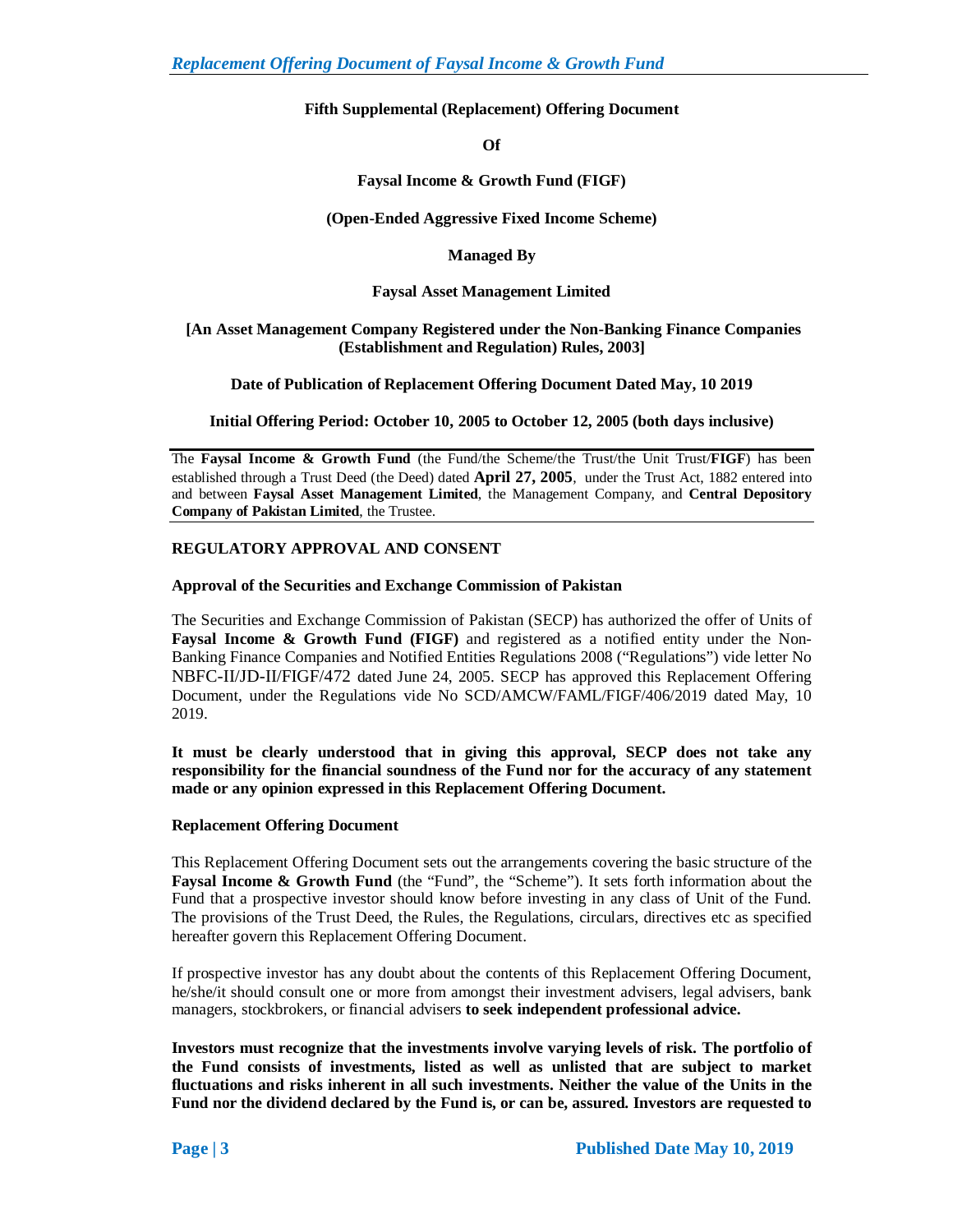**read the Risk Disclosure and Warnings statement contained in Clause 2.4 and Clause 9 respectively in this Replacement Offering Document.**

#### **Filing of the Replacement Offering Document**

The Management Company has filed a copy of the Replacement Offering Document signed by the Chief Executive along with the Trust Deed with SECP. Copies of the following documents can be inspected at the registered office of the Management Company or the place of business of the Trustee:

- (1) License No. AMCW/17/FAML/AMS/09/2017 dated November 15 ,2017 granted by SECP to **Faysal Asset Management Limited** to carry out Asset Management Services and Investment Advisor;
- (2) SECP's Letter No. SEC/NBFC-DD-I/119/2005 dated February 11, 2005 approving the appointment of **Central Depository Company of Pakistan Limited** as the Trustee of the Fund;
- (3) Trust Deed (the Deed) of the Fund;
- (4) SECP's Letter No. NBFC-II/JD-II/FIGF/472 dated June 24, 2005 registering the Fund in terms of Regulation 44 of the NBFC and Notified Entities Regulations 2008;
- (5) Letters from **Deloitte Yousuf Adil Chartered Accountants**, Auditors of the Fund, consenting to the issue of statements and reports;
- (6) Letters from **Mohsin Tayebaly & Co.**, Legal Advisers of the Fund , consenting to act as adviser;
- (7) SECP's letter No. SCD/AMCW/FAML/FIGF/406/2019 dated May, 10 2019 approving this Replacement Offering Document.

#### **1. CONSTITUTION OF THE SCHEME**

#### **1.1 Constitution**

The Fund is an open-end Fund and has been constituted by a Trust Deed entered into at Karachi on **April 27, 2005** between:

**Faysal Asset Management Limited,** a Non-Banking Finance Company incorporated under the Companies Ordinance 1984 and licensed by SECP to undertake asset management services, with its principal place of business at 7<sup>th</sup> Floor, Faysal House, ST-**02, Main Shahrah-e-Faisal, Karachi Pakistan** as the Management Company; and

**Central Depository Company of Pakistan Limited,** Trustee incorporated in Pakistan under the Companies Ordinance, 1984, and registered by SECP to act as a Trustee of the Collective Investment Scheme, having its registered office at **CDC House, 99-B, Block "B", Main Shahrah-e-Faisal, Karachi Pakistan** as the Trustee.

#### **1.2 Trust Deed (the "Deed")**

The Deed is subject to and governed by the Non-Banking Finance Companies (Establishment and Regulations) Rules, 2003 and Non-Banking Finance Companies and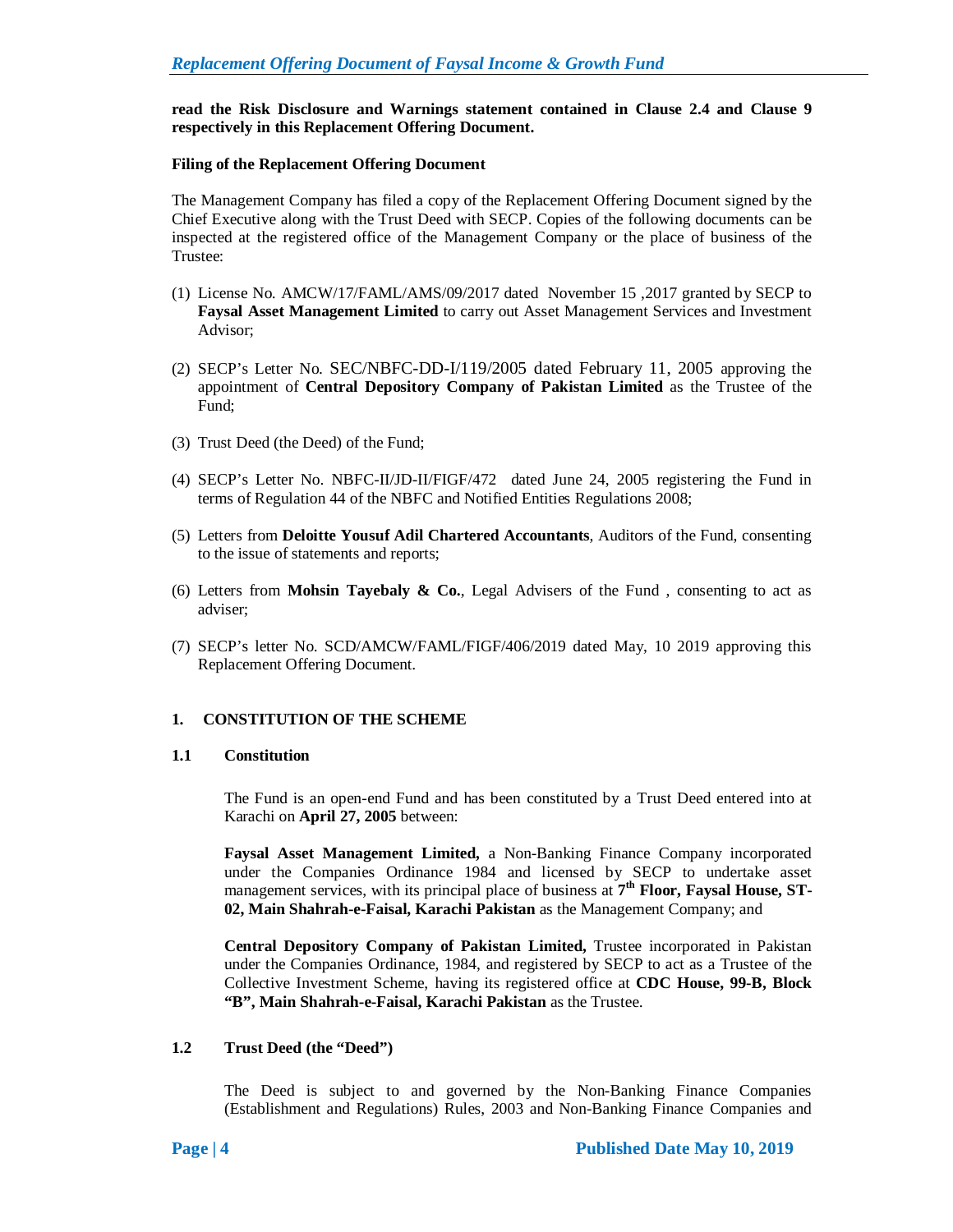Notified Entities Regulations, 2008, Securities and Exchange Ordinance 1969, Companies Ordinance 1984 and all other applicable laws and regulations. The terms and conditions in the Deed and any supplemental deed(s) shall be binding on each Unit Holder. In the event of any conflict between the Replacement Offering Document and the Deed the latter shall supersede and prevail over the provisions contained in this Replacement Offering Document. In the event of any conflict between the Deed and the Rules or Regulations and Circulars issued by SECP, the latter shall supersede and prevail over the provisions contained in the Deed.

The Fund shall also be subject to the rules and the regulations framed by the State Bank of Pakistan with regard to the foreign investments made by the Fund and investments made in the Fund from outside Pakistan in foreign currency.

## **1.3 Modification of Trust Deed**

The Trustee and the Management Company, acting together and with the approval of SECP, shall be entitled by supplemental deed(s) to modify, alter or add to the provisions of the Deed to such extent as may be required to ensure compliance with any applicable laws, Rules and Regulations.

Where the Deed has been altered or supplemented, the Management Company shall duly notify to the Unit Holders and posted on their official website.

## **1.4 Duration**

The duration of the Fund is perpetual**.** However, SECP or the Management Company may wind it up or revoke, on the occurrence of certain events as specified in the Regulations or **Clause 10.4** of this document.

## **1.5 Trust property**

The aggregate proceeds of all Units issued from time to time after deducting Duties and Charges, Transactions Costs and any applicable Sales Load , shall constitute part of the Trust Property and includes the Investment and all income, profit and other benefits arising therefrom and all cash, bank balances and other assets and property of every description for the time being held or deemed to be held upon trust by the Trustee for the benefit of the Unit Holder(s) pursuant to the Deed but does not include any amount payable to the Unit Holders as distribution. However any profit earned on the amount payable to the Unit Holders as distribution shall become part of the Trust Property.

## **1.6 Initial Offer and Initial Period**

Initial Offer was made during the Initial Period which was of **three** Business Days and began at the start of the banking hours on **October 10, 2005** and ended at the close of the banking hours on **October 12, 2005.** During the Initial Period the Units shall be issued at the Initial Price of **Rs.100** per Unit and subsequently at the price calculated and announced by the Management Company for every Dealing Day.

## **1.7 Transaction in Units after Initial Offering Period**

Subsequently the Public Offering will be made at the Offer Price and redeemed at the Redemption Price. The Management Company will fix the Offer (Purchase) and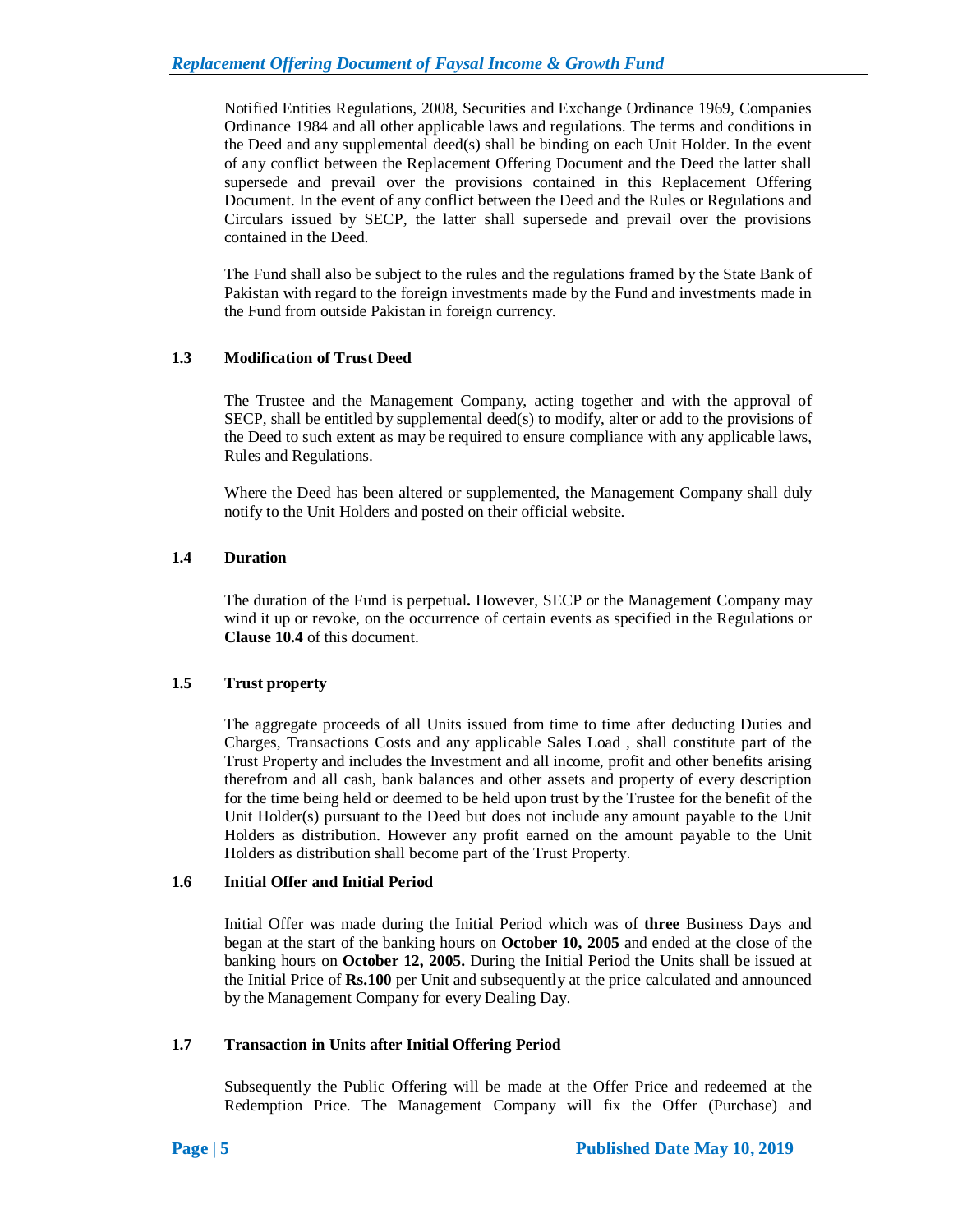Redemption (Repurchase) Prices for every Dealing Day on the basis of the Net Asset Value (NAV). The NAV based price shall be fixed after adjusting for the Sales Load as the case may be and any Transaction Costs that may be applicable. Except for circumstances elaborated in Clause 4.11 & 10.4 of this Replacement Offering Document, such prices shall be applicable to Purchase and Redemption requests, complete in all respects, received during the Business Hours on the Dealing Day.

## **1.8 Offering Document**

The provisions of the Trust Deed, the Rules, the Regulations, circulars and the Directive issued by the Commission govern this Replacement Offering Document. It sets forth information about the Fund that a prospective investor should know before investing in any Unit. Prospective investors in their own interest are advised to carefully read this Replacement Offering Document to understand the Investment Policy, Risk Factors and Warning and Disclaimer and should also consult their legal, financial and/or other professional adviser before investing.

## **1.9 Modification of Offering Document**

This Replacement Offering Document will be updated to take account of any relevant material changes relating to the Fund. Such changes shall be subject to prior consent of the Trustee and approval from the Securities and Exchange Commission of Pakistan (SECP) and shall be circulated to all Unit Holders and/ or publicly notified by advertisements in the newspapers subject to the provisions of the Rules and the Regulations and duly posted on official website of the Management Company.

## **1.10 Responsibility of the Management Company for information given in this Replacement offering Document**

Management Company accepts the responsibility for the information contained in this Replacement Offering Document as being accurate at the date of its publication.

## **2. INVESTMENT OBJECTIVES, INVESTMENT POLICY, RESTRICTIONS, RISK DISCLOSURE AND DISCLAIMER**

## **2.1 Investment Objective**

The prime objective of Faysal Income & Growth Fund is to provide superior long-term risk adjusted returns by investing in a diverse pool of fixed income securities, including money market instruments. In particular, the aim is to minimize interest rate risk through duration management and default risk portfolio diversification. The Fund will employ prudent and disciplined investment management, and maximize the total investment return through systematic and informed security selection.

## **2.2 Investment Policy**

**Fayal Income & Growth Fund**, will target to provide returns for its Unit Holder by investing in fixed income instruments. The Fund shall invest according to NBFC Regulations and applicable SECP directives in authorized investment avenues.

**Faysal Income & Growth Fund** in line with its Investments Objectives will invest in Authorized Investments.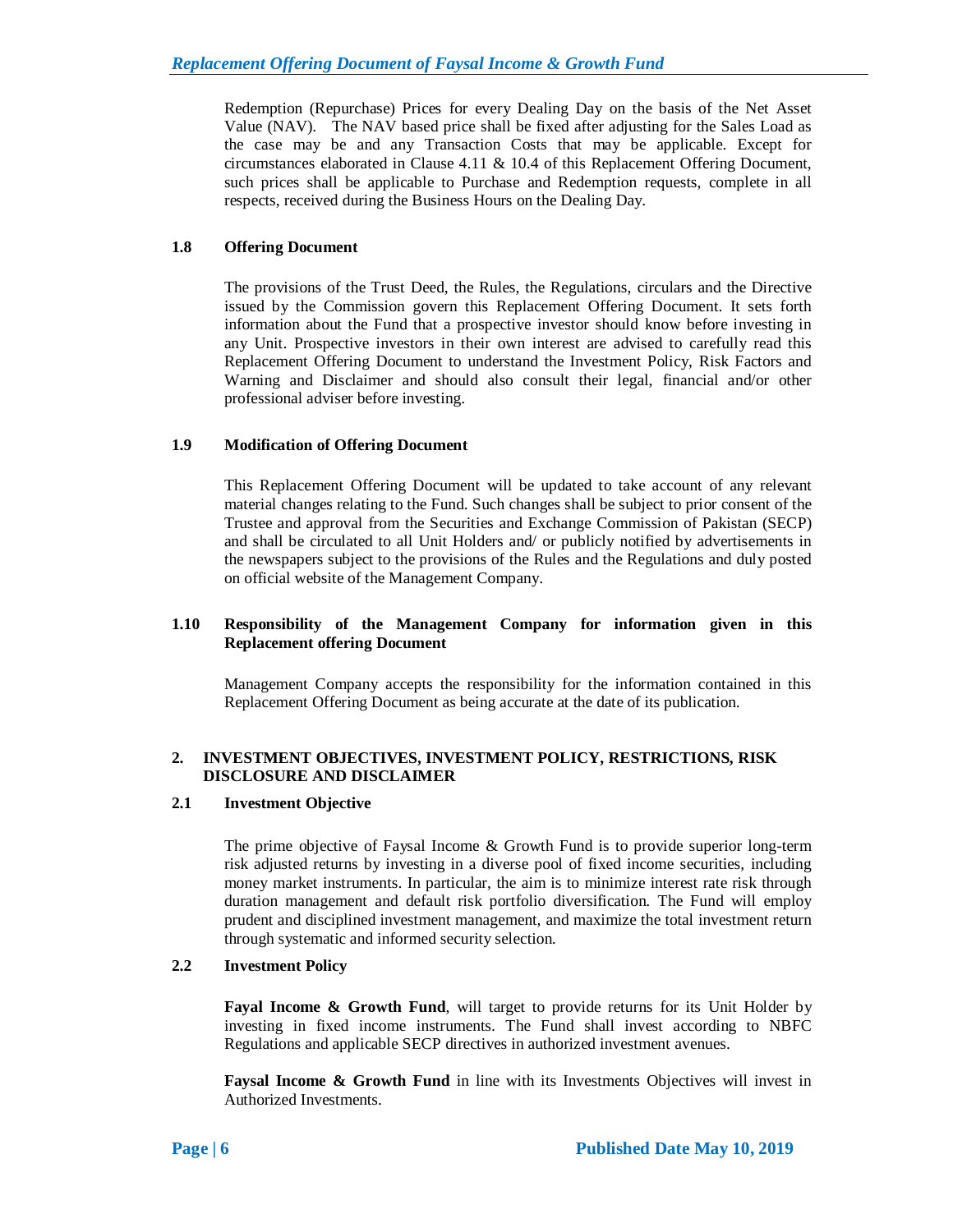# 2.2.1 **Authorized Investments**

| S. No     | <b>Asset Class</b>                                                                                                                                                                                                                                                | <b>Maximum Exposure</b><br>Limit (% of Net Assets)                                                           |  |  |  |
|-----------|-------------------------------------------------------------------------------------------------------------------------------------------------------------------------------------------------------------------------------------------------------------------|--------------------------------------------------------------------------------------------------------------|--|--|--|
| 01        | Cash & near Cash<br>instrument<br>Equivalent<br>(excluding TDRs) Treasury Bills & GOP Ijara<br>Sukuk not exceeding 90 days maturity.                                                                                                                              | 100%<br>(min 10% exposure at all<br>times)                                                                   |  |  |  |
| 02        | Bank Deposits Current / Saving /PLS Account)<br>with bank and DFI.                                                                                                                                                                                                | 100%                                                                                                         |  |  |  |
| 03        | Term Deposit Receipt (TDR), Certificate of<br>Deposits (COD) & Certificate of Musharaka<br>(COM) with bank and DFI.                                                                                                                                               | 90%                                                                                                          |  |  |  |
| 04        | Bonds,<br>Term Finance<br>Certificates<br>$(TFCs)$ ,<br>Treasury Bills, Sukuks and PIBs                                                                                                                                                                           | 90%                                                                                                          |  |  |  |
| 05        | Money Market Placements<br>with<br>Financial<br>Institution                                                                                                                                                                                                       | 90%                                                                                                          |  |  |  |
| 06        | Commercial Paper                                                                                                                                                                                                                                                  | 90%                                                                                                          |  |  |  |
| 07        | Reverse Repo against Government Securities and<br>debt securities with financial institution                                                                                                                                                                      | 90%                                                                                                          |  |  |  |
| 08        | Margin Trading System (or any other replacement)<br>/ spreads transaction.                                                                                                                                                                                        | 40%                                                                                                          |  |  |  |
| 09        | Foreign Investments in debt securities/ Bonds /<br>Sukuks /Commercial Papers and Mutual Funds &<br>ETFs based on Debt securities and offshore foreign<br>currency accounts.                                                                                       | 30% of Funds size or USD<br>15 Million whichever<br><i>is</i><br>(with<br>SECP $&$<br>Lower<br>SBP approval) |  |  |  |
| $\bullet$ | The Fund shall make all investments in compliance with SECP directives. The<br>Fund is an aggressive fixed income fund in terms of requirement of SECP Circular<br>No. 7 of 2009. Within these requirements, the Fund will be managed in the<br>following manner; |                                                                                                              |  |  |  |
|           | Both rated and unrated securities shall be eligible for investment. Below<br>investment grade rated securities shall also be eligible for investment;                                                                                                             |                                                                                                              |  |  |  |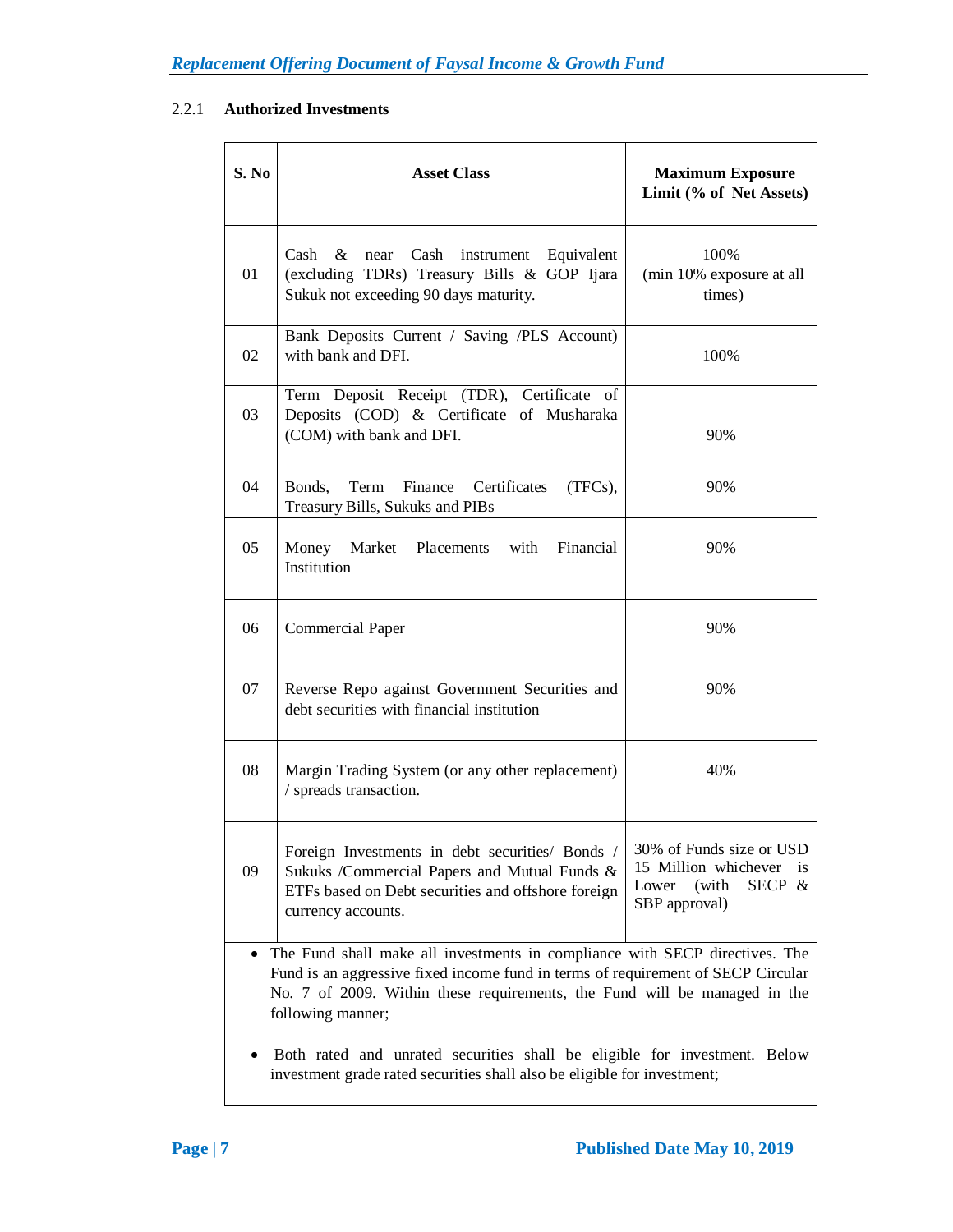- Weighted average time to maturity of the net assets shall not exceed 5 years and this condition shall not apply to securities issued by the Federal government; and
- No restriction regarding time to maturity of any single security in the portfolio.

## 2.2.2 **Benchmark**

The benchmark shall be one year KIBOR rates.

#### 2.2.3 **Investment outside Pakistan**

The Trustee shall, if requested by the Management, open Bank Accounts titled "CDC – Trustee Faysal Income & Growth Fund" in foreign countries where investments are made on account of the Fund, if such investments necessitate opening and operation of Bank Accounts by the Trustee. For this purpose, the Trustee shall be deemed to be authorized to sign and submit the prescribed account opening forms of such Banks. The opening, operation and maintenance of such Bank Accounts in foreign countries shall always be subject to the approval of the SBP & SECP and the exchange control regulations, as well as any directives of the SBP and the Commission. Any such proposal by the Management Company shall be submitted to the Commission and SBP with the prior consent of the Trustee. While opening and operating any type of account and/or making investments in Outside Pakistan countries on the instructions of Management Company, if the Trustee is required to provide any indemnities to Outside Pakistan parties then Trustee and the Fund would be counter indemnified by the Management Company to such extent.

## 2.2.4 **Risk Control in the Investment Process**

In line with the Investment Objective of the Scheme, the Investment Committee aims to identify investment opportunities which offer superior risk adjusted yields. The Investment Committee will be guided through the internal and external rating of the investee companies, research covering in-depth evaluation of the proposed investments and industry dynamics pertinent to the proposed investment.

The Investment process would adapt a preemptive risk management framework to dilute risk levels and volatility during the portfolio construction process. The investment restrictions defined in Clause 2.3 will also contribute to the reduction in overall risk pertinent to the portfolio and result in diversification of exposure.

#### 2.2.5 **Management Company Can Alter Investment Mix**

The Management Company can from time to time alter the weightings, subject to the specified limits as per Clause 2.1.1 above, between the various types of Authorized investments if it is of the view that market conditions so warrant. The Funds not invested in the foregoing avenues shall be placed as deposit with scheduled banks.

#### 2.2.6 **Changes in Investment Policy**

The investment policy will be governed by the Regulations and/or SECP directives. Any Fundamental change in the Investment Policy will be implemented only after obtaining prior approval from SECP and giving 90 days prior notice to the Unit Holders as specified in the regulation.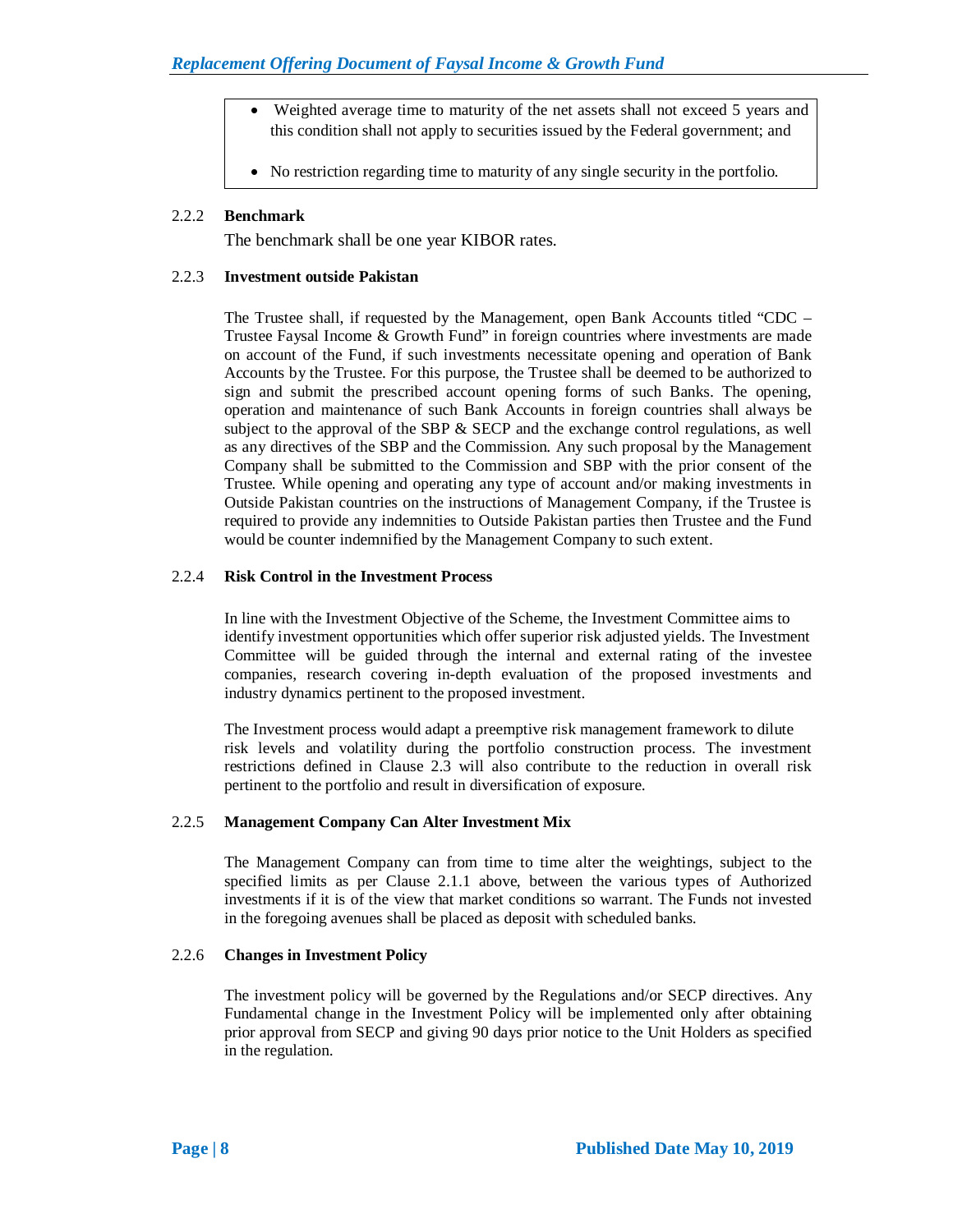## **2.3 Investment Restrictions**

- (a) The Trust Property shall be subject to such exposure limits or other prohibitions as are provided in the Regulations, Trust Deed, this Replacement Offering Document of the Fund, circulars and directives and shall also be subject to any exemptions that may be specifically given to the Fund by SECP and are explicitly mentioned under the heading Exceptions to Investment Restriction in this Replacement offering document or subsequently in writing . If and so long as the value of the holding in a particular company or sector shall exceed the limit imposed by the Regulations, the Management Company shall not purchase any further Investments in such company or sector. In the event Exposure limits are exceeded due to corporate actions including taking up rights or bonus issue and/or owing to appreciation or depreciation in value of any Investment, disposal of any Investment or Redemption of Units, the excess exposure shall be regularized in such manner and within such time as specified in the Regulations, circular or notification issued by SECP from time to time.
- (b) The Management Company, on behalf of the Fund, shall not enter into transactions with any broker that exceeds the limit provided in the Regulations and or circulars and notifications issued by the Commission from time to time.

Transactions relating to money market instruments and debt securities do not fall under this clause.

- (c) The Management Company on behalf of the Scheme shall not:
	- i. Purchase or sell
		- a. Bearer securities;
		- b. Securities on margin;
		- c. Real estate, commodities or commodity contracts;
		- d. Anything other than Authorized Investments as defined herein;
		- e. Securities which result in assumption of unlimited liability (actual or contingent)
	- ii. Participate in a joint account with others in any transaction;
	- iii. Affect a short sale in a security whether listed or unlisted;
	- iv. Take exposure to equities
	- v. Purchase any security in a forward contract.
	- vi. Take Exposure in any other Collective Investment Scheme.
	- vii. Lend, assume, guarantee, endorse or otherwise become directly or contingently liable for or in connection with any obligation or indebtedness of any person as specified in the Regulation;
	- viii. Make any investment which will vest with the Management Company or its group the management or control of the affairs of the investee company.
	- ix. invest in securities of the Management Company.
	- x. Issue a senior security which is either stock or represents indebtedness, without the prior written approval of the Commission.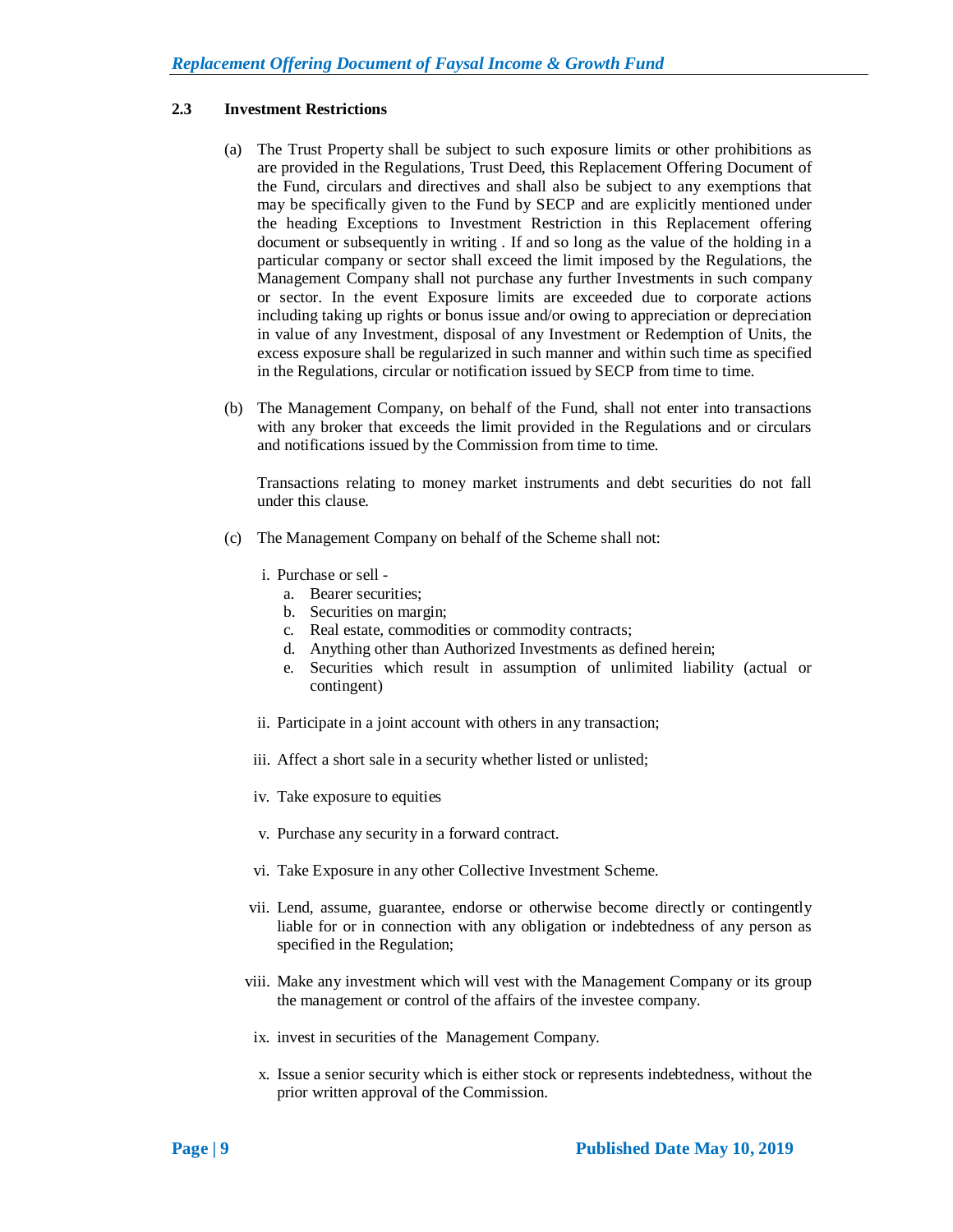- xi. Apply for de-listing from stock exchange, unless it has obtained prior written approval of the Commission.
- xii. Sell or issue Units for consideration other than cash unless permitted by the Commission on the basis of structure and investment policy of the Scheme.
- xiii. Merge with, acquire or take over any scheme, unless it has obtained the prior approval of the SECP in writing to the scheme of such merger, acquisition or take over.
- xiv. Invest the subscription money until the closure of initial offering period.
- xv. Enter on behalf of the Scheme, into underwriting or sub-underwriting contracts.
- xvi. Subscribe to an issue underwritten, co-underwritten or sub-underwritten by group companies of the Management Company.
- xvii. Pledge any of the securities held or beneficially owned by the Scheme except as allowed under the Regulations.
- xviii. Accept deposits

xix. Make a loan or advance money to any person from the assets of the Scheme.

- (d) Exposure of the Scheme to any single entity shall not exceed an amount equal to 10% of total Net Assets of the Scheme;
- (e) Exposure to any debt issue of a company shall not exceed 10% of that issue.
- (f) The Management Company shall not invest more than 25% of total Net Assets of the Scheme in securities of any one sector as per classification of the stock exchange;
- (g) The Management Company, on behalf of the Scheme, shall not take Exposure of more than 35% of the Net Assets of the Scheme in any single group. For the purpose of this sub clause, "group" means persons having at least 30% common directors or 30% or more shareholding in any other company, as per publicly disclosed information;
- (h) The Management Company, on behalf of the Scheme, shall not take Exposure of more than 10% of the Net Assets of the Scheme in listed group companies of the Management Company and such Exposure shall only be through secondary market;
- (i) At least 10% of the Net Assets of the Scheme shall be invested in cash and near cash instruments which include cash in bank account (excluding TDR) and treasury bills not exceeding 90 days maturity;
- (j) Both rated and unrated securities shall be eligible for investment, below investment grade rated securities shall also be eligible for investment;
- (k) Weighted average time to maturity of the Net Assets shall not exceed 5 years and this condition shall not apply to securities issued by the Federal Government.
- (l) No restriction regarding time to maturity of any single security in the Portfolio.
- (m) In case of redemptions requests are pending due to constraint of liquidity in the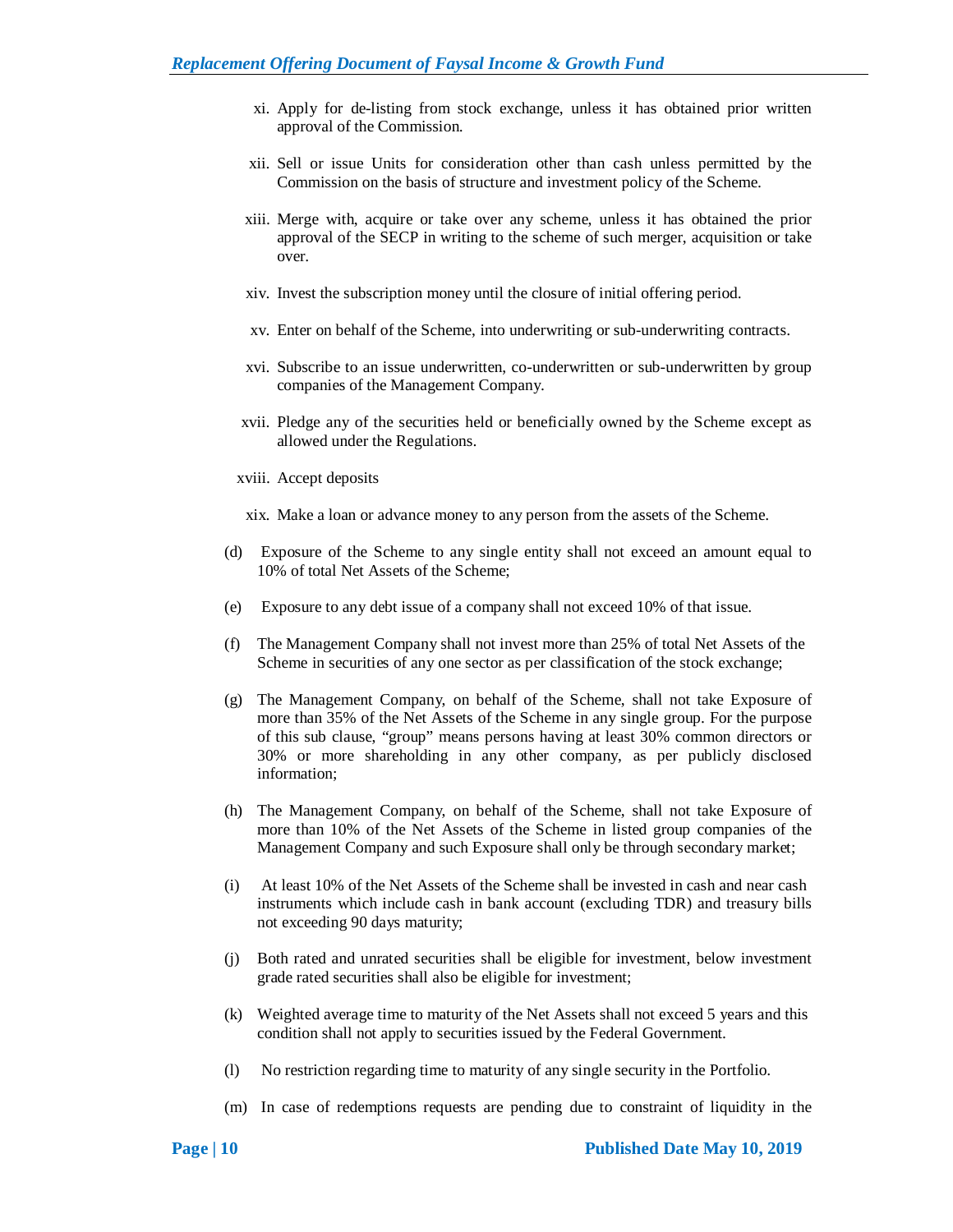Fund, for more than the period as stipulated in the Regulations, the Management Company shall not make any fresh investment or rollover of any investment.

#### 2.3.1 **Exemption to Investment Restrictions**

In order to protect the right of the Unit Holders, the Management Company may take an Exposure in any unauthorized investment due to recovery of any default proceeding of any counter party of any Authorized Investment with the approval of the Commission.

## 2.3.2 **Financing Arrangements**

(a) Subject to any statutory requirements for the time being in force and to the terms and conditions herein contained, the Management Company may arrange borrowing for account of the Scheme, with the approval of the Trustee, from Banks, Financial Institutions, or such other companies as specified by the Commission from time to time. The borrowing, however, shall not be resorted to, except for meeting the redemption requests and shall be repayable within a period of ninety days and such borrowing shall not exceed fifteen (15) percent of the net Assets or such other limit as specified by the Commission of the scheme at the time of borrowing . -

If subsequent to such borrowing, the Net Assets are reduced as a result of depreciation in the market value of the Trust Property or redemption of Units, the Management Company shall not be under any obligation to reduce such borrowing.

- (b) Neither the Trustee, nor the Management Company shall be required to issue any guarantee or provide security over their own assets for securing such financings from banks, financial institutions and non-banking finance companies. The Trustee or the Management Company shall not in any manner be liable in their personal capacities for repayment of such financings.
- (c) For the purposes of securing any such borrowing, the Trustee may on the instruction of the Management Company mortgage, charge or pledge in any manner all or any part of the Trust Property provided that the aggregate amount secured by such mortgage, charge or pledge shall not exceed the limits provided under the Regulations and/or any law for the time being in force.
- (d) Neither the Trustee nor the Management Company shall incur any liability by reason of any loss to the Trust or any loss that a Unit Holder(s) may suffer by reason of any depletion in the Net Asset Value that may result from any financing arrangement made hereunder in good faith.

#### 2.3.3 **Restriction of Transactions with Connected Persons**

- (a) The Management Company in relation to the Scheme shall not invest in any security of a company if any director or officer of the Management Company owns more than five per cent of the total amount of securities issued, or, the directors and officers of the Management Company own more than ten per cent of those securities collectively subject to exemption provided in the Regulations.
- (b) The Management Company on behalf of the Scheme shall not without the approval of its Board of Directors in writing and consent of the Trustee, purchase or sell any security from or to any Connected Person or employee of the Management Company.
- (c) Provided that above shall not be applicable on sale or redemptions of Units.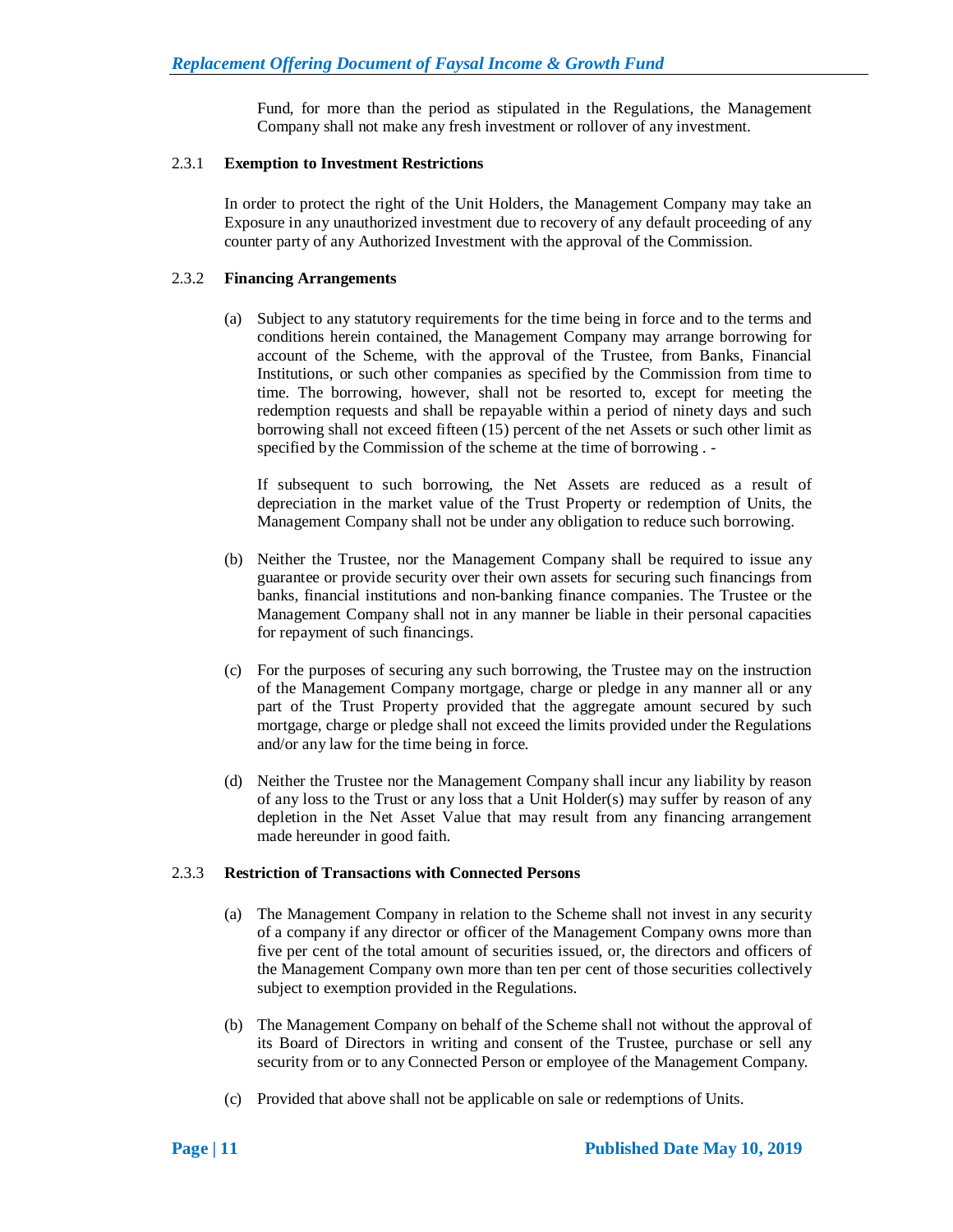- (d) For the purpose of sub-paragraphs (a) and (b) above the term director, officer and employee shall include spouse, lineal ascendants and descendants, brothers and sisters.
- (e) All transactions carried out by or on behalf of the Scheme with connected person(s) shall be made as provided in the Constitutive Documents, and shall be disclosed in the Scheme's annual reports.

#### **2.4 Risk Disclosure**

 As FIGF would primarily be investing in Government Securities issued by the GOP, cash in bank account, money market placements, deposits, certificate of deposits (COD), certificate of musharakas (COM), TDRs, commercial paper, reverse repo, TFC/Sukuk, MTS spread transactions and Bonds, the Management Company would be focusing on minimizing interest rate risk, while extracting incremental returns through tactical portfolio management. The portfolio management process would also entail reviewing the credit risk of various financial institutions, which may act as counterparties for placement of funds. The risk review process will be guided by the ratings of Rating Agencies such as Pakistan Credit Rating Agency or JCR-VIS Credit Rating Company Limited or any other rating agencies that may be registered with the SECP from time to time or any other reputed international credit rating agencies.

Investors must realize that all investments in mutual Funds and securities are subject to market risks. Our target return / dividend range cannot be guaranteed and it should be clearly understood that the portfolio of the Fund is subject to market price fluctuations and other risks inherent in all such investments. The risks emanate from various factors that include, but are not limited to:

- **(1) Government Regulation Risk**  Government policies or regulations are more prevalent in some securities and financial instruments than in others. Funds that invest in such securities may be affected due to change in these regulations or policies, which directly or indirectly affect the structure of the security and/or in extreme cases a governmental or court order could restrain payment of capital, principal or income.
- **(2) Credit Risk**  Credit Risk comprises Default Risk and Credit Spread Risk. Each can have negative impact on the value of the income and money market instruments including Sukuks etc:
- *Default Risk* The risk that the issuer of the security will not be able to pay the obligation, either on time or at all;
- *Credit Spread Risk* The risk that there may be an increase in the difference between the return/markup rate of any issuer's security and the return/markup rate of a risk free security. The difference between this return/mark up rates is called a "credit spread". Credit spreads are based on macroeconomic events in the domestic or global financial markets. An increase in credit spread will decrease the value of income and including money market instruments;
- **(3) Price Risk**  The price risk is defined as when the value of the Fund, due to its holdings in such securities rises and falls as a result of change in interest rates.
- **(4) Liquidity Risk**  Liquidity risk is the possibility of deterioration in the price of a security in the Fund when it is offered for sale in the secondary market.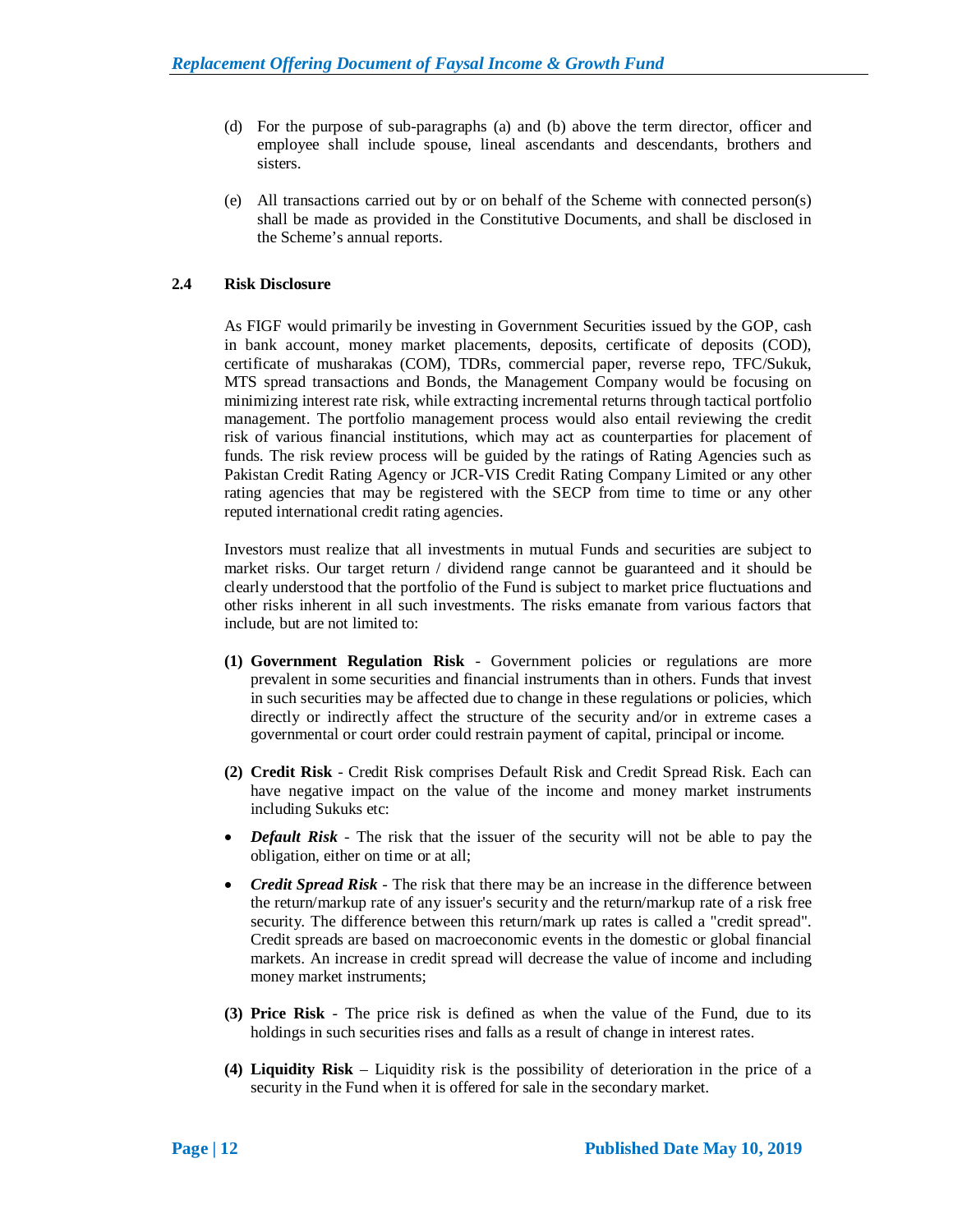- **(5) Settlement Risk**  At times, the Fund may encounter settlement risk in purchasing / investing and maturing / selling its investments which may affect the Fund's performance etc.
- **(6) Reinvestment Rate Risk** –In a declining interest/ markup rate economic environment, there is a risk that maturing securities or coupon payments will be reinvested at lower rates, which shall reduce the return of the Fund compared to return earned in the preceding quarters.
- **(7) Events Risk -** There may be adjustments to the performance of the Fund due to events including but not limited to, natural calamities, market disruptions, mergers, nationalization, insolvency and changes in tax law.
- **(8) Redemption Risk** There may be special circumstances in which the redemption of Units may be suspended or the redemption payment may not occur within six working days of receiving a request for redemption from the investor.
- **(9) Distribution Risk –** Dividends distribution may also be liable to tax because the distributions are made out of the profits earned by fund and not out of the profits earned by each unit holder. Unit holders who invest in a fund before distribution of dividends may be liable to pay tax even though they may not have earned any gain on their investment as return of capital to investors upon distribution is also taxable.
- **(10)Performance Risk:** Performance risk is the uncertainty relating to the performance of the fund with respect to its ability to earn a consistent income stream as outlined in its investment objective. The NAV of the fund might go down as performance deteriorates.
- 2.4.1 There may be times when a portion of the investment portfolio of the Scheme is not compliant either with the investment policy or the minimum investment criteria of the assigned 'category'. This non-compliance may be due to various reasons including, adverse market conditions, liquidity constraints or investment – specific issues. Investors are advised to study the latest Fund Manager Report specially portfolio composition and Financial Statements of the Scheme to determine what percentage of the assets of the Scheme, if any, is not in compliance with the minimum investment criteria of the assigned category. The latest monthly Fund Manager Report as per the format prescribed by Mutual Funds Association of Pakistan (MUFAP) and financial statements of the Scheme are available on the website of the Management Company and can be obtained by calling / writing to the Management Company.

## **2.5 Disclaimer**

The Units of the Trust are not bank deposits and are neither issued by, insured by, obligations of, nor otherwise supported by SECP, any Government agency, the Trustee (except to the extent specifically stated in this document and the Deed) or any of the shareholders of the Management Company or any other bank or financial institution.

## **3. OPERATORS AND PRINCIPALS**

## **3.1 Management Company**

Faysal Asset Management Limited is the Fund Manager of **Faysal Income & Growth Fund (FIGF)**, having its registered office as mentioned below: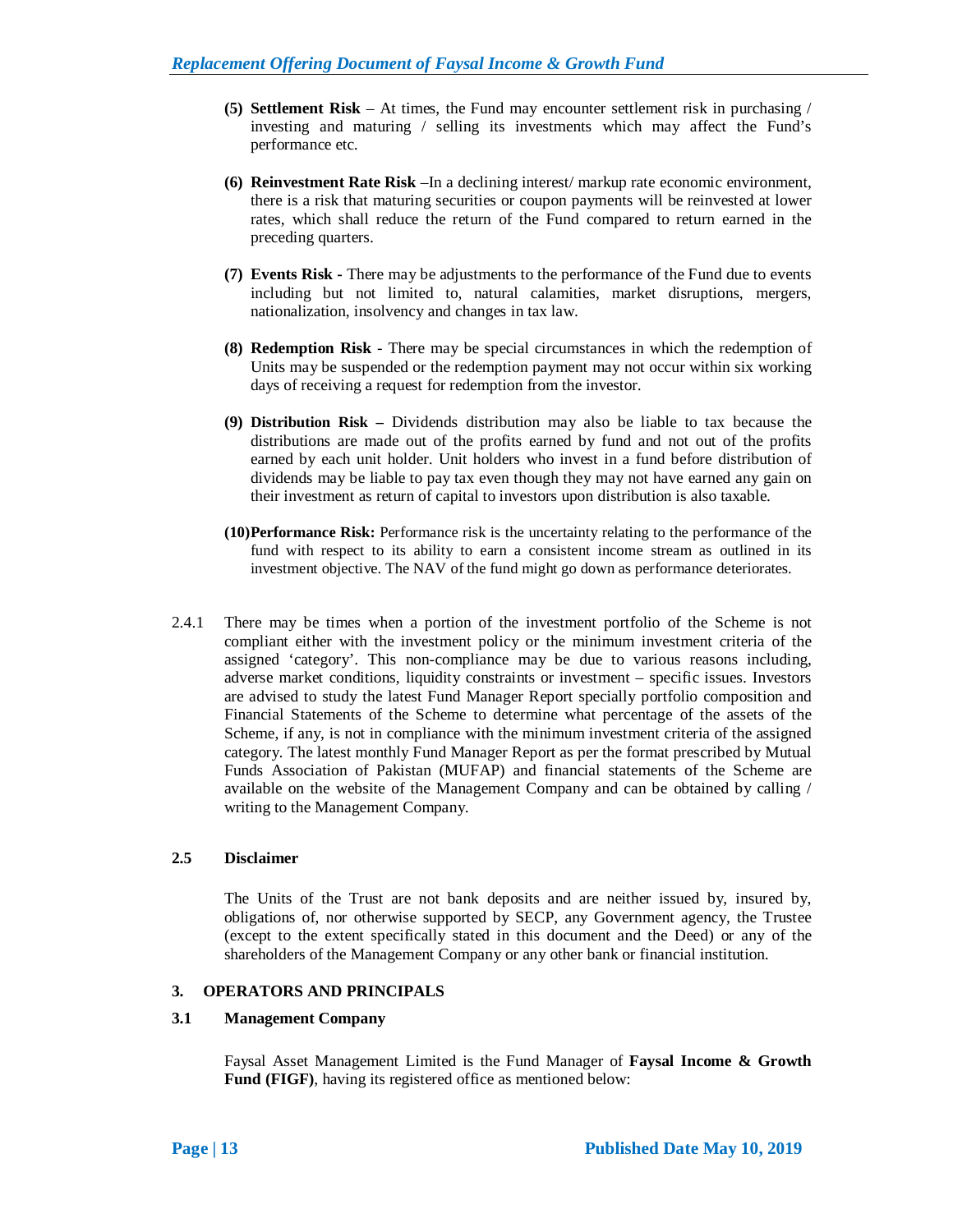## **Registered Address:**

# **Faysal Asset Management Limited**

 7 th Floor, Faysal House, ST-02, Main Shahrah-e-Faisal, Karachi, Pakistan.

> Any change in the registered office address of the Management Company shall be notified by the Management Company to the Commission and the Trustee from time to time.

## 3.1.1 **Organization**

Faysal Asset Management Limited ("FAML") is an Investment Advisory and Asset Management Company was incorporated on 6th August 2003 and registered as an Asset Management Company with the SECP on November12, 2003. FAML has been assigned Management Quality Rating of AM3 by The Pakistan Credit Rating Agency which denotes 'High management industry standards and benchmarks'

The following is the current shareholding structure of the company:

| S.No. | <b>Sponsors</b>           | <b>Shareholding</b><br>Percentage |
|-------|---------------------------|-----------------------------------|
|       | Faysal Bank Limited (FBL) | 99.995%                           |
| 2     | Others (individuals)      | 0.005%                            |
|       | <b>Total</b>              | 100%                              |

## 3.1.2 **Principal Shareholders**

## **Faysal Bank Limited**

Faysal Bank Limited (FBL), holding 99.99% shares of FAML, started operations in Pakistan in 1987, first as a branch set-up of Faysal Islamic Bank of Bahrain and then in 1995 as a locally incorporated Pakistani bank under the present name of Faysal Bank Limited. On January 1, 2002, Al Faysal Investment Bank Limited, another group entity in Pakistan, merged into Faysal Bank Limited which resulted in a larger, stronger and much more versatile institution.

FBL is a full service banking institution offering consumer, corporate and investment banking facilities to its customers. The Bank's widespread and growing network of branches in the four provinces of the country and Azad Kashmir, together with its corporate offices in major cities, provides efficient services in an effective manner. The strength and stability of FBL is evident through the Credit Rating assigned by JCR-VIS Credit Rating Company Limited for entity ratings AA/A-1+ (Double A/A One Plus) with stable outlook and from PACRA Credit rating company of "AA" (Double A) for long term and "A1+" (A One Plus) for short term with stable outlook The majority shareholding of Faysal Bank Limited is held by Ithmaar Bank B.S.C an investment bank listed in Bahrain.

## **3.2 Board of Directors of the Management Company**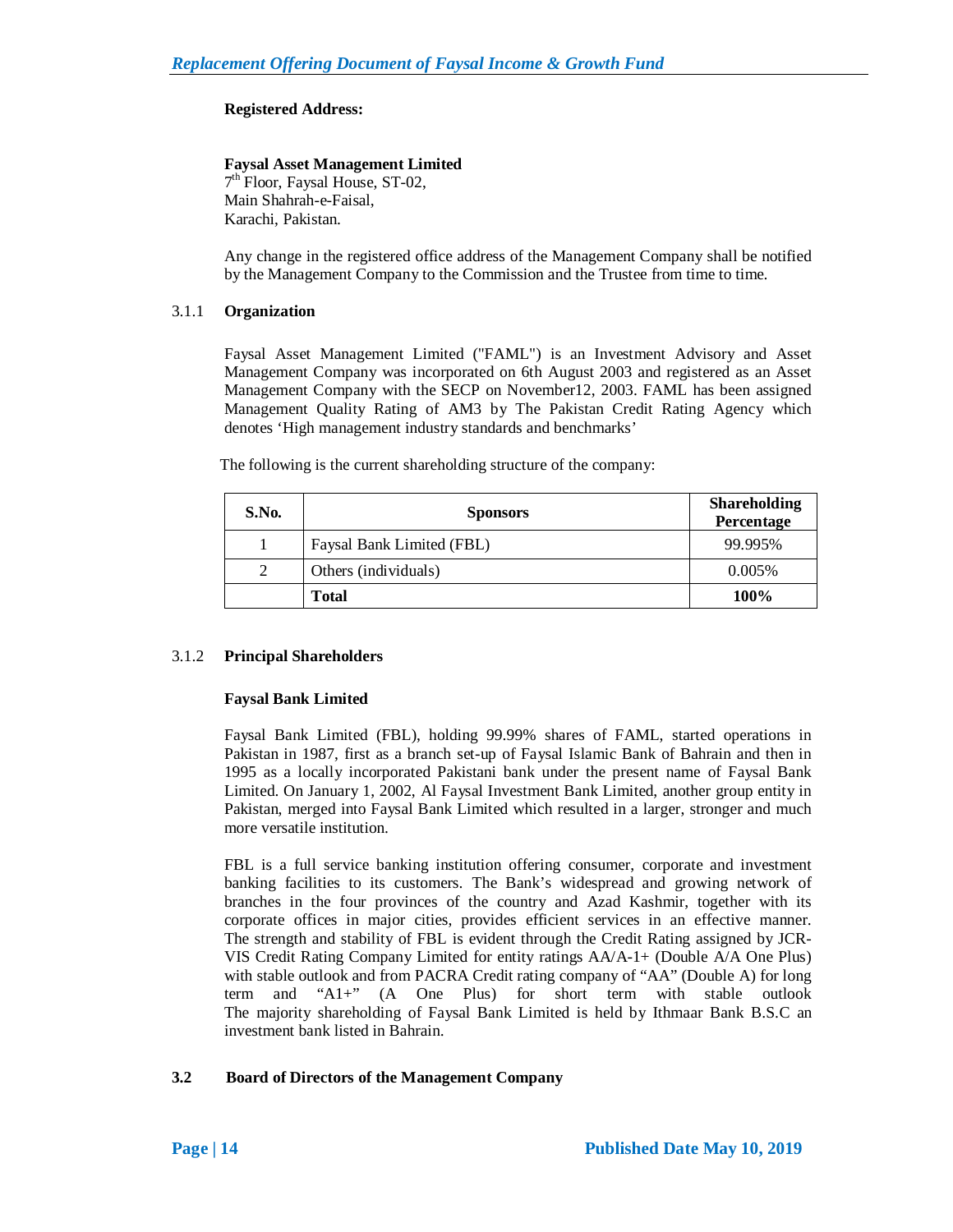| <b>Name</b>                             | <b>Position</b> | <b>Other</b><br><b>Directorships</b> | <b>Current</b><br>Occupation                           | <b>Address</b>                                                                                          |
|-----------------------------------------|-----------------|--------------------------------------|--------------------------------------------------------|---------------------------------------------------------------------------------------------------------|
| Mr. Salman<br>Ahmed<br>Usmani           | Chairman        | Nil                                  | Faysal Bank<br>Limited as Head<br>of Treasury          | 4 <sup>th</sup> Floor, Faysal<br>House, ST-02,<br>Shahrah-e-Faisal,<br>Karachi.                         |
| Mr. Osman<br>Asghar<br>Khan             | Director        | Nil                                  | CEO at SG<br>Technical (Pvt)<br>Ltd                    | 4 <sup>th</sup> Floor, Faysal<br>House, ST-02,<br>Shahrah-e-Faisal,<br>Karachi.                         |
| Mr. Farooq<br>Hassan                    | Director        | Ni1                                  | President of the<br>Karachi Boat<br>Club               | Karachi Boat<br>Club, Lalazar,<br>Karachi                                                               |
| Tahir<br>Mr.<br>Yaqoob<br><b>Bhatti</b> | <b>Director</b> | <b>Nil</b>                           | Faysal Bank<br>Limited as Head<br>of Retail Banking    | 7 <sup>th</sup><br>Floor,<br>Faysal<br>House, ST-02,<br>Main Shahrah-e-<br>Faisal, Karachi,<br>Pakistan |
| Mr. Mian<br>Salman Ali                  | Director        | Ni1                                  | Faysal Bank<br>Limited as Chief<br><b>Risk Officer</b> | $4^{\text{th}}$<br>Floor,<br>Faysal<br>House, ST-02,<br>Main Shahrah-e-<br>Faisal, Karachi,<br>Pakistan |

## 3.2.1 **Profile of the Management**

## **Mr. Salman Ahmed Usmani-Chairman & Director**

Salman Ahmed Usmani has an extensive experience of over 28 years in both the multinational and local banking sector, with expertise in Treasury and Risk Management, Asset and Liability Management, Strategic Planning, Corporate Restructuring, Strategic Negotiations, Acquisitions and Strategic Alliances and International Operations. Presently he is associated with Faysal Bank Limited as Head of Treasury. Prior to joining Faysal Bank Limited, he was associated with MCB Bank Limited as Global Treasurer and Head Investment Banking Group. His past experience has been with organizations such as ANZ Grind lays, American Express, Bank of America, Mashreq Bank and United Bank Limited.

# **Mr. Osman Asghar Khan – Director**

Mr. Osman Asghar Khan serves as a CEO at SG Technical (Pvt.) Ltd. Before that he was associated with EMC Information Systems as Country Manager of Pakistan and Afghanistan. Mr. Khan has been a Director of Lahore Stock Exchange (G) Ltd and National Clearing Company of Pakistan Ltd. Mr. Khan also served a Director of Karachi Stock Exchange (Guarantee) Limited. Mr. Osman Asghar Khan is a Certified Public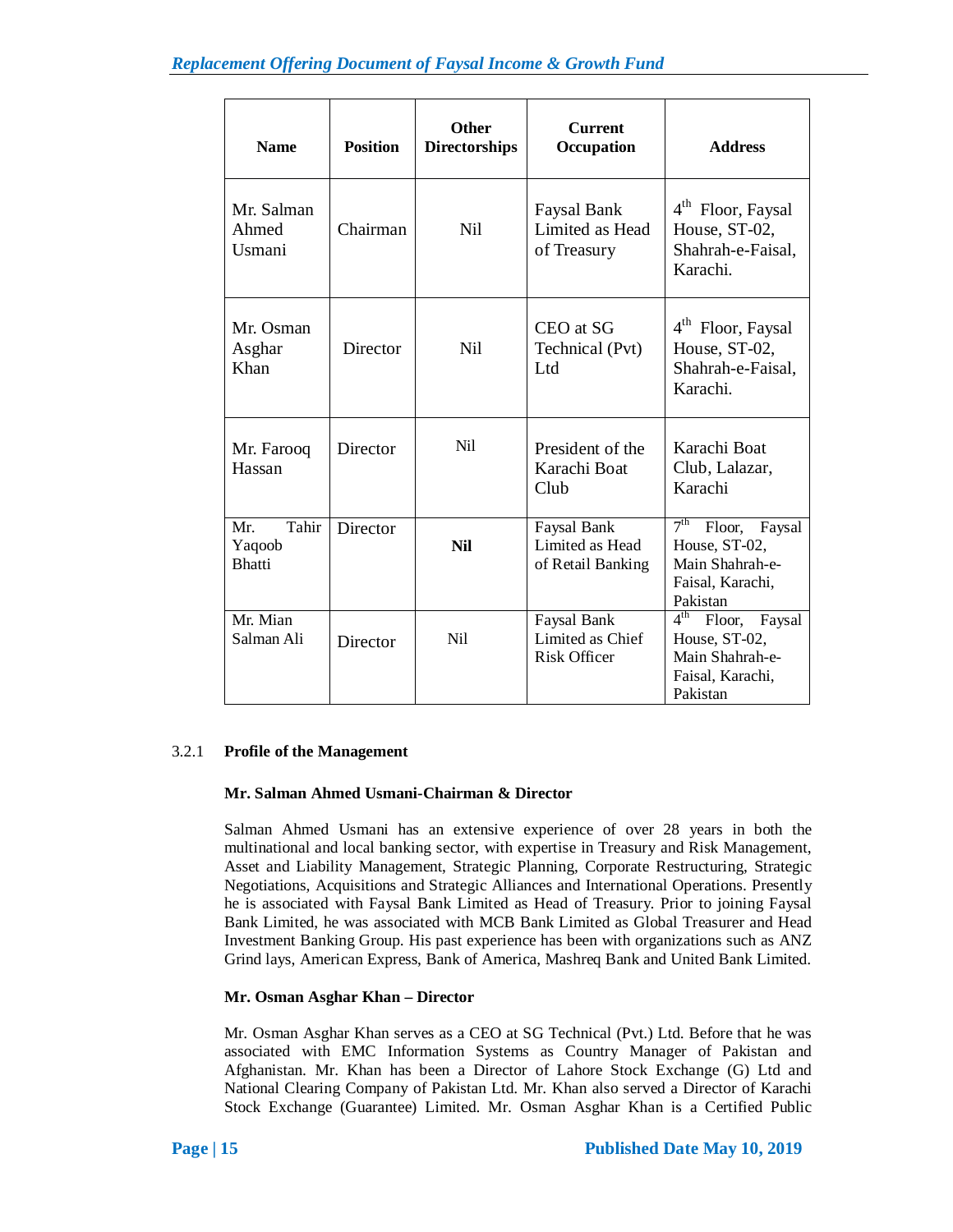Accountant from USA and a Chartered Accountant from Canada and Pakistan. He has completed his MBA (Accounting) from Boston University (USA) and BA (Economics  $\&$ International Relations) from Brown University (USA).

#### **Mr. Farooq Hassan-Director**

Mr. Farooq Hassan is Pakistan's leading Management Consultant. His forte is Corporate Strategy, Turnaround Strategy, Marketing and Branding Strategy. For 9 years (2000-2009) he was Chief Executive of the Management Association of Pakistan (MAP). Under his tutelage the Brand Equity of MAP grew by 1,800%. Before that he has worked for ICI, Exxon Corp and a Bank (NDFC). Mr. Hassan is Pakistan's premier Management Journalist. He has contributed over 120 articles in the leading newspaper. Mr. Hassan lectures at prestigious institutions, nationality and internationally. He also has contributed to the Code of Corporate Governance, 2002. He is the president of the Karachi Boat Club.

#### **Mr. Tahir Yaqoob Bhatti**

Mr. Tahir Yaqoob Bhatti has over 30 years of diverse experience in Retail, Commercial, Corporate, Operations, Special Assets Management and Digital Banking. He has previously been associate mainly with Allied Bank Limited, Askari Bank Limited and National Bank of Pakistan. Presently he is associated with Faysal Bank Limited as Head, Retail Banking. Prior to joining Faysal Bank Limited, his last assignment was Business Head – Wholesale and Private Banking at JS Bank. Tahir Bhatti holds MBA Finance from IBA, Lahore and a Masters in Commerce from Hailey College. He also qualified DCMA and holds a Banking Diploma from the Institute of Bankers in Pakistan.

#### **Mr. Mian Salman Ali**

Mian Salman Ali brings with him a banking experience of over 15 years in large local and multinational banks. During his career, he has held various leadership / supervisory roles in business and control functions. He has a diversified experience in the field of Corporate Banking, Commercial / SME Banking & Credit / Risk Management. Prior to joining Faysal Bank Limited, he has been associated with ABN AMRO Pakistan and Allied Bank Limited. Mian Salman holds a Master of Business Administration degree from Lahore School of Economics. He is also a certified Islamic Banking Professional from NIBAF.

#### **3.2.2 Management Profile:**

#### **Mr. Khaldoon Bin Latif-CEO**

Mr. Latif has been associated with the capital markets for over a fifteen years, with both domestic and international experience providing a comprehensive blend. Prior to joining Faysal Asset Management, Mr. Khaldoon was associated with BMA Asset Management Company Limited as its Chief Executive Officer (CEO). Earlier he was associated with JS Investments Limited as its Chief Investment Officer (CIO) and KASB Funds Limited as its CEO. Before KASB Funds he was the General Manager and Director of TSWLL Bahrain, a wholly owned subsidiary of TAIB Bank BSC. which offered custody, brokerage, asset management, and advisory services for over 40 different markets spanning across the US, Europe, MENA, Far East and South Asia. Mr. Latif has also held non-Executive Directorships at TSLLC, a brokerage firm which was a member of both Abu Dhabi and Dubai Stock Exchanges. He has also been an non-executive director on the board of TSML - a broad based fund incorporated out of Mauritius dedicated to investing in India. He has also represented a European hedge fund on the board of PACE Pakistan Ltd and has served on the board of TMT Ventures - venture capital firm based in Pakistan with successful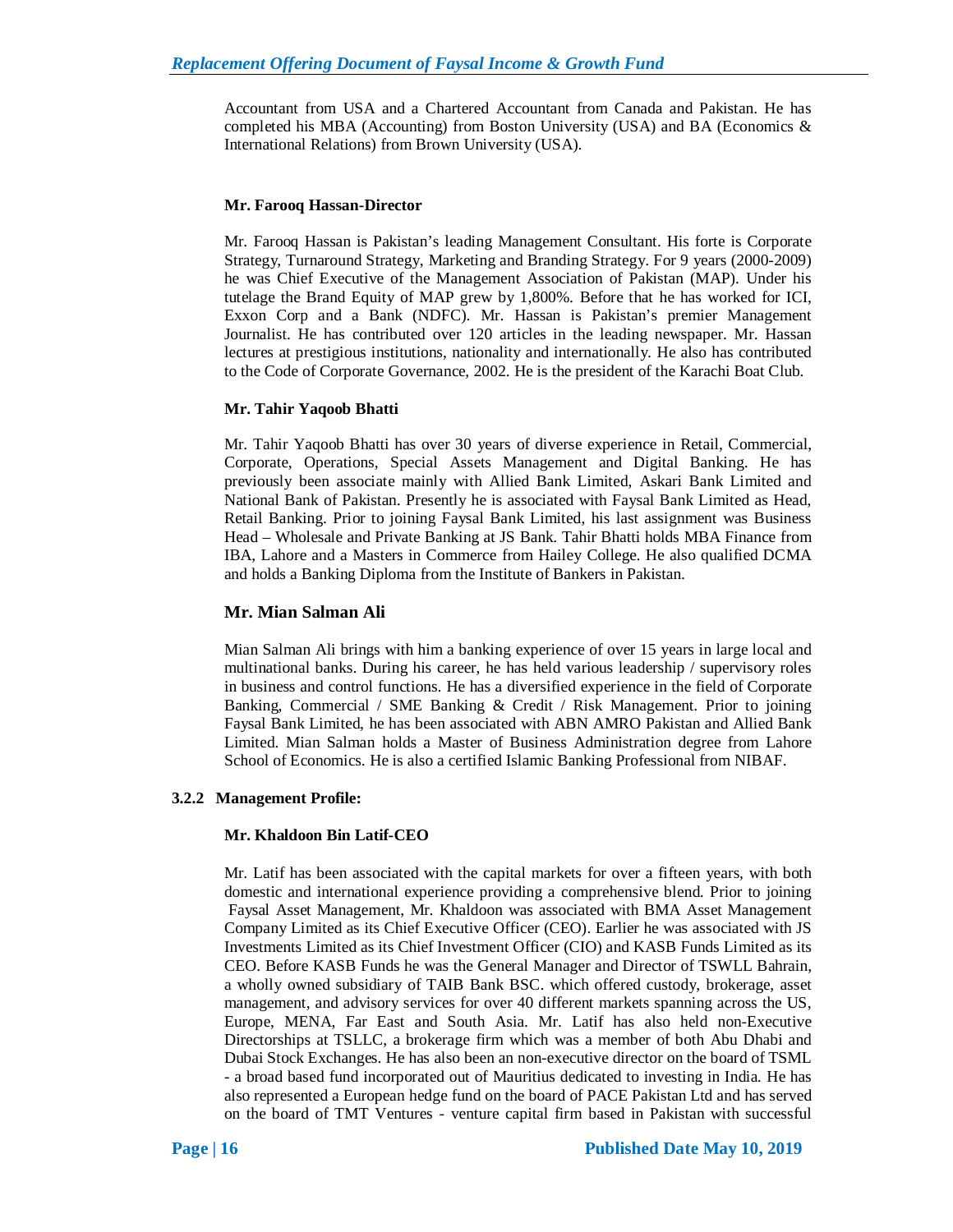incubation startups particularly in the telecom space. He has been a member of the Mutual Fund Association over the last four years and has been an Executive Director between FY17&18. He is also a non-executive director on a bank holding company out of Bahrain, IIBank LLC, that has operations in Africa and Europe.

Mr. Latif also brings both buy and sell side exposure of domestic capital markets in Pakistan. Mr. Latif began his career on the sell side with AKD Securities Ltd in various capacities including Head of Foreign Institutional Sales and Equity Research in the capacity of Head of Research and Chief Economist. On the Buy side, Mr. Latif has worked with PICIC AMC as Head of Research and Product Development where his tenor also included active management of the PICIC Energy Fund. Mr. Latif is a LUMS Alumni and has done a number of capital market courses with CFA association, Daiwa, J.P. Morgan and Bahrain Institute of Banking and Finance (BIBF). He has also completed his Director certification program from IBA.

## **Mr. Ayub Khuhro - Chief Investment Officer**

Mr. Ayub Khuhro is the Chief Investment Officer of Faysal Asset Management Limited, and has over nine years of experience in asset management and research. Mr. Ayub started his career with Pak Oman Asset Management Company in the research division before moving on to Faysal Bank Limited as Research Head in the Equity Capital Markets Division. At Faysal Bank, he was involved in managing the equity portfolio worth over USD 80mn and spearheading the research effort to provide indepth advice and coverage across the capital markets for the Investment Committee. He was also involved in IPO's and private equity valuations for the bank. He joined Faysal Asset Management in 2012 as Head of Research and revamped the department to cater to the ever growing needs of the Funds and Capital Markets.

Mr. Ayub has developed a unique understanding of equity, fixed income and money market investments. With the power to exercise all investment options for FAML, he has ensured that his investment decisions have encompassed both strategic and tactical asset allocations, implemented via thorough research, evaluation of historical performance of classes and instruments. Mr. Ayub holds a Bachelors of Science (BSc Hons) degree in Economics from Lahore University of Management Sciences (LUMS).

#### **Mr. Nafees Malik - Head Of Business Development & Investment advisory**

Mr. Malik has more than 9 year of diversified work experience at local and Multinational financial services. His core areas of expertise are in business development, Product restructuring, financial sales, Marketing & Investment advisory. Prior to joining FAML, he was with Primus Investment Management Ltd (A wholly owned subsidiary of Pak Brunei Investment Company) where he served as Head Business Units. During his professional career he also served on various roles in KASB Group his last assignment being head of Marketing and Channel management at KASB Funds & Union Bank.

Mr. Malik holds Master degree in Economics and Business administration (MBA) and currently pursuing his M.Phil. Leading to PHD. Mr. Malik is also a member of Management association of Pakistan, Institute of capital market.

## **Mr. M. Furqan Miriwala- Head of Compliance and Internal Audit**

Mr. M.Furqan Miriwala is associated with Faysal Asset Management as a Head of Compliance and Internal Audit. He is a member of the Associate Chartered Certified Accountant. Mr. Furqan is having more than 8 years of experience. Prior to joining FAML,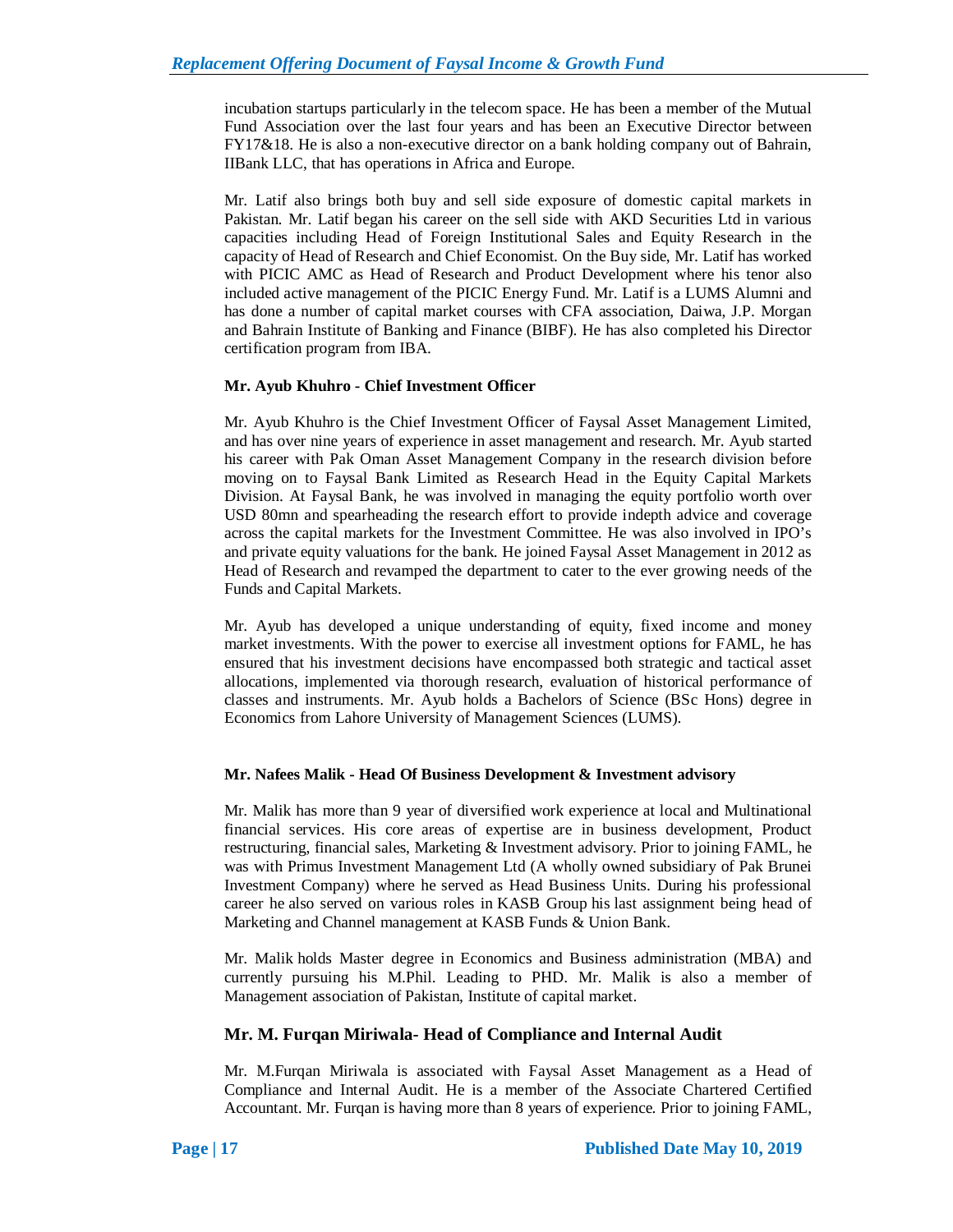he was engaged with Central Depository Company of Pakistan Limited as Desk Head Compliance for 5 years and also worked for A.F. Ferguson  $& Co$  (a member firm of PwC network) in their Assurance Department as Consulting Associate.

#### 3.2.2 **Performance of Listed Associated Companies**

| Year     | Paid up  | Shareholders' | Total   | Profit | Earnings   | Cash       | <b>Bonus</b> |
|----------|----------|---------------|---------|--------|------------|------------|--------------|
| December | Capital  | equity        | Assets  | after  | per        | dividend   |              |
| 31       |          |               |         | tax    | share      | per        |              |
|          |          |               |         |        |            | share      |              |
|          |          |               |         |        | <b>PKR</b> | <b>PKR</b> |              |
| 2012     | 9,274    | 20,977        | 313,123 | 1,422  | 1.53       | <b>Nil</b> | 12.5%        |
| 2013     | 10,433   | 22,166        | 355,280 | 1,850  | 1.77       | Nil        | 12.5%        |
| 2014     | 10,433   | 26,302        | 388,127 | 2,477  | 2.37       | <b>Nil</b> | 15.0%        |
| 2015     | 11,997.6 | 30,352        | 430,073 | 4,222  | 3.52       |            | $\Omega$     |
| 2016     | 11,997.6 | 35,008        | 444,464 | 4,302  | 3.59       | <b>Nil</b> | 10.0%        |
| 2017     | 13,197   | 39,232        | 488,026 | 4,514  | 3.42       | <b>Nil</b> | 15%          |

## **Faysal Bank Limited**

## **3.3 Existing Schemes under Management and their performance**

Faysal Asset Management Limited are currently managing nine open end mutual funds namely:

- 1- Faysal Income & Growth Fund (FIGF);
- 2- Faysal Money Market Fund (FMMF);
- 3- Faysal Islamic Savings Growth Fund (FISGF);
- 4- Faysal Asset Allocation Fund) (FAAF);
- 5- Faysal Stock Fund (FSF) (Formerly Faysal Balanced Growth Fund) (FBGF);
- 6- Faysal MTS Fund (FMTSF);
- 7- Faysal Islamic Asset Allocation Fund) (FIAAF);
- 8- Faysal Financial Sector Opportunity Fund (FFSOF); and
- 9- Faysal Savings Growth Fund (FSGF)

# **1. Faysal Income & Growth Fund (FIGF)**

The prime objective of Faysal Income & Growth Fund is to provide superior long-term risk adjusted returns by investing in a diverse pool of fixed income securities, including money market instruments; in particular, the aim is to minimize interest rate risk through duration management and default risk through portfolio diversification. The Fund will employ prudent and disciplined investment management, and maximize the total investment return through systematic and informed security selection.

| <b>Fund Name</b>        | Faysal Income & Growth Fund    |
|-------------------------|--------------------------------|
| Fund Type               | Open Ended                     |
| Category                | Aggressive Fixed Income Scheme |
| Date of Launching       | October 10, 2005               |
| Par Value               | 100                            |
| <b>Stability Rating</b> | $A(f)$ (PACRA)                 |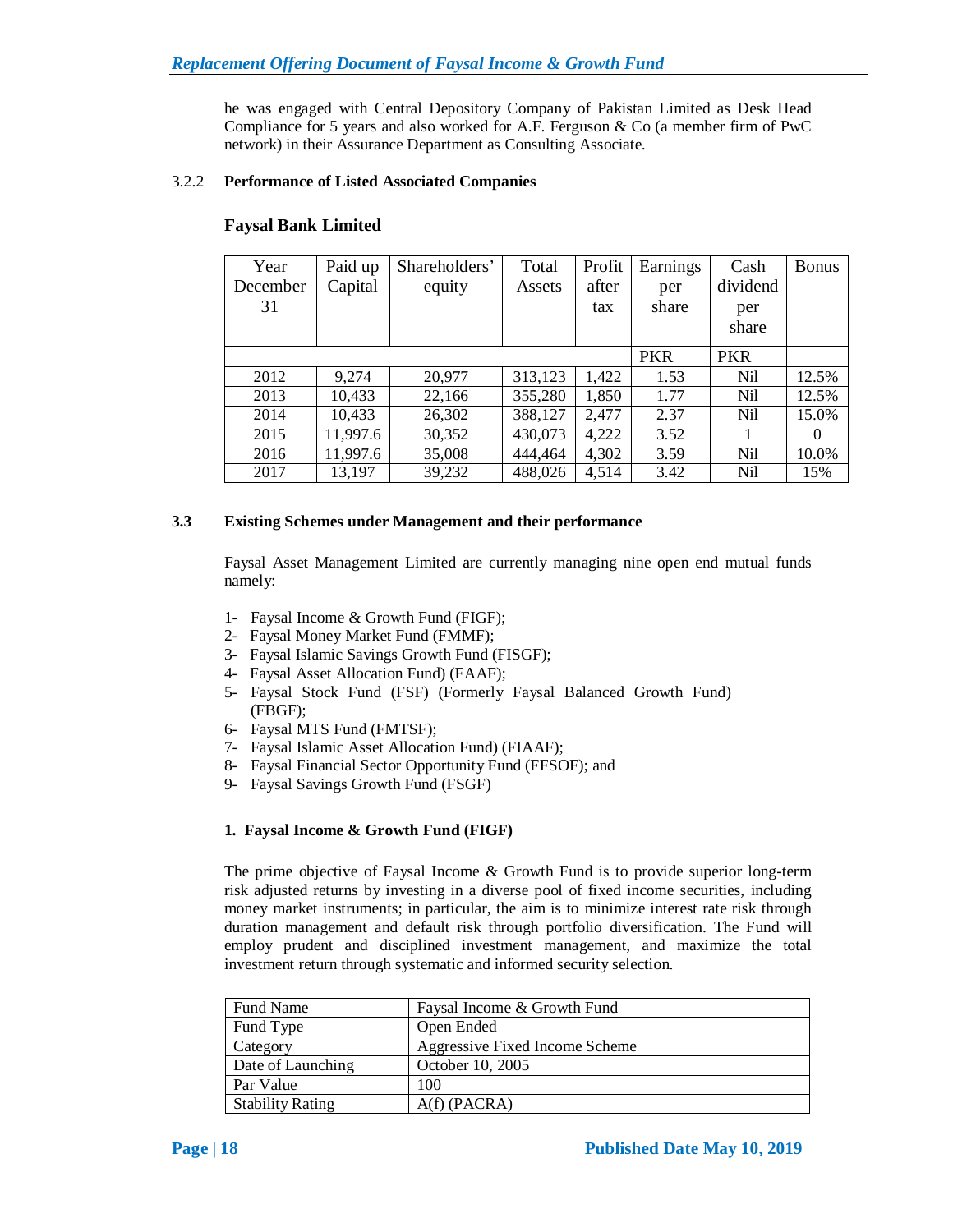# *Replacement Offering Document of Faysal Income & Growth Fund*

| Trustee      | Central Depository Company of Pakistan Limited |
|--------------|------------------------------------------------|
| Auditor      | Deloitte Yousuf Adil, Chartered Accountants    |
| Risk Profile | Medium                                         |
| Listing      | Pakistan Stock Exchange                        |

#### **Distribution Details are as under:**

| <b>Faysal Income &amp; Growth Fund</b> |                   |                     |                 |                                  |  |  |
|----------------------------------------|-------------------|---------------------|-----------------|----------------------------------|--|--|
| <b>Year Ended</b><br>June 30           | <b>Net Assets</b> | <b>NAV Per Unit</b> | Annual<br>Yield | <b>Dividend</b><br><b>Payout</b> |  |  |
| 2006                                   | 1,501.00          | 105.59              | 7.73%           | 5.50%                            |  |  |
| 2007                                   | 2,553.60          | 112.86              | 12.75%          | 12.75%                           |  |  |
| 2008                                   | 2,304.00          | 103.43              | 9.94%           | 10.00%                           |  |  |
| 2009                                   | 722.97            | 101.8               | 8.90%           | 8.00%                            |  |  |
| 2010                                   | 746.97            | 104.12              | 11.04%          | 10.75%                           |  |  |
| 2011                                   | 604.00            | 104.45              | 9.71%           | 9.00%                            |  |  |
| 2012                                   | 530.54            | 107.11              | 13.55%          | 11.50%                           |  |  |
| 2013                                   | 565.62            | 105.92              | 9.50%           | 8.50%                            |  |  |
| 2014                                   | 460.12            | 104.92              | 8.82%           | 8.98%                            |  |  |
| 2015                                   | 556.63            | 105.15              | 12.14%          | 12.50%                           |  |  |
| 2016                                   | 1,836.48          | 105.56              | 9.41%           | 9.50%                            |  |  |
| 2017                                   | 1,003.46          | 105.86              | 4.56%           | 4.26%                            |  |  |
| 2018                                   | 902.33            | 111.31              | 5.15%           | 4.89%                            |  |  |

## **2. Faysal Money Market Fund (FMMF)**

Faysal Money Market Fund aims to generate competitive returns with minimum risk and enhanced liquidity by investing primarily in short-term government securities, term deposits and money market instruments with weighted average time to maturity of Net Assets not exceeding 90 days.

| Fund Name               | Faysal Money Market Fund                       |
|-------------------------|------------------------------------------------|
| Fund Type               | Open Ended                                     |
| Category                | Money Market Scheme                            |
| Date of Launching       | December 13, 2010                              |
| Par Value               | 100                                            |
| <b>Stability Rating</b> | AA(f) (PACRA)                                  |
| Trustee                 | Central Depository Company of Pakistan Limited |
| Auditor                 | Deloitte Yousuf Adil, Chartered Accountants    |
| Risk Profile            | Low                                            |
| Listing                 | Pakistan Stock Exchange                        |

## **Distribution Details are as under:**

| <b>Faysal Money Market Fund</b> |                   |                     |                 |                           |  |
|---------------------------------|-------------------|---------------------|-----------------|---------------------------|--|
| <b>Year Ended</b><br>June 30    | <b>Net Assets</b> | <b>NAV Per Unit</b> | Annual<br>Yield | <b>Dividend</b><br>Payout |  |
| 2011                            | 579.74            | 103.68              | 11.20%          | 5.75%                     |  |
| 2012                            | 1,639.45          | 102.87              | 10.98%          | 10.60%                    |  |
| 2013                            | 2,782.10          | 102.27              | 9.06%           | 8.45%                     |  |
| 2014                            | 5,191.66          | 100.86              | 8.35%           | 8.05%                     |  |
| 2015                            | 3,329.63          | 101.06              | 8.35%           | 8.50%                     |  |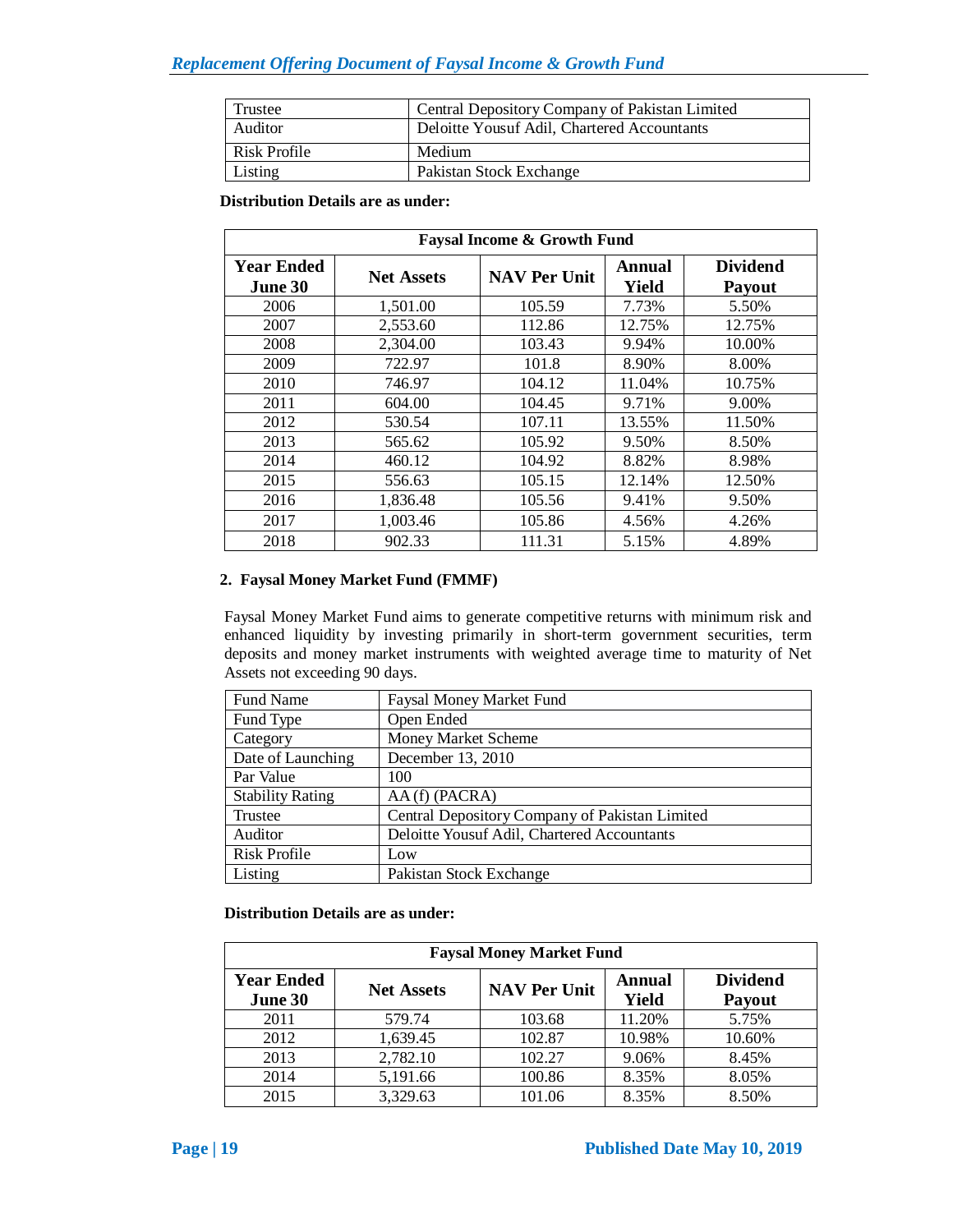| 2016 | 757.33   | 101.10 | 5.67% | 5.70% |
|------|----------|--------|-------|-------|
| 2017 | 783.16   | 101.35 | 7.14% | 6.87% |
| 2018 | 2,246.55 | 106.65 | 5.23% | 4.97% |

## **3. Faysal Islamic Savings Growth Fund (FISGF)**

Faysal Islamic Savings Growth Fund an open end mutual fund seeks to provide maximum possible preservation of capital and a reasonable rate of return via investing in Shariah Compliant money market and debt securities having good credit quality rating and liquidity.

| Fund Name               | Faysal Islamic Savings Growth Fund             |
|-------------------------|------------------------------------------------|
| Fund Type               | Open Ended                                     |
| Category                | Islamic Income Scheme                          |
| Date of Launching       | June 14, 2010                                  |
| Par Value               | 100                                            |
| <b>Stability Rating</b> | $A + (f)$ (JCRVIS)                             |
| Trustee                 | Central Depository Company of Pakistan Limited |
| Auditor                 | Deloitte Yousuf Adil, Chartered Accountants    |
| <b>Risk Profile</b>     | Low                                            |
| Listing                 | Pakistan Stock Exchange                        |

 **Distribution Details are as under:** 

| <b>Faysal Islamic Savings Growth Fund</b> |                   |                     |                 |                                  |
|-------------------------------------------|-------------------|---------------------|-----------------|----------------------------------|
| <b>Year Ended</b><br><b>June 30</b>       | <b>Net Assets</b> | <b>NAV Per Unit</b> | Annual<br>Yield | <b>Dividend</b><br><b>Payout</b> |
| 2010                                      | 333.58            | 100.38              | 9.04%           | 0.35%                            |
| 2011                                      | 295.40            | 103.51              | 10.33%          | 9.75%                            |
| 2012                                      | 536.52            | 103.00              | 11.24%          | 10.35%                           |
| 2013                                      | 784.98            | 102.56              | 8.28%           | 7.80%                            |
| 2014                                      | 665.42            | 101.49              | 7.65%           | 7.42%                            |
| 2015                                      | 886.84            | 101.81              | 8.22%           | 8.00%                            |
| 2016                                      | 636.15            | 101.92              | 5.50%           | 5.50%                            |
| 2017                                      | 1253.76           | 102.62              | 5.30%           | 4.61%                            |
| 2018                                      | 1013.27           | 107.16              | 4.42%           | 4.20%                            |

## **4- Faysal Asset Allocation Fund (FAAF)**

Faysal Asset Allocation Fund endeavors to provide investors with an opportunity to earn long-term capital appreciation optimizing through broad mix of asset classes encompassing equity, fixed income & money market instruments.

| Fund Name               | <b>Faysal Asset Allocation Fund</b>                                                                         |
|-------------------------|-------------------------------------------------------------------------------------------------------------|
| Fund Type               | Open Ended                                                                                                  |
| Category                | <b>Asset Allocation Scheme</b>                                                                              |
| Date of Launching       | July 24, 2006                                                                                               |
| Par Value               | 100                                                                                                         |
| <b>Stability Rating</b> | 2 Star (1 Year Ranking) 2 Star (3 Year Ranking) 2 Star<br>(5 Year Ranking) by PACRA updated on 26-Sep-2017. |
| Trustee                 | Central Depository Company of Pakistan Limited                                                              |
| Auditor                 | Deloitte Yousuf Adil, Chartered Accountants                                                                 |
| Risk Profile            | Moderate to High Risk                                                                                       |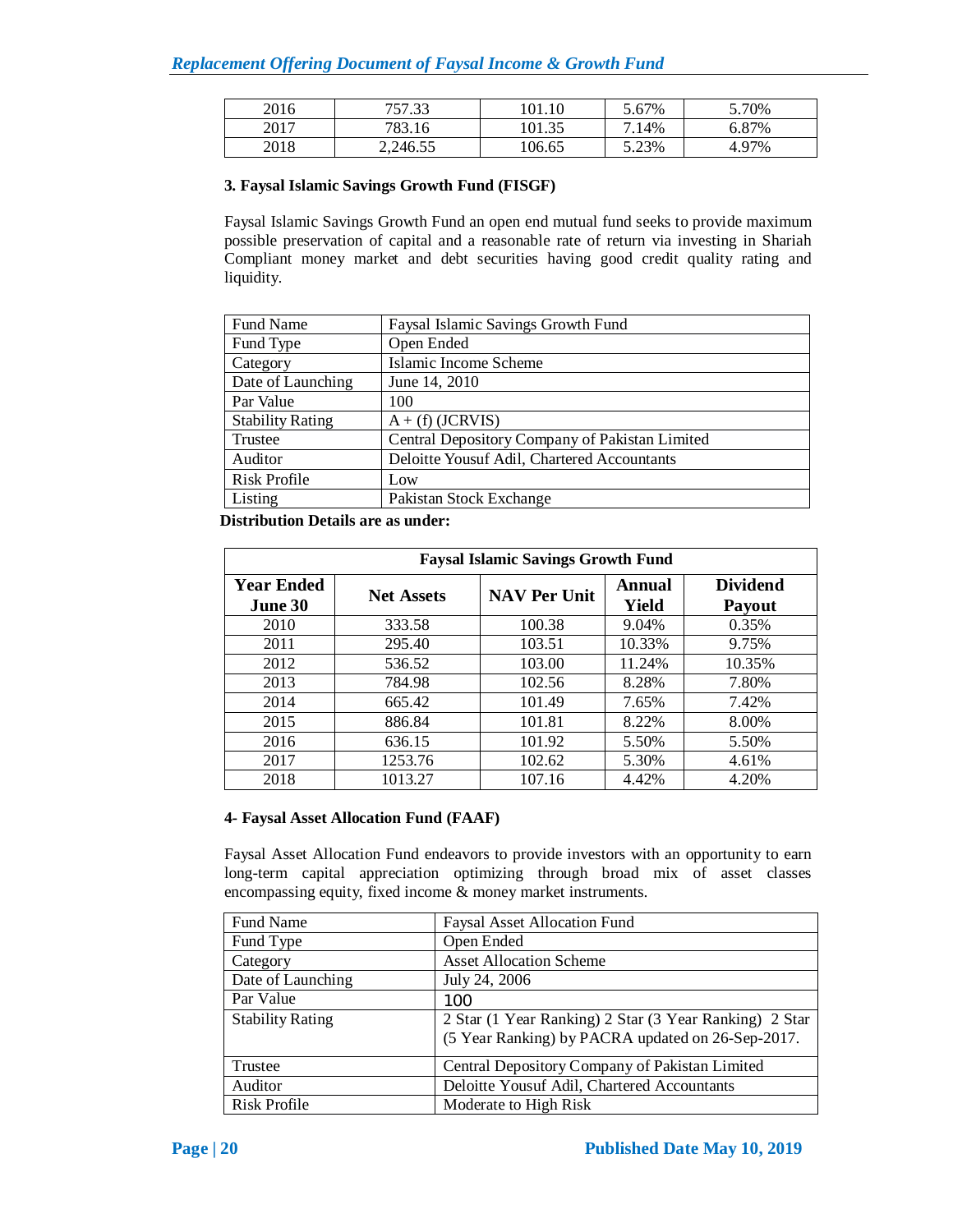Listing Pakistan Stock Exchange

| <b>Faysal Asset Allocation Fund</b> |                   |                     |                 |                                  |  |
|-------------------------------------|-------------------|---------------------|-----------------|----------------------------------|--|
| <b>Year Ended</b><br><b>June 30</b> | <b>Net Assets</b> | <b>NAV Per Unit</b> | Annual<br>Yield | <b>Dividend</b><br><b>Payout</b> |  |
| 2007                                | 650.30            | 123.54              | 23.52%          | 19.26%                           |  |
| 2008                                | 544.83            | 91.31               | $-10.48%$       | <b>NIL</b>                       |  |
| 2009                                | 231.21            | 56.34               | $-38.30\%$      | <b>NIL</b>                       |  |
| 2010                                | 305.51            | 73.64               | 30.70%          | 15.00%                           |  |
| 2011                                | 351.58            | 70.71               | 20.58%          | 4.75%                            |  |
| 2012                                | 297.08            | 65.95               | $-0.02\%$       | <b>NIL</b>                       |  |
| 2013                                | 106.32            | 79.31               | 20.26%          | 12.75%                           |  |
| 2014                                | 125.90            | 68.94               | 17.01%          | 9.00%                            |  |
| 2015                                | 587.69            | 70.59               | 16.16%          | 9.50%                            |  |
| 2016                                | 738.80            | 68.85               | $-2.46%$        | <b>NIL</b>                       |  |
| 2017                                | 702.21            | 68.73               | 4.67%           | 5.08%                            |  |
| 2018                                | 186.78            | 53.86               | $-21.64$        | Nil                              |  |

#### **Distribution Details are as under:**

#### **5. Faysal Stock Fund (FSF) (Formerly Faysal Balanced Growth Fund) (FBGF)**

Faysal Balanced Growth Fund is an open-ended mutual fund. The units of FBGF are listed on the Pakistan Stock Exchange and were initially offered to the public on April 19, 2004. FBGF seeks to provide long-term capital appreciation with a conservative risk profile and a medium to long-term investment horizon. FBGF's investment philosophy is to provide stable returns by investing in a portfolio balanced between equities and fixed income instruments.

| Fund Name               | <b>Faysal Balanced Growth Fund</b>              |
|-------------------------|-------------------------------------------------|
| Fund Type               | Open Ended                                      |
| Nature of Fund          | <b>Balanced</b>                                 |
| Date of Launching       | April 19, 2004                                  |
| Par Value               | $Rs. 100/-$                                     |
| <b>Stability Rating</b> | 3 Star (1 Year Ranking) 2 Star (3 Year Ranking) |
|                         | 1 Star (5 Year Ranking) by PACRA updated on     |
|                         | January 07, 2016                                |
| Trustee                 | Central Depository Company of Pakistan Limited  |
| Auditor                 | <b>EY Ford Rhodes Chartered Accountants</b>     |
| Risk Profile            | High                                            |
| Listing                 | Pakistan Stock Exchange                         |

 **Distribution Details are as under:**

| <b>Faysal Balanced Growth Fund</b> |                   |                     |                 |                           |
|------------------------------------|-------------------|---------------------|-----------------|---------------------------|
| <b>Year Ended</b><br>June 30       | <b>Net Assets</b> | <b>NAV Per Unit</b> | Annual<br>Yield | <b>Dividend</b><br>Payout |
| 2004                               | 1,998.00          | 98.59               | $-1.57\%$       | <b>NIL</b>                |
| 2005                               | 1,761.00          | 112.9               | 14.70%          | 12.50%                    |
| 2006                               | 1,621.00          | 106.26              | 26.00%          | 26.00%                    |
| 2007                               | 1,076.40          | 121.49              | 21.16%          | 18.00%                    |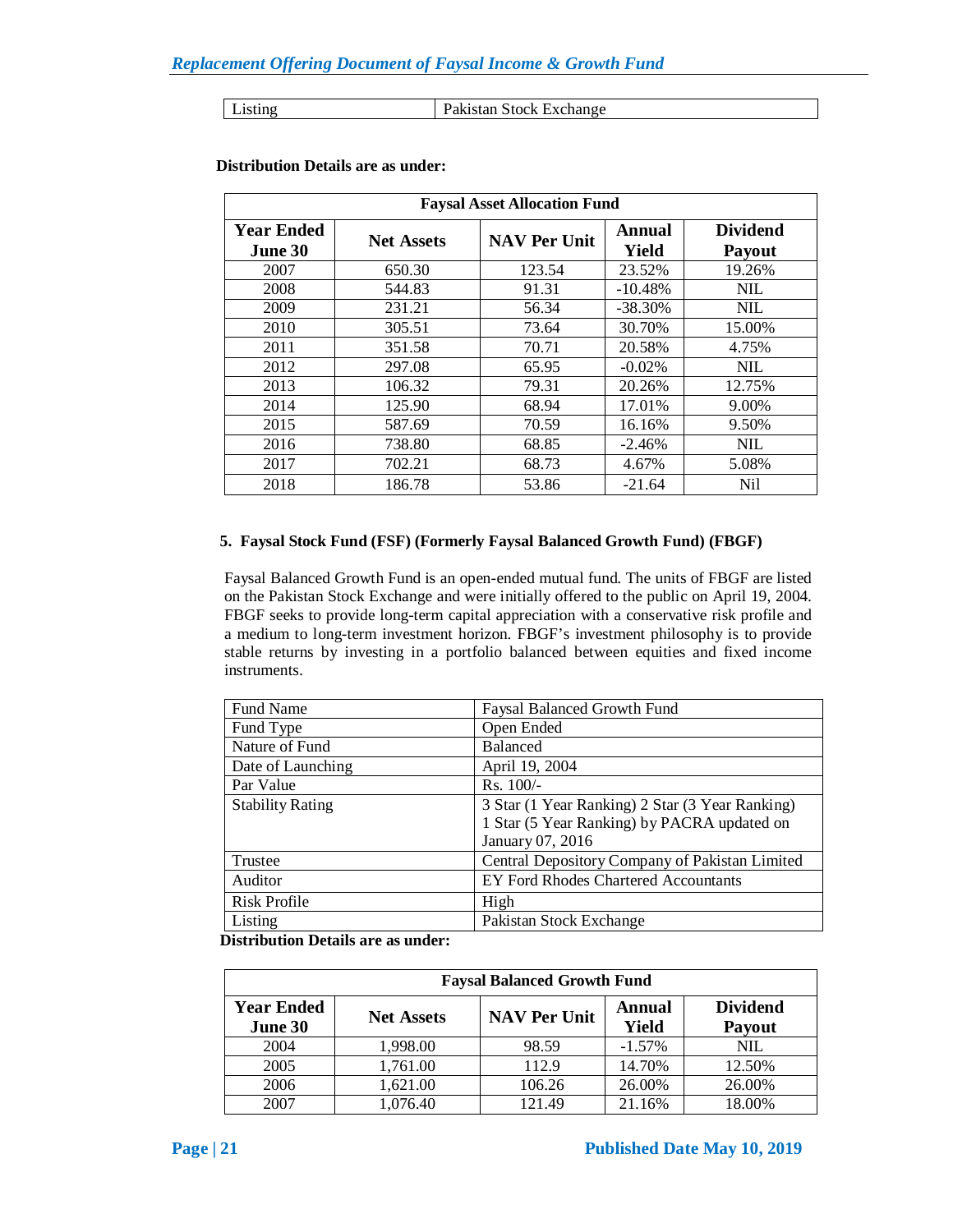| 2008 | 1,020.00 | 101.8 | $-0.09\%$  | 3.40%      |
|------|----------|-------|------------|------------|
| 2009 | 640.00   | 76    | $-24.00\%$ | <b>NIL</b> |
| 2010 | 516.30   | 92.71 | 21.99%     | 27.00%     |
| 2011 | 360.19   | 72.27 | 9.98%      | 9.55%      |
| 2012 | 210.02   | 59.78 | $-4.69\%$  | <b>NIL</b> |
| 2013 | 107.69   | 71.23 | 19.15%     | 10.85%     |
| 2014 | 119.80   | 61.79 | 14.69%     | 7.50%      |
| 2015 | 130.15   | 64.00 | 19.83%     | 10.00%     |
| 2016 | 107.30   | 65.08 | 7.39%      | 4.40%      |
| 2017 | 311.15   | 73.47 | 14.30%     | <b>NIL</b> |
| 2018 | 211.42   | 60.02 | $-18.31%$  | <b>NIL</b> |

## **6. Faysal MTS Fund (FMTSF)**

The Fund provides a platform to diversify the portfolio within the income market primarily through the MTS market by providing leverage to investors looking to finance their exposure within the Stock Market through the Margin Trading System (MTS) offered by NCCPL. FMTSF shall act as trade financiers and will be able to provide trade financing for 'Eligible Securities through NCCPL'.

| <b>Fund Name</b>        | Faysal MTS Fund                                  |
|-------------------------|--------------------------------------------------|
| Fund Type               | Open Ended                                       |
| Category                | Income Scheme                                    |
| Date of Launching       | April 08, 2016                                   |
| Par Value               | 100                                              |
| <b>Stability Rating</b> | $'A+ (f) (PACRA)$                                |
| Trustee                 | Central Depository Company of Pakistan Limited   |
| Auditor                 | Ernst & Young, Ford Rhodes Chartered Accountants |
| Risk Profile            | Moderate                                         |
| Listing                 | Pakistan Stock Exchange                          |

**Distribution Details are as under:**

| <b>Faysal MTS Fund</b> |                   |                     |                 |                                  |
|------------------------|-------------------|---------------------|-----------------|----------------------------------|
| Year Ended<br>June 30  | <b>Net Assets</b> | <b>NAV Per Unit</b> | Annual<br>Yield | <b>Dividend</b><br><b>Payout</b> |
| 2016                   | 175.62            | 100.11              | 5.96%           | 1.31%                            |
| 2017                   | 172.60            | 100.29              | 6.14%           | 5.90%                            |
| 2018                   | 644.28            | 105.94              | 5.63%           | 5.35%                            |

## **7. Faysal Islamic Asset Allocation Fund (FIAAF)**

The objective of Faysal Islamic Asset Allocation Fund is to earn competitive riba free return by investing in various Shariah compliant asset classes/instruments based on the market outlook and may easily change allocation to take advantage of directional macro and micro economic trends and undervalued stocks.

| Fund Name               | Faysal Islamic Asset Allocation Fund                   |
|-------------------------|--------------------------------------------------------|
| Fund Type               | Open Ended                                             |
| Category                | <b>Shariah Compliant Asset Allocation Scheme</b>       |
| Date of Launching       | September $09, 2015$                                   |
| Par Value               | 100                                                    |
| <b>Stability Rating</b> | 4-Star 1 year Ranking- by PACRA updated on 26-Sep-2017 |
| Trustee                 | Central Depository Company of Pakistan Limited         |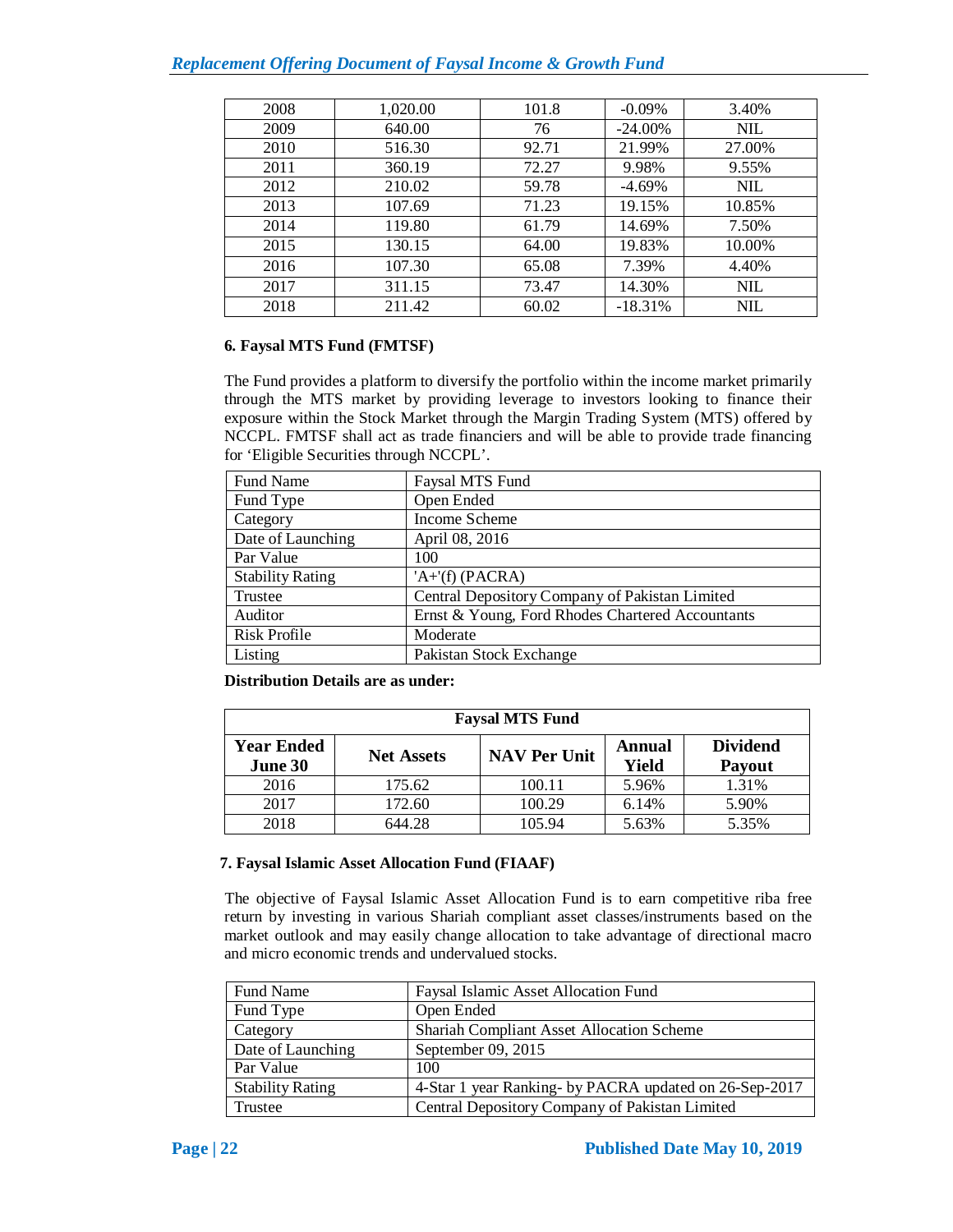| Auditor      | Ernst & Young, Ford Rhodes Chartered Accountants |
|--------------|--------------------------------------------------|
| Risk Profile | Moderate to High Risk                            |
| Listing      | Pakistan Stock Exchange                          |

#### **Distribution Details are as under:**

| <b>Faysal Islamic Asset Allocation Fund</b> |                                                                              |       |            |            |  |  |
|---------------------------------------------|------------------------------------------------------------------------------|-------|------------|------------|--|--|
| Year Ended                                  | <b>NAV Per Unit</b><br><b>Dividend Payout</b><br><b>Net Assets</b><br>Annual |       |            |            |  |  |
| June 30                                     |                                                                              |       | Yield      |            |  |  |
| 2016                                        | 192.60                                                                       | 95.98 | $-4.02\%$  | $\rm NIL$  |  |  |
| 2017                                        | 374.35                                                                       | 99.93 | 23.04%     | 19.27%     |  |  |
| 2018                                        | 428.62                                                                       | 80 17 | $-19.77\%$ | <b>NIL</b> |  |  |

#### **8. Faysal Financial Sector Opportunity Fund (FFSOF)**

Faysal Financial Sector Opportunity Fund seeks to provide a competitive rate of returns to its investors by investing in money market and debt instruments with major exposure in financial sector instruments.

| Fund Name               | <b>Faysal Financial Sector Opportunity Fund</b>  |
|-------------------------|--------------------------------------------------|
| Fund Type               | Open Ended                                       |
| Category                | Income Scheme                                    |
| Date of Launching       | July 05, 2013                                    |
| Par Value               | 100                                              |
| <b>Stability Rating</b> | $AA$ - $(f)$ (PACRA)                             |
| Trustee                 | Central Depository Company of Pakistan Limited   |
| Auditor                 | Ernst & Young, Ford Rhodes Chartered Accountants |
| Risk Profile            | Moderate                                         |
| Listing                 | Pakistan Stock Exchange                          |

#### **Distribution Details are as under:**

| <b>Faysal Financial Sector Opportunity Fund</b> |                   |                        |                 |                        |
|-------------------------------------------------|-------------------|------------------------|-----------------|------------------------|
| <b>Year Ended</b><br>June 30                    | <b>Net Assets</b> | <b>NAV Per</b><br>Unit | Annual<br>Yield | <b>Dividend Payout</b> |
| 2014                                            | 394.65            | 100.22                 | 9.12%           | 8.52%                  |
| 2015                                            | 204.36            | 100.23                 | 7.41%           | 7.41%                  |
| 2016                                            | 191.14            | 101.09                 | 7.08%           | 6.25%                  |
| 2017                                            | 102.07            | 101.41                 | 5.27%           | 4.95%                  |
| 2018                                            | 110.67            | 106.33                 | 4.85%           | 4.61%                  |

#### **9. Faysal Savings Growth Fund (FSGF)**

 To generate competitive returns by investing primarily in debt and fixed income instruments having investment grade credit rating.

| Fund Name               | <b>Faysal Savings Growth Fund</b>              |
|-------------------------|------------------------------------------------|
| Fund Type               | Open Ended                                     |
| Category                | Income Scheme                                  |
| Date of Launching       | May 12, 2007                                   |
| Par Value               | 100                                            |
| <b>Stability Rating</b> | $AA$ - $(f)$ (PACRA)                           |
| Trustee                 | Central Depository Company of Pakistan Limited |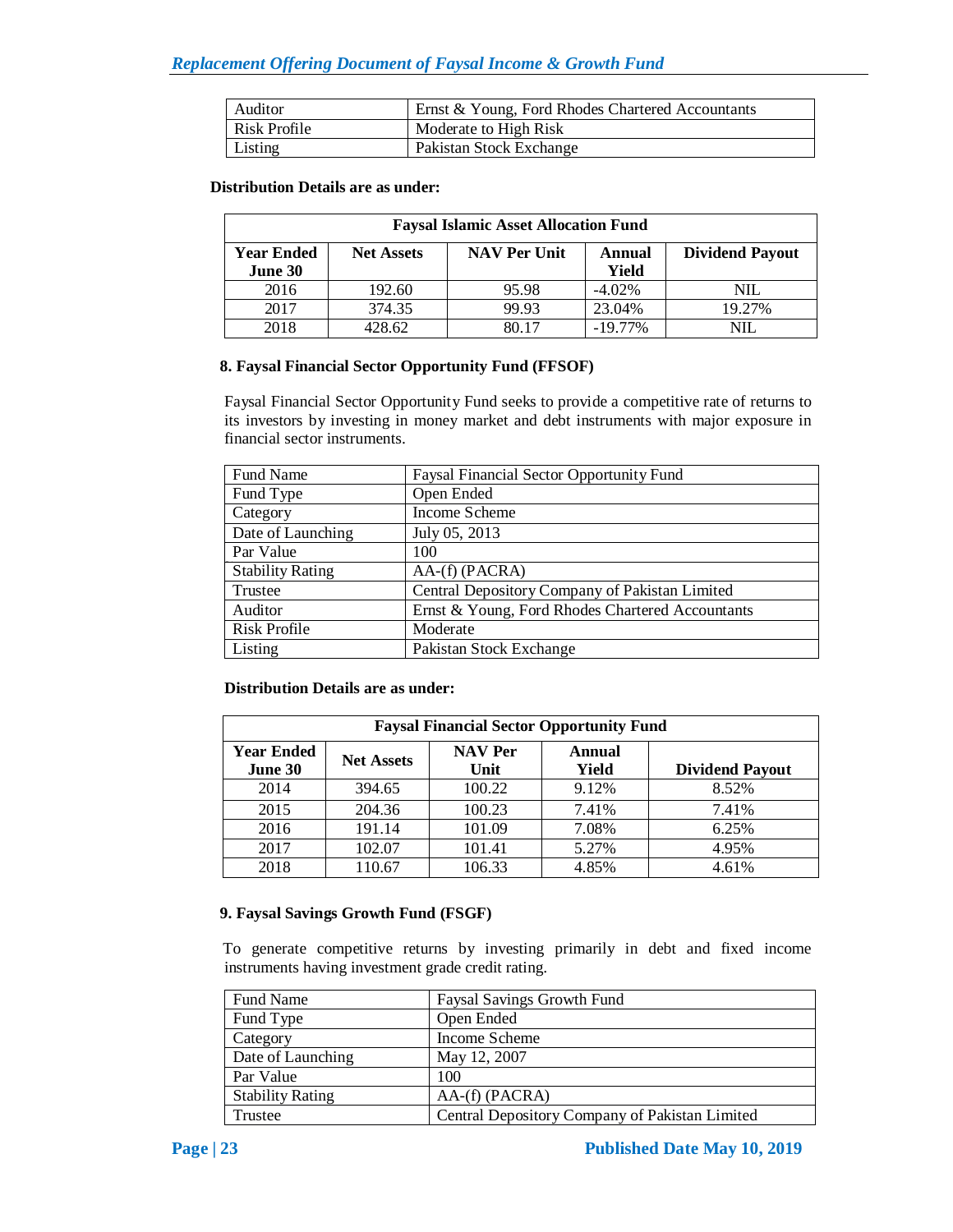| Auditor      | Deloitte Yousuf Adil, Chartered Accountants |
|--------------|---------------------------------------------|
| Risk Profile | Low                                         |
| Listing      | Pakistan Stock Exchange                     |

#### **Distribution Details are as under:**

| <b>Faysal Savings Growth Fund</b>   |                   |                     |                        |                                  |
|-------------------------------------|-------------------|---------------------|------------------------|----------------------------------|
| <b>Year Ended</b><br><b>June 30</b> | <b>Net Assets</b> | <b>NAV Per Unit</b> | Annual<br><b>Yield</b> | <b>Dividend</b><br><b>Payout</b> |
| 2007                                | 1,133.00          | 101.4               | 10.42%                 | 1.25%                            |
| 2008                                | 4,044.80          | 103.58              | 9.97%                  | 10.00%                           |
| 2009                                | 6,422.19          | 103                 | 12.74%                 | 12.75%                           |
| 2010                                | 7,070.00          | 103.17              | 10.98%                 | 10.95%                           |
| 2011                                | 4,556.00          | 102.99              | 11.01%                 | 10.75%                           |
| 2012                                | 1,726.45          | 103.26              | 11.14%                 | 9.00%                            |
| 2013                                | 898.45            | 102.42              | 8.67%                  | 7.85%                            |
| 2014                                | 1,418.35          | 101.46              | 8.81%                  | 8.57%                            |
| 2015                                | 2.004.26          | 101.59              | 12.81%                 | 12.85%                           |
| 2016                                | 4,111.37          | 101.68              | 7.75%                  | 7.80%                            |
| 2017                                | 3,148.49          | 102.01              | 5.99%                  | 5.65%                            |
| 2018                                | 2,187.33          | 107.01              | 4.90%                  | 4.66%                            |

## **3.4 Role and Responsibilities of the Management Company**

The Management Company shall manage, operate and administer the Scheme in accordance with the Rules, Regulations directives, circulars and guidelines issued by SECP and this Deed and the Replacement Offering Document.

## 3.4.1 **Administration of the Scheme**

The Management Company shall administer the Scheme in accordance with the Rules, the Regulations, the Deed and this Replacement Offering Document and the conditions (if any), which may be imposed by the Commission from time to time.

#### 3.4.2 **Management of Fund Property**

The Management Company shall manage the Fund Property in the interest of the Unit Holders in good faith, to the best of its ability and without gaining any undue advantage for itself or any of its Connected Persons and group companies or its officers, and subject to the restrictions and limitations as provided in the Deed and the Rules and Regulations. Any purchase or sale of investments made under any of the provisions of the Deed shall be made by the Trustee according to the instructions of the Management Company in this respect, unless such instructions are in conflict with the provisions of the Deed or the Rules and Regulations. The Management Company shall not be liable for any loss caused to the Trust or to the value of the Fund Property due to elements or circumstances beyond its reasonable control.

The Management Company shall comply with the provisions of the Regulations, the Deed and this Replacement Offering Document of the Scheme for any act or matter to be done by it in the performance of its duties and such acts or matters may also be performed on behalf of the Management Company by any officer(s) or responsible official(s) of the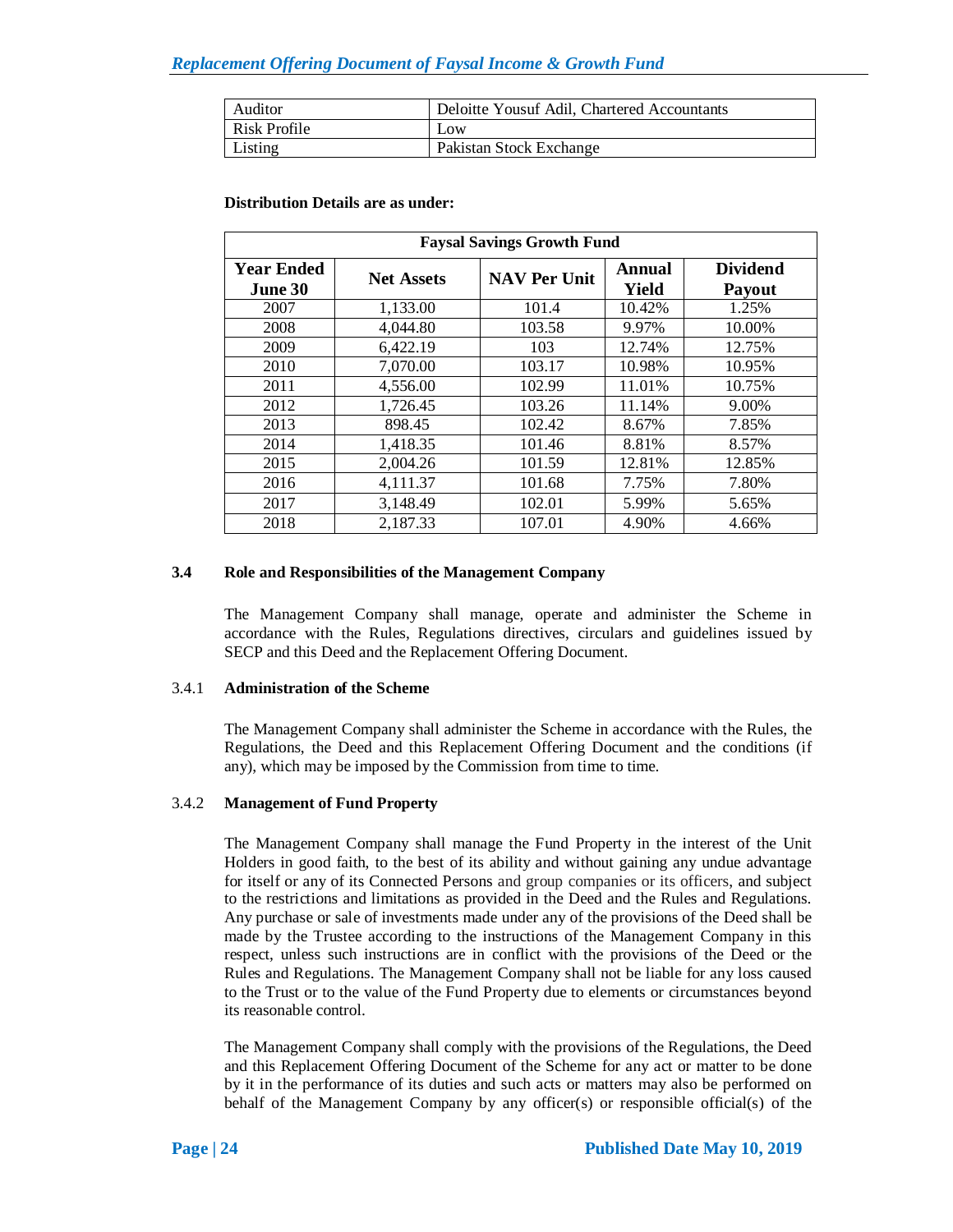Management Company or by any nominee or agent appointed by the Management Company and any act or matter so performed shall be deemed for all the purposes of the Deed to be the act of the Management Company. The Management Company shall be responsible for the acts and omissions of all persons to whom it may delegate any of its functions, as if these were its own acts and omissions and shall account to the Trustee for any loss in value of the Trust Property where such loss has been caused by willful act and / or omission or of its officers, officials or agents.

## 3.4.3 **Appointment of Distributors**

The Management Company, shall from time to time under intimation to the Trustee appoint, remove or replace one or more suitable persons, entities or parties as Distributor(s) for carrying on Distribution Function(s) at one or more location(s) locally or internationally. The Management Company may also itself act as a Distributor for carrying on Distribution Functions and updated list of distributors would be available on official website of the Management Company.

The Management Company shall ensure, where it delegates the Distribution Function, that:

- (a) the Distributors to whom it delegates, have acquired registration from SECP in line with SRO. 1160(I) 2015 dated November 25, 2015 as registered service providers.
- (b) the written contract with the Distributors clearly states the terms and conditions for avoidance of frauds and sales based upon misleading information of Collective Investment Scheme.
- (c) The Management Company and Distributor shall not:
	- i. involve either directly or indirectly in the mis-selling of Collective Investment Scheme;
	- ii. sell units of Collective Investment Scheme directly or indirectly by making a false and mis-leading statement, concealing or omitting material facts of the Scheme and concealing the risk factors associated with the Scheme;
- (d) The Management Company or distributor shall take reasonable care to ensure suitability of the scheme to the investor.
- (e) The Management Company or distributor shall ensure that;
	- i. any performance reporting/ presentation is accompanied by all explanations, qualifications, limitations and other statements that are necessary to prevent such information from misleading investors.
	- ii. Promotional materials do not contain untrue statements or omit to state facts that are necessary in order to prevent the statements from being misleading, false or deceptive.
- (f) Performance is measured and presented after taking into account the risk-tolerance, investment objectives, level of understanding and knowledge of the recipient.

#### 3.4.4 **Appointment of Investment Facilitator**

The Management Company may, at its own responsibility  $\&$  cost, from time to time appoint Investment Facilitators to assist it in promoting sales of Units. An update list of investment facilitators appointed by the Management Company shall be made available at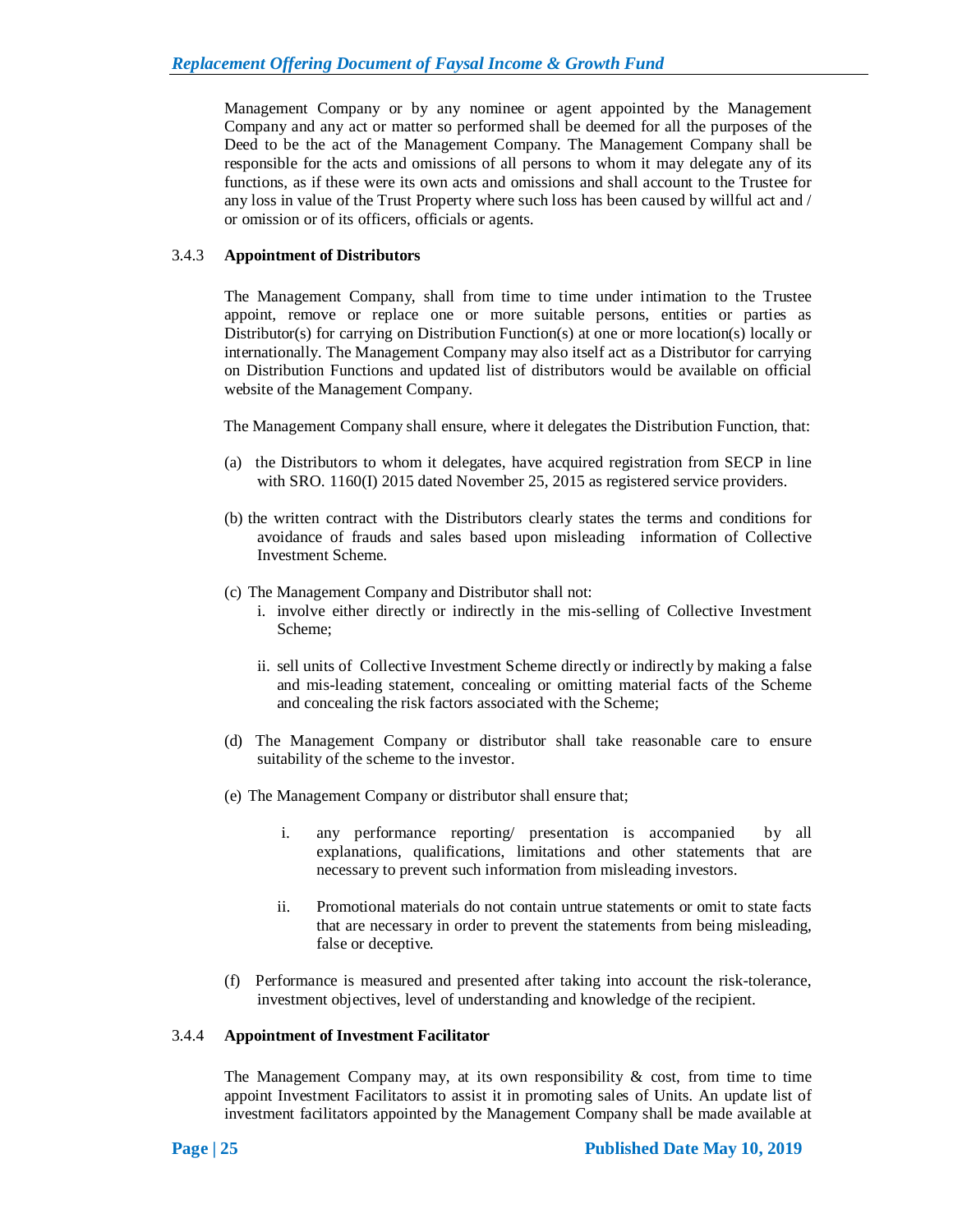all times on the websites of the Management Company.

The Management Company shall ensure, where it appoints the investment facilitator, that:

- (a) the investment facilitator have acquired registration with the Mutual Funds Association of Pakistan (MUFAP) as registered service providers and are abiding by the code of conduct prescribed by the Association; and
- (b) the written contract with the Investment facilitator clearly states the terms and conditions for avoidance of frauds and sales based upon misleading information.

#### 3.4.5 **Maintenance of Accounts and Records**

The Management Company shall maintain at its principal office, complete and proper accounts and records to enable a complete and accurate view to be formed of the assets and liabilities and the income and expenditure of the Scheme, all transactions for the account of the Scheme, amounts received by the Scheme in respect of issue of Units, payments made from the Scheme on redemption of the Units and by way of distributions and payments made at the termination of the Scheme. The Management Company shall maintain the books of accounts and other records of the Scheme for a period of not less than ten years.

The Management Company shall ensure that no entry and exit from the Scheme (including redemption and re-issuance of Units to the same Unit Holders on different NAVs) shall be allowed other than the following manners, unless permitted otherwise by the Commission under the Regulations:

- (a) cash settled transaction based on the formal issuance and redemption requests.
- (b) net off issuance and redemption transaction at same net asset value when redemption request is ready to disburse and rank at the top in the list of pending redemption requests (if any).

The Management Company shall clearly specify Cut-Off Timings (for acceptance of application forms of issuance, redemption, and conversion of Units of the Scheme) in this Replacement Offering Document, on its web site and at designated points. Such Cut-Off Timing shall uniformly apply on all Unit Holders.

The Management Company shall ensure all valid redemption request are paid based on ranking of the request in a queue.

#### **3.5 Maintenance of Unit Holders Register**

- 3.5.1 A Register of Unit Holders may be maintained by the Management Company itself or such other company, as the Management Company may appoint after giving prior notice to the Unit Holders.
- 3.5.2 The office of the Transfer Agent is located at 407-408, Al Ameen Centre, Shahrah-e-Iraq, Saddar Karachi, where Register of Unit Holder will maintain.
- 3.5.3 Every Unit Holder will have a separate Registration Number. The Management Company shall use such Registration Number for recording Units held by the Unit Holder. Unit Holder's account identified by the registration number will reflect all the transactions in that account held by such Unit Holder.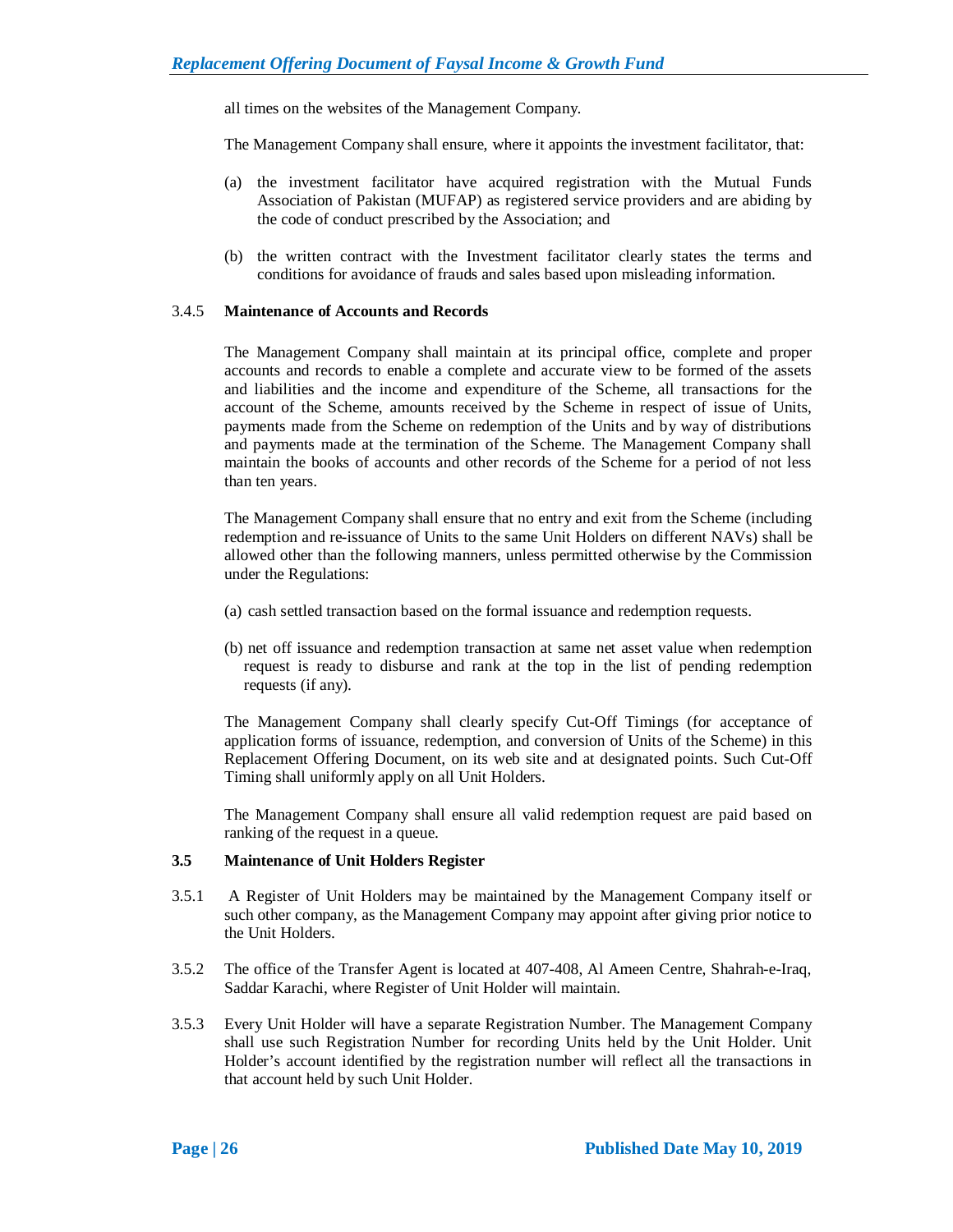## 3.5.4 **Disclaimer**

The Management Company shall not be under any liability except such liability as may be expressly assumed by it under the Rules, Regulations and the Constitutive Documents, nor shall the Management Company (save as herein otherwise provided) be liable for any act or omission of the Trustee nor for anything except for its own gross negligence or willful breach of duty and the acts and omissions of all persons to whom it may delegate any of its functions as manager as if they were its own acts and omissions. If for any reason it becomes impossible or impracticable to carry out the provisions of the Constitutive Documents, the Management Company shall not be under any liability therefore or thereby and it shall not incur any liability by reason of any error of law or any matter or thing done or suffered or omitted to be done in good faith hereunder. The Management Company shall not be liable for any loss caused to the Fund or to the value of the Trust Property due to any elements or circumstances of Force Majeure.

## **3.6 Role of the Trustee**

- The trustee shall perform its role as specified in the Rules, Regulation and directives issued there under, the Deed and this Replacement Offering Document.
- The Trustee shall exercise all due diligence and vigilance in carrying out its duties and in protecting the interests of the Unit Holder(s). The Trustee shall not be under any liability on account of anything done or suffered by the Trust, if the Trustee had acted in good faith in performance of its duties under the Trust Deed or in accordance with or pursuant to any request of the Management Company provided it is not in conflict with the provisions of the Trust Deed or the Rules and Regulations. Whenever pursuant to any provision of the Trust Deed, any instruction, certificate, notice, direction or other communication is required to be given by the Management Company, the Trustee may accept as sufficient evidence thereof:
	- a document signed or purporting to be signed on behalf of the Management Company by any authorized representative(s) whose signature the Trustee is for the time being authorized in writing by the Management Committee to accept; and
	- any Instructions received online through the software solution adopted by the Management Company/Trustee in consultation with each other shall be deemed to be instructions from the authorized representative(s)
- The Trustee shall not be liable for any loss caused to the Fund or to the value of the Trust Property due to any elements or circumstances of Force Majeure.
- In the event of any loss caused due to any gross negligence or willful act and/or omission, the Trustee shall have an obligation to replace the lost investment forthwith with similar investment of the same class and issue together with all rights and privileges pertaining thereto or compensate the Trust to the extent of such loss. However the trustee shall not be under any liability thereof or thereby and it shall not incur any liability by reason of any error of law or any matter or thing done or suffered or omitted to be done in good faith hereunder.

#### 3.6.1 **Obligations under Regulations and Constitutive Document**

The Trustee shall perform all the obligations entrusted to it under the Regulations, circulars, directives, the Deed and this Replacement Offering Document and discharge all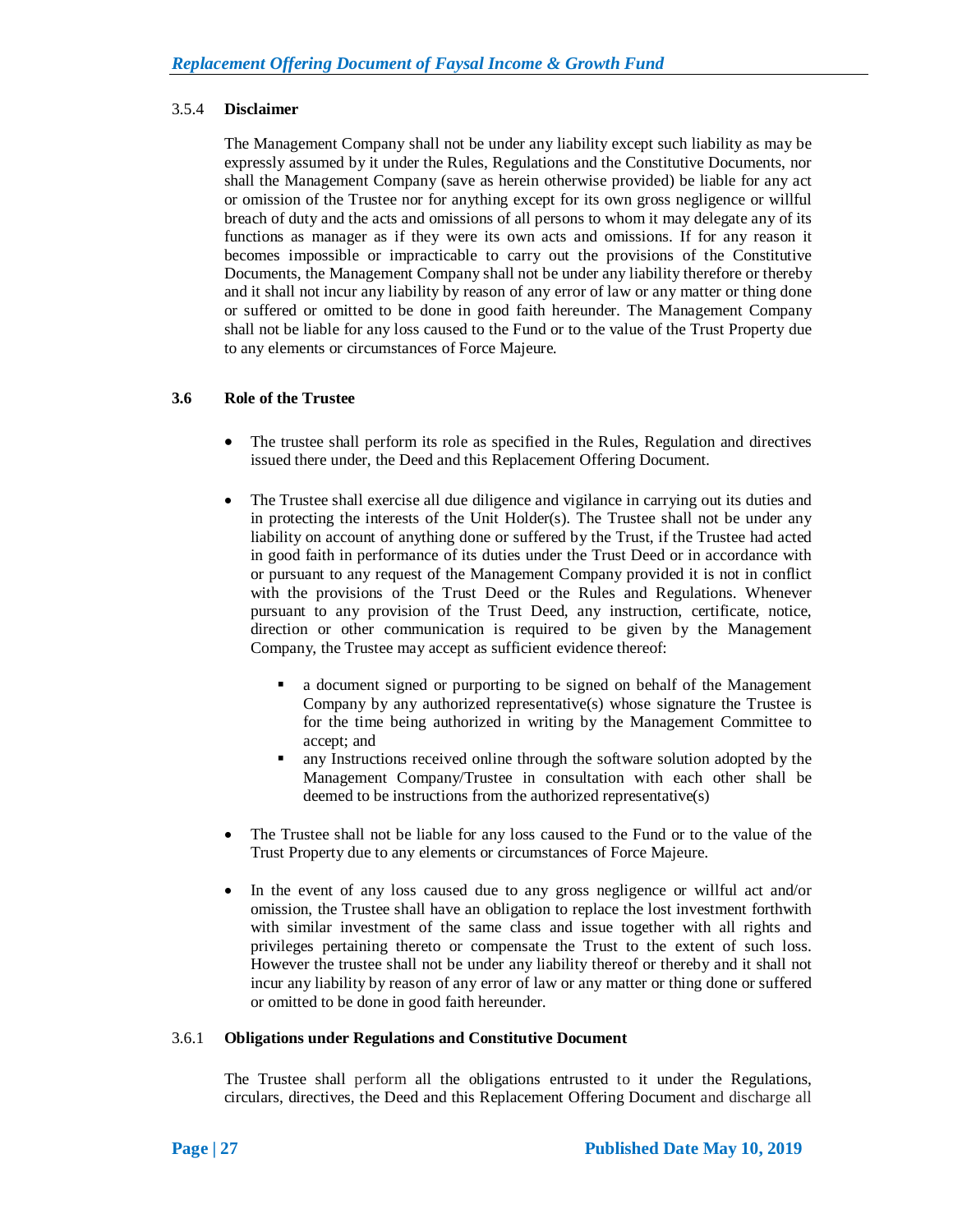its duties in accordance with the Rules, Regulations, the Trust Deed and this Replacement Offering Document. Such duties may also be performed on behalf of the Trustee by any officer or responsible official of the Trustee or by any nominee or agent appointed by the Trustee under intimation to the Management Company. Provided that the Trustee shall be responsible for the willful acts and omissions of all persons to whom it may delegate any of its duties, as if these were its own acts and omissions and shall account to the Trust for any loss in value of the Fund Property where such loss has been caused by negligence or any reckless willful act or omission of the Trustee or any of its attorney (ies), or agents.

## 3.6.2 **Custody of Assets**

The Trustee has the responsibility for being the nominal owner and for the safe custody of the assets of the Fund on behalf of the beneficial owners (the Unit Holders), within the framework of the Regulations, the Trust Deed and Replacement Offering Document issued for the Fund.

## 3.6.3 **Investment of Fund Property at direction of Management Company**

The Trustee shall invest the Fund Property from time to time at the direction of the Management Company strictly in terms of the provisions contained and the conditions stipulated in the Deed, this Replacement Offering Document(s), the Regulations, circulars, directives and the conditions (if any) which may be imposed by the Commission from time to time.

## 3.6.4 **Carrying out instructions of the Management Company**

The Trustee shall carry out the instructions of the Management Company in all matters including investment and disposition of the Fund Property unless such instructions are in conflict with the provisions of the Deed, this Replacement Offering Document(s), the Regulations, the Circulars and Directives of SECP or any other applicable law.

#### 3.6.5 **Liabilities of the Trustee**

The Trustee shall not be under any liability except such liability as may be expressly assumed by it under the Rules, the Regulations and/or the Deed, nor shall the Trustee (save as herein otherwise provided) be liable for any act or omission of the Management Company or for anything except for loss caused due to its willful acts or omissions or that of its agents in relation to any custody of assets of investments forming part of the Fund Property. If for any reason it becomes impossible or impracticable to carry out the provisions of the Deed the Trustee shall not be under any liability therefor or thereby and it shall not incur any liability by reason of any error of law or any matter or thing done or suffered or omitted, to be done in good faith hereunder. The Trustee shall not be liable for any loss caused to the Trust or to the value of the Fund Property due to any elements or circumstances beyond its reasonable control.

#### 3.6.6 **Disclaimer**

The Trustee shall not be under any liability except such liability as may be expressly assumed by it under the Rules and Regulations and the Deed nor shall the Trustee be liable for any act or omission of the Management Company nor for anything except for loss caused due to its willful acts or omissions or that of its agents in relation to any custody of assets of investments forming part of the Trust Property. If for any reason it becomes impossible or impracticable to carry out the provisions of the Deed the Trustee shall not be under any liability therefore or thereby and it shall not incur any liability by reason of any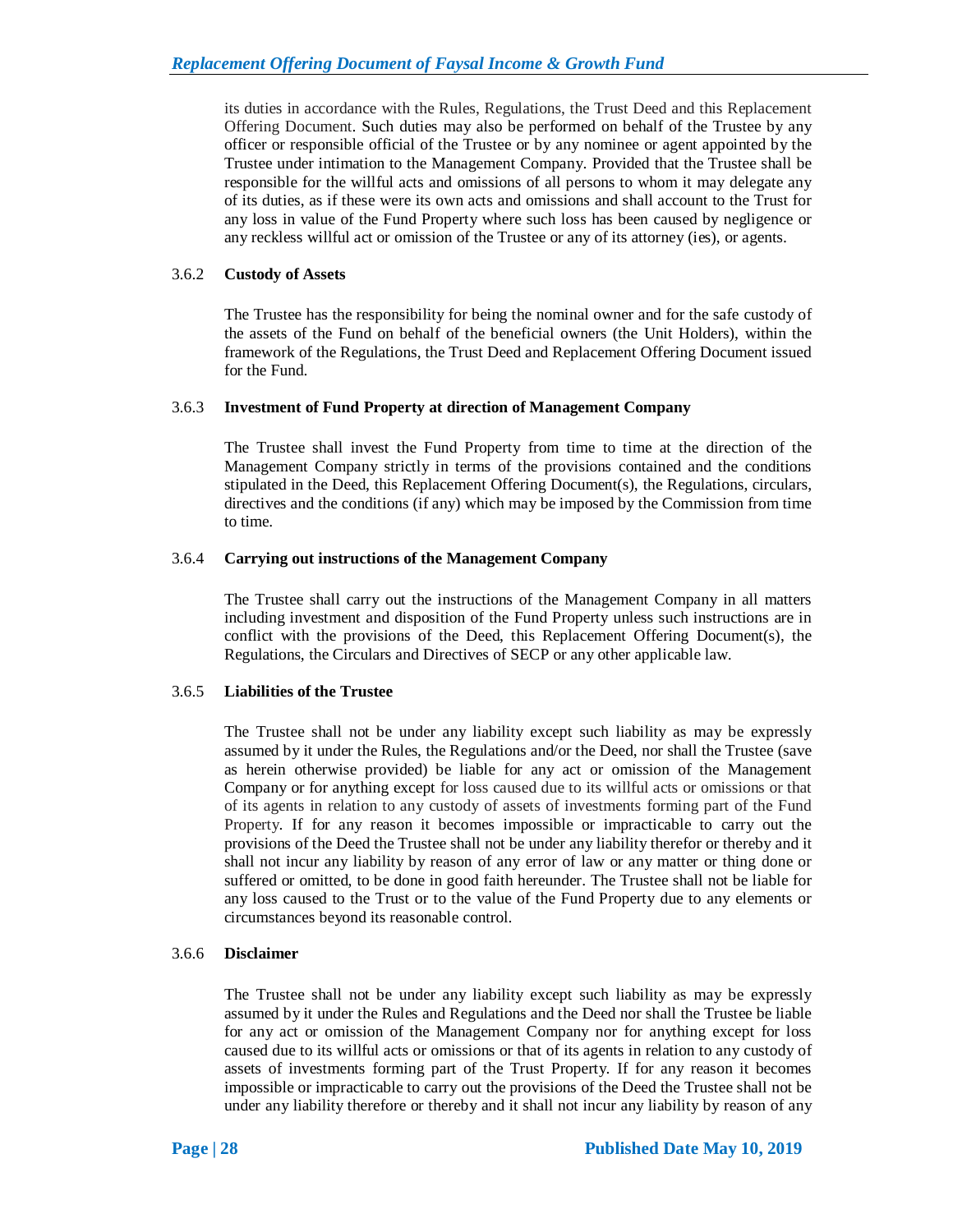error of law or any matter or thing done or suffered or omitted to be done in good faith hereunder.

## **3.7 Transfer Agent**

The Management Company has appointed **Jwaffs Registrar Services Limited** having its office at **407-408, Al Ameen Centre, Shahrah-e-Iraq, Saddar Karachi** as the Transfer Agent of the Fund until any further notice and intimation to the Trustee.

The Management Company will be responsible for maintaining the Unit Holder's Register, preparing and issuing account statements, Unit Certificates and dividend warrants/advice and providing related services to the Unit Holders.

## **3.8 Custodian**

**Central Depository Company of Pakistan Limited,** will also be performing the functions of the custodian of the Trust Property. The salient features of the custodial function are:

- (a) Segregating all property of the Fund from Custodian's own property and that of its other clients.
- (b) Assuring the smooth inflow/outflow of dematerialized securities and such other instruments as required.
- (c) Ensuring that the benefits due on investments are received and credited to the Fund's account.

The Trustee may, in consultation with the Management Company, from time to time, appoint, remove or replace one or more Custodian(s) for performing the Custodian Function at one or more locations, on terms and conditions to be agreed between the Custodian and the Trustee and agreed by the Management Company for the safe keeping of any portion of the Trust Property.

#### **3.9 Distributors/Facilitators**

- 3.9.1 Parties detailed in Annexure C of this Replacement Offering Document have each been appointed as Distributors to perform the Distribution Functions at their Authorized Branches. The addresses of these branches are given in Annexure C of this Replacement Offering Document; these branches may be increased or decreased by the Management Company from time to time. The Management Company may, from time to time, appoint additional Distributors (if they fulfill the requirement of regulations) or terminate the arrangement with any Distributor and intimate the Trustee and Commission accordingly. The Management Company may itself perform the functions of a Distributor either directly or through sub-distributors.
- 3.9.2 The Distributors will be responsible for receiving applications for Purchase, Redemption, Conversion or Transfer of Units etc. They will be interfacing with and providing services to Unit Holders, including receiving applications for change of address or other particulars or applications for issuance of duplicate certificates, requests for income tax exemption or Zakat exemption, etc. for immediate transmission to the Management Company or Transfer Agent as appropriate for further action. The Management Company shall remunerate the Distributors out of its resources and/or from Sales Load.
- 3.9.3 The Management Company may, at its sole discretion, from time to time, appoint Investment Facilitators (Facilitators). The Facilitators' function is to identify, solicit and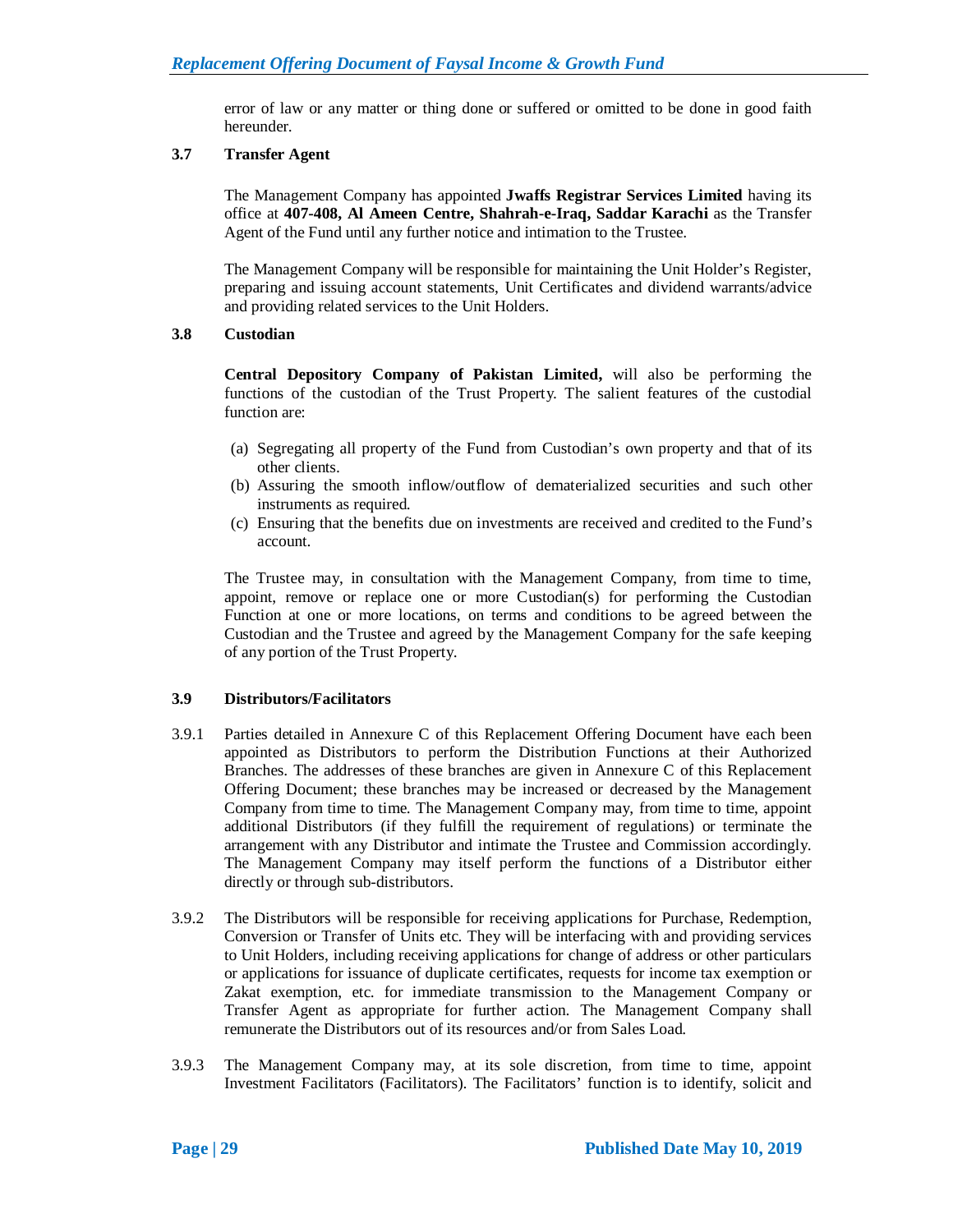assist investors in investing in the Fund. The Management Company shall remunerate the Facilitators out of its resources and/or from Front-end Load.

## **3.10 Auditors**

 **Deloitte Yousuf Adil** (Chartered Accountants)

 Registered Address Cavish Court, A-35, Block 7 & 8, K.C.H.S.U Shahrah-e-Faisal, Karachi

- 3.10.1 They will hold office until the transmission of the reports and accounts, which will cover the period from commencement of the Trust up to the end of the Accounting Period and will, afterwards, be eligible for reappointment by the Management Company with the concurrence of the Trustee. However, an auditor may be reappointed for such terms as stipulated by the Regulations and/or the Ordinance, as amended from time to time. The appointment of Auditor and contents of the Auditor's report shall be in accordance with the provisions of the Rules and Regulations.
- 3.10.2 The Auditors shall have access to the books, papers, accounts and vouchers of the Trust, whether kept at the office of the Management Company, Trustee, Custodian, Transfer Agent or elsewhere and shall be entitled to require from the Management Company, Trustee and their Directors, Officers and Agents such information and explanations as considered necessary for the performance of audit.
- 3.10.3 The Trustee shall be entitled to require the Auditors to provide such further reports as may be agreed between the Trustee and the Management Company as may be considered necessary to facilitate the Trustee in issuing the certification required under the Regulations.
- 3.10.4 The Auditors shall prepare a written report to the Unit Holders on the accounts and books of accounts of the Trust and the balance sheet, profit and loss account, cash flow statement and statement of movement in Unit Holders' Funds and on every other document forming part of the balance sheet and profit and loss account, including notes, statements or schedules appended thereto.
- 3.10.5 The contents of the Auditors report shall be as mentioned in the Regulations.

#### **3.11 Legal Advisors**

 The legal advisor of the Fund are: **Mohsin Tayebaly & Co.**  Barristers & Advocates, Corporate Legal Consultants

 Registered Address 2<sup>nd</sup> Floor, Dime Centre BC-4 Block 9, KDA Scheme 9 Clifton, Karachi Pakistan

#### **3.12 Bankers**

 The bankers to the Fund may include Faysal Bank Limited, Bank Alfalah Limited and any other bank as per the discretion of the Management Company to change from time to time.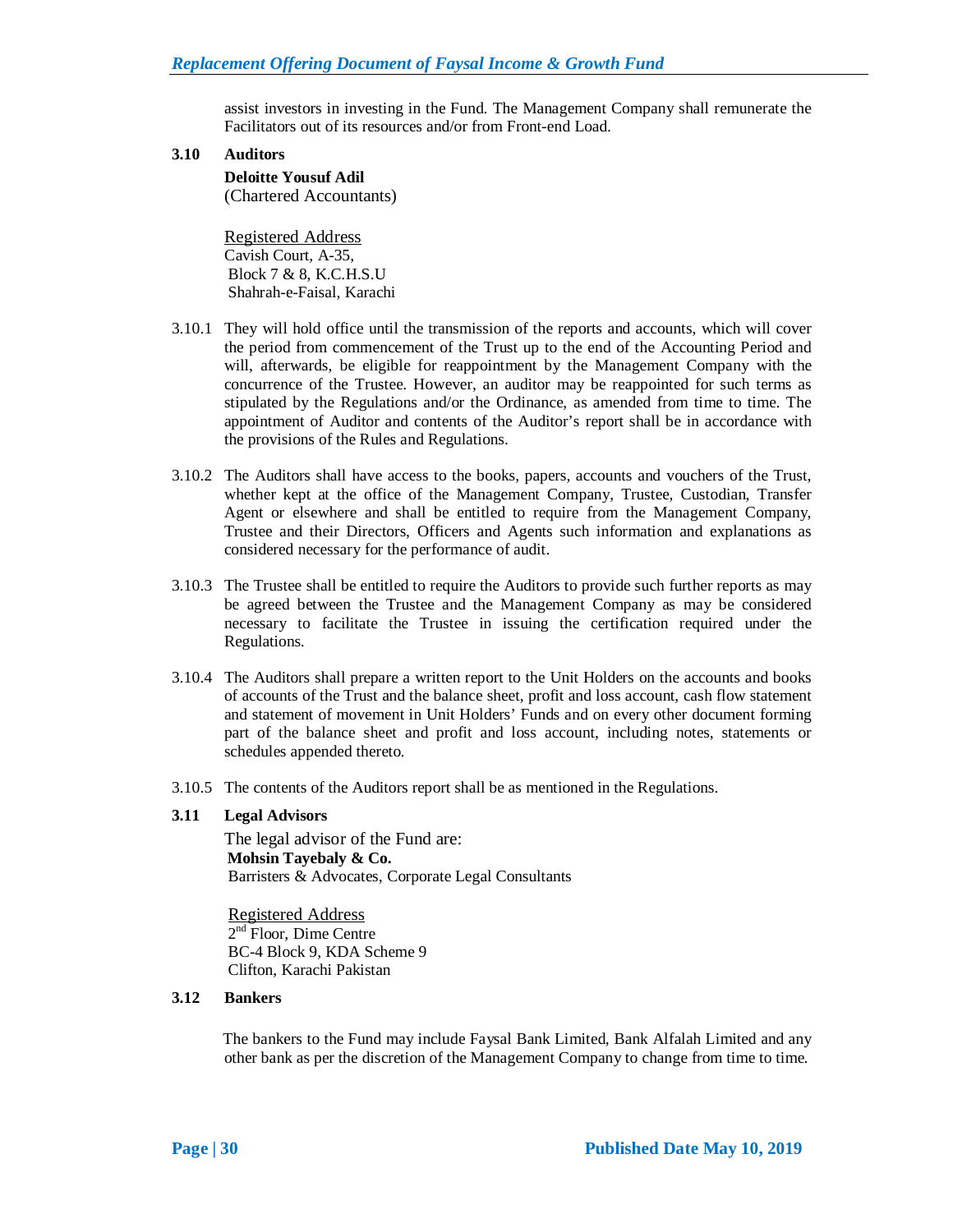In addition to the above-mentioned Banks, the Management Company may appoint Bank with the approval of its Board of Directors. The Trustee shall operate the bank accounts on instructions from the Management Company.

#### 3.12.1 **Bank Accounts**

- (a) The Trustee, at the request of the Management Company, shall open Bank Account(s) titled **CDC- Trustee Faysal Income & Growth Fund** for the Unit Trust at designated Bank(s) inside or outside Pakistan, subject to the relevant laws, Trust Deed, Rules and Regulations, for collection, investment, redemption or any other use of the Trust's Funds.
- (b) The Management Company may also require the Trustee to open Bank Account(s) as Distribution Account(s) for dividend distribution out of the Unit Trust. Notwithstanding anything in the Deed, the beneficial ownership of the balances in the Accounts shall vest in the Unit Holders.
- (c) All bank charges for opening and maintaining Bank Accounts for the Trust shall be charged to the Fund.
- (d) All income, profit etc. earned in the Distribution Account(s), including those accruing on unclaimed dividends, shall form part of the Trust Property for the benefit of the Unit Holders and shall be transferred periodically from the Distribution Account(s) to the main Bank Account of the Trust.
- (e) The amounts received from the Investors before the Initial Period shall be deposited in a Bank Account of the Fund and any income, profit etc earned and/or accrued on the investments of that amount upto and including the day before the opening of Initial Period shall not form part of the Trust Property and shall be paid by the Management Company or the Trustee to those Investors participated before the Offering Period, either in cash or in additional Units as selected by those Investors, in proportion of their investments.
- (f) The Trustee shall, if requested by the Management Company at its discretion also open a separate Account designated by the Management Company. These account(s) may be used for the purpose of collection of sale proceeds, where collections received on account of subscription of Units by investors of various unit trusts and the administrative plans that are managed by the Management Company shall be held prior to their being allocated and transferred to pertinent unit trust(s). Such account(s) may also be used for temporary parking for the purpose of redemption. Provided however, in relation to the other unit trusts managed by the Management Company mentioned above, there are similar provisions in the trust deeds of such Funds and have Trustee as common between them. such accounts shall be in the title of **"CDC-Trustee FAML Funds"**.

## **3.13 Rating of the Scheme**

The Management Company will be obliged to obtain a rating of the Scheme, once the Scheme becomes eligible for rating as per the criteria of the rating agency, and such rating shall be updated at least once every Financial Year and also published in the annual and quarterly reports of the Scheme as well as on the Management Company's website.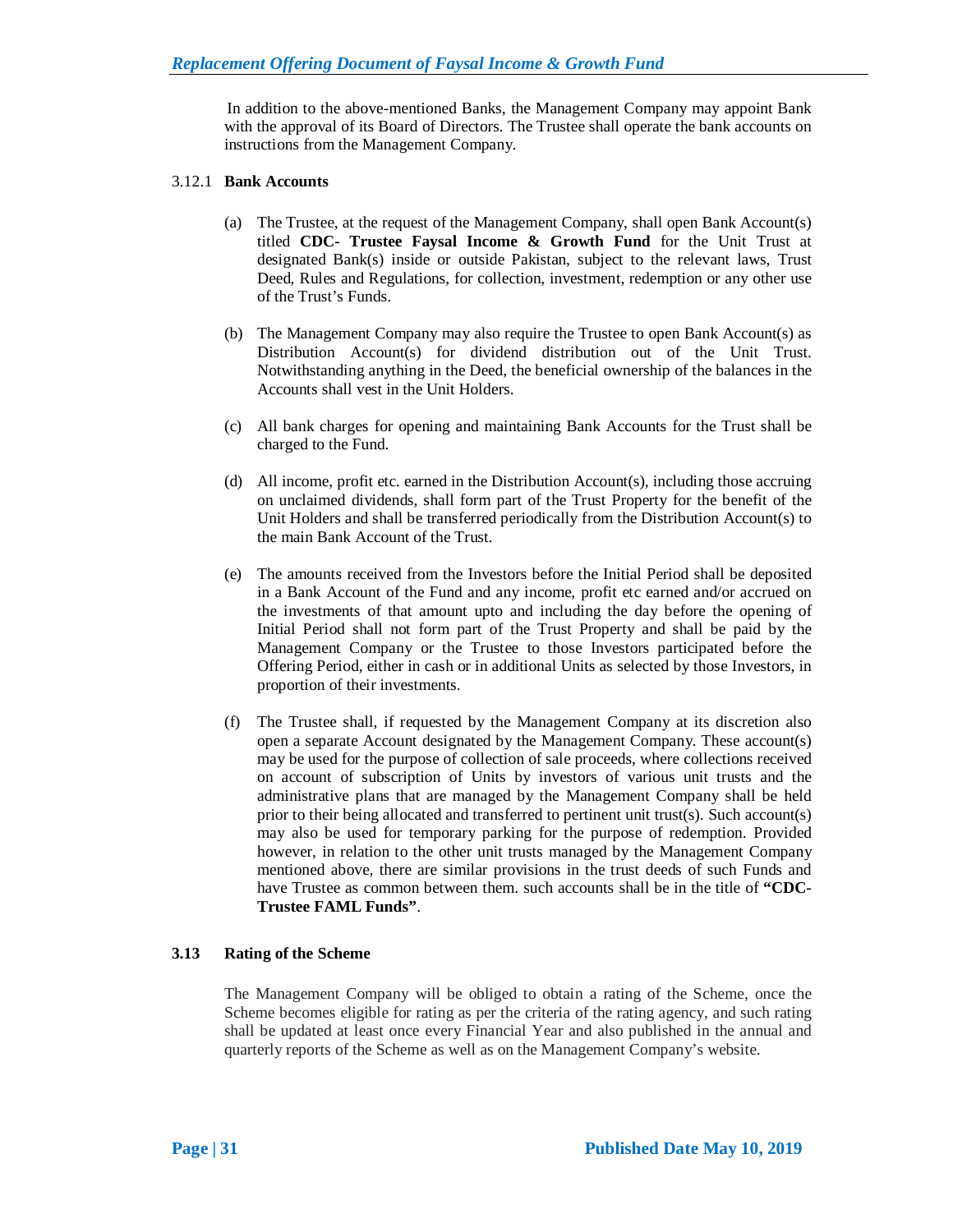## **3.15 Minimum Fund Size**

The minimum size of an open end scheme shall be one hundred million rupees at all times during the life of the scheme. In case of after the initial public offering or subsequently at any time if the size of open end scheme falls below that minimum size of one hundred million rupees, the asset management company shall ensure compliance with the minimum fund size within three (3) months of its breach and if the fund size remains below the minimum fund size limit for conservative ninety (90) days the asset management company shall immediately intimate the grounds to the commission upon which it believes that the scheme is still commercially viable and its objective can still be achieved.

## **4. CHARACTERISTICS OF UNITS**

## **4.1 Units**

All Units and fractions thereof represent an undivided share in the Fund and rank pari passu as to their rights in the net assets, earnings, and the receipt of the dividends and distributions. Each Unit Holder has a beneficial interest in the Fund proportionate to the Units held by such Unit Holder. For the convenience of investors, the Management Company may issue Units with different options for different arrangements as chosen by the investor from time to time, after seeking prior approval of the Commission and amending the Replacement Offering document.

## **4.2 Types of Units**

 An investor shall, at the time of opening an account, select the types(s) of Unit(s) in which the investor wishes to invest, i.e. **Growth Units.**

 **Class "B" (Growth Units)**: shall be offered and issued after the Initial Offering Period with Sales Load. Unless otherwise advised by the unit/certificate holders in writing, all dividends to which a unit holder is entitled, shall be credited by the AMCs through its trustee in the bank account of the unit holder provided by him/her on the application for investment or otherwise.

## **4.3 Administrative Plan**

4.3.1 The Management Company may introduce more Administrative Plans over the Fund in the future with a prior notice of minimum 7 days to Unit Holders after seeking prior approval of the Commission.

#### **4.4 Purchase and Redemption of Units**

- (a) Units are purchased at the Offer Price and redeemed at the Redemption Price at any of the Authorized Distribution Offices during Business Hours on any Dealing Day in accordance with the procedure set out in of this Replacement Offering Document.
- (b) Units of the Scheme shall be allocated on the basis of Purchase (Offer) Price applicable on the date of receipt of duly completed purchase application along with the online payment/ payment instrument within cutoff timings.
- (c) Units are issued after realization of subscription money.
- (d) During the period the register is closed, the sale, redemption and conversion of Units will be suspended.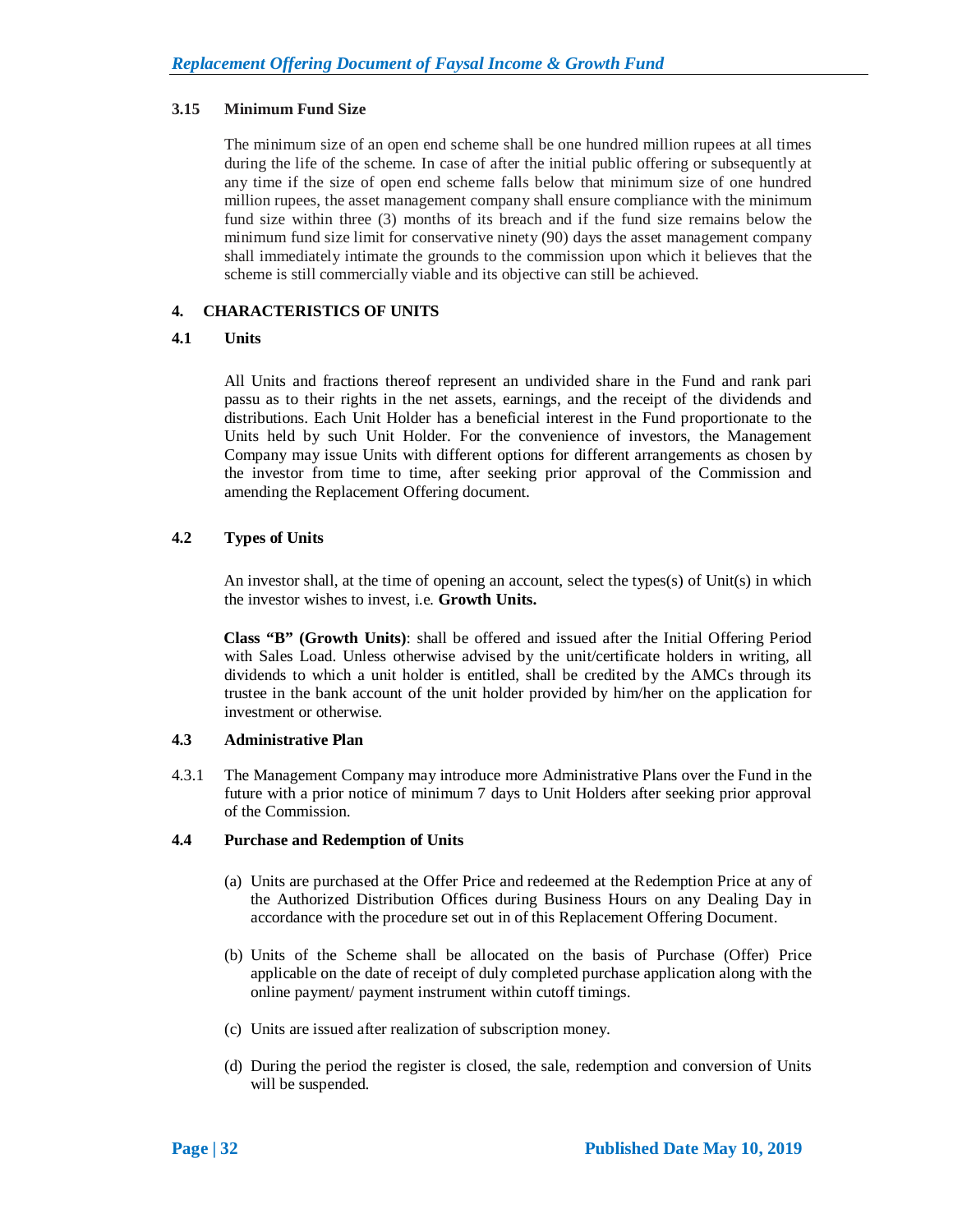(e) The Management Company may decline an applicant for issue of units if it is of the opinion that it will not be possible to invest the substantial inflow of Funds or to meet any regulatory requirements.

#### **4.5 Procedure for Purchase of Units**

#### 4.5.1 **Who Can Apply?**

Any investor or any related group of investors qualified or authorized to purchase the Units may make applications for the Purchase of Units in the Fund. Application may be made pursuant to the procedures described in paragraph 4.4.2 below by any qualified or authorized investor(s) including, but not limited to, the following:

- (a) Citizens of Pakistan resident in Pakistan. In respect of minors below 18 years of age, applications may only be made by their guardians.
- (b) Companies, corporate bodies, financial institutions, banks, partners of a firm and societies incorporated in Pakistan provided such investment is permitted under their respective memorandum and articles of association and / or bye-laws.
- (c) Pakistanis resident abroad, foreign nationals and companies incorporated outside Pakistan can apply for Units subject to the regulations of the State Bank of Pakistan and the Government of Pakistan and any such regulations and laws that may apply to their place of residence, domicile and citizenship. The payment of dividends and redemption proceeds to such investors shall be subject to the relevant taxation and exchange regulations / laws. Any person making an application for the Purchase of Units in the Fund shall warrant that he/she is duly authorized to purchase such Units.
- (d) Provident Funds constituted by companies registered under the Companies Ordinance, 1984, subject to conditions and investment limits as laid down in Employees Provident Fund (Investment in Listed Securities) Rules, 1996, as amended from time to time, including by SROs.
- (e) Provident, Pension and Gratuity Funds constituted by organizations other than companies under Section 20 (h) of the Trusts Act 1882, (11 of 1882).
- (f) Insurance companies under the Insurance Ordinance, 2000.
- (g) Non Profit Organization under Rule 213 (i) of the Income Tax Rules, 2002.
- (h) Fund of Funds.

#### **How can Units be purchased?**

#### 4.5.2 **Account Opening Procedure**

The procedure given below is designed for paper-based transactions. The Management Company at a later date after seeking approval of the Commission may introduce electronic/Internet based options for opening of account and the transitions

(a) before purchasing Units of the Fund an investor must open an account with Management Company using the Account Opening Form (Form 01) attached to this Replacement Offering Document.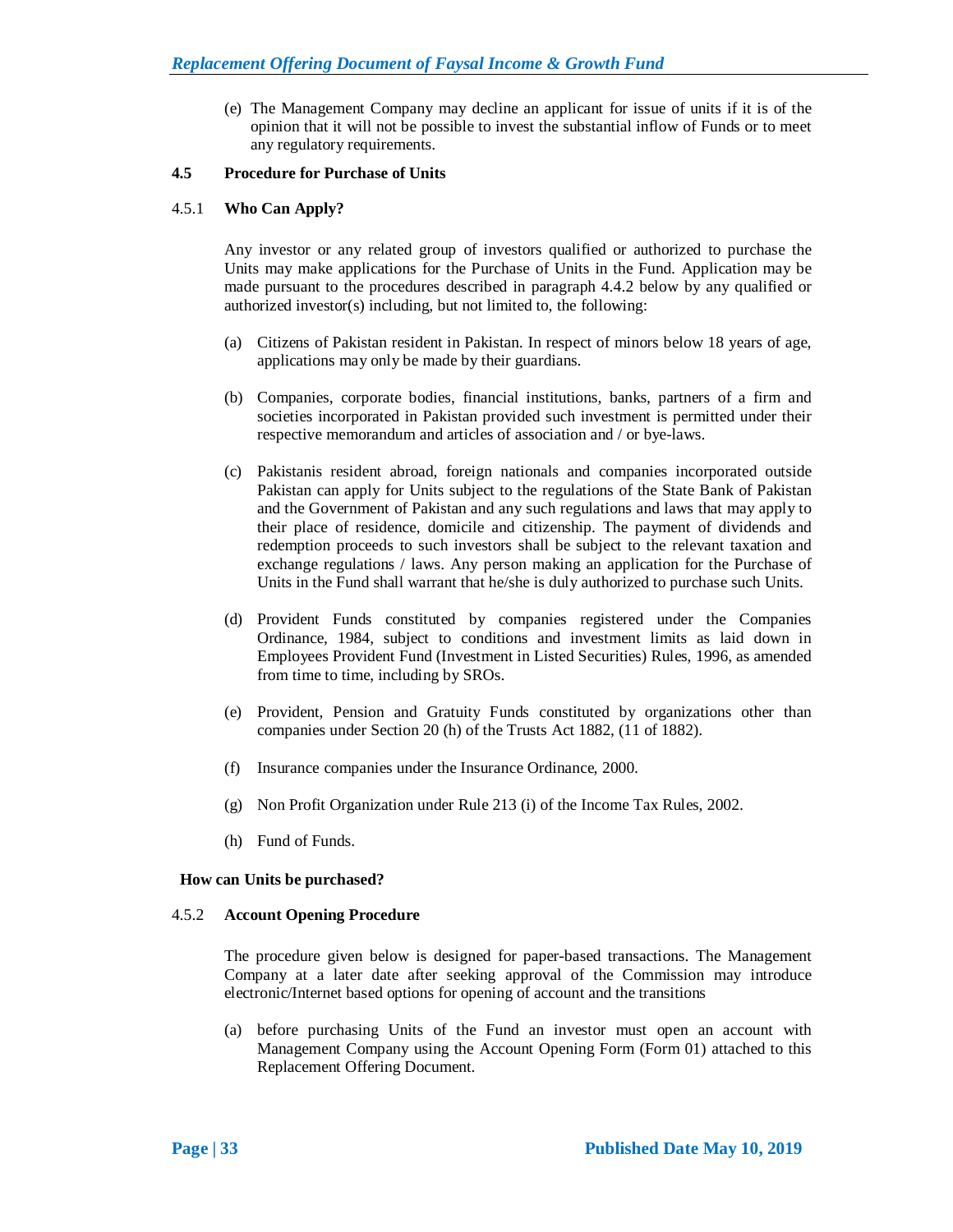- (b) In case of individuals, a photocopy of the Computerized National Identity Card (CNIC), NICOP or Passport etc of the applicant or any other form of identification acceptable to the Management Company needs to be furnished.
- (c) In case of a body corporate or a registered society or a trust the following documents would be required,
	- (i) Duly certified copy of the memorandum and articles of association/ Charter/ Byelaws or rules and regulations;
	- (ii) Duly certified copy of power of attorney and/or relevant resolution of the board of directors / trustees/ governors delegating any of its officers to invest the Funds and/ or to realize the Investment;
	- (iii)Duly certified copy of the Computerized National Identity Card (CNIC) of the officer to whom the authority has been delegated; and
	- (iv)The Management Company may also requires other documents for processing account opening request in accordance with the laws as may be applicable from time to time.
- (d) In case of existing Unit Holders, if any of the documents (in a-c above) have previously been submitted with the Management Company and/or Transfer Agent, fresh submission of documents will not be required provided that submitted documents are acceptable to Management Company. However, the account number must be provided to facilitate linking.

Any change in particulars of Unit Holder including name or address or bank account as entered in the Register shall forthwith be notified in writing by relevant unit holder to the distributor company or transfer agent.

- (e) The Distribution Company and/or Management Company will be entitled to verify the particulars given in the Account Opening Form. In case of any incorrect information, the application may be rejected if the applicant fails to rectify the discrepancy.
- (f) If subsequent to receipt of the application by the Distributor, but prior to issue of the Units, the application is found by the Registrar or the Distributor to be incomplete or incorrect in any material manner, the Registrar or the Distributor will advise the applicant in writing to remove the discrepancy, in the meanwhile the application will be held in abeyance for fifteen days and in the event the discrepancy is not removed in the said fifteen days, the amount will be refunded without any interest or mark-up. However, in the event Units have been issued and a material discrepancy is discovered subsequent to that, the Registrar or the Distributor will advise the applicant in writing to remove the discrepancy within fifteen days and if the investor, in the opinion of the Registrar, fails to remove the discrepancy without good cause, the Units shall be redeemed at the Redemption Price fixed on the date the Units are so redeemed. The Unit Holder shall not be entitled to any payment beyond the redemption value so determined.
- (g) The Investor Account Opening Form can be lodged with any Distributor or directly lodged with the Management Company. No other person (including Investment Facilitators) is authorized to accept the forms or payment.
- (h) The Management Company will make arrangements, from time to time, for receiving Account Opening Forms from outside Pakistan and will disclose these arrangements through its website and its Distributors and agents outside Pakistan.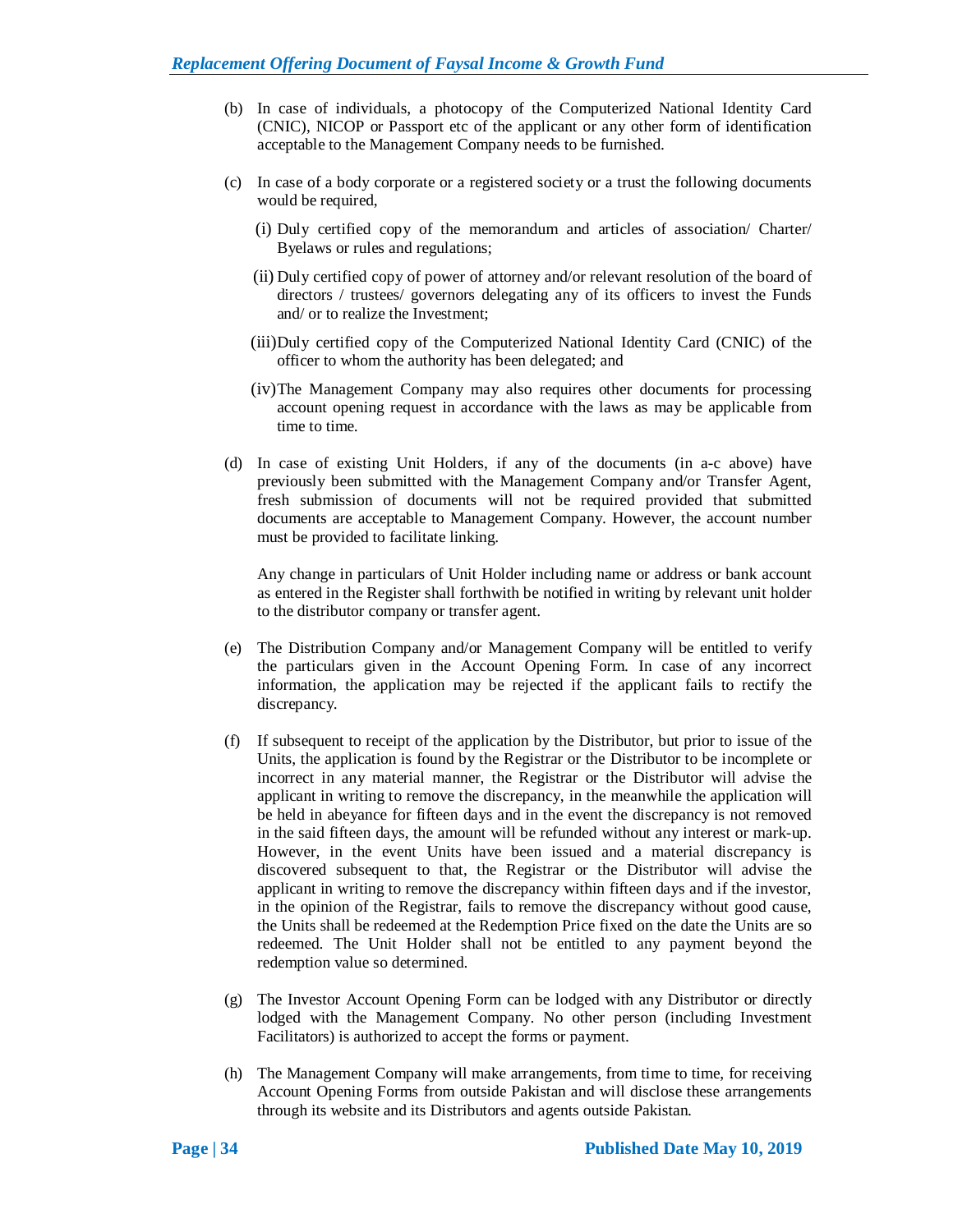## 4.5.3 **Joint Application**

- (a) Joint application can be made by up to four applicants. Such persons shall be deemed to hold Units on principal holder basis. However, each person must sign the Account Opening Form and submit a copy of Computerized National Identity Card, NICOP, Passport and other identification document.
- (b) The principal Holder shall receive all notices and correspondence with respect to the account, as well as proceeds of any redemption, or dividend payments. Such person's receipt or payment into the person's designated bank account shall be considered as a valid discharge of obligation by the Trustee and the Management Company.
- (c) In the event of death of the principal Holder, the person first in the order of survivor(s) as stated in the Account Opening Form, shall be the only person recognized by the Trustee and the Management Company to receive all notices and correspondences with regard to the accounts, as well as proceeds of any redemption requests or dividend. Such person's acknowledgement of receipt of proceeds shall be considered as the valid discharge of obligation by the Trustee and the Management Company.

Provided however the Trustee and/or the Management Company may at their discretion request the production of a Succession Certificate from an appropriate Court before releasing of redemption requests or dividends in cases of doubts or disputes among the Joint Unit Holders and/or the legal heirs or legal representatives of the deceased.

## 4.5.4 **Purchase of Units**

- (a) After opening an account an account holder may purchase Units of the Fund using the Investment Application Form attached to this Replacement Offering Document. Payment for the Units must accompany the form.
- (b) Application for Purchase of Units shall be made by completing the prescribed Investment Application Form and submitting it to the authorized branches of the Distributor or to the Management Company together with the payment by cheque, bank draft, pay order or online transfer as the case may be in favor of Trustee Bank Account and crossed "Account Payee only" as specified below;
	- Demand draft or Pay order in favor of **CDC- Trustee Faysal Income & Growth Fund**
	- Online transfer to Bank Account(s) of **CDC- Trustee Faysal Income & Growth Fund**
	- Cheque (account payee only marked in favor of **CDC- Trustee Faysal Income & Growth Fund**
- (c) The Management Company may also notify, from time to time, arrangements or other forms of payment within such limits and restrictions considered fit by it with the prior approval of Commission.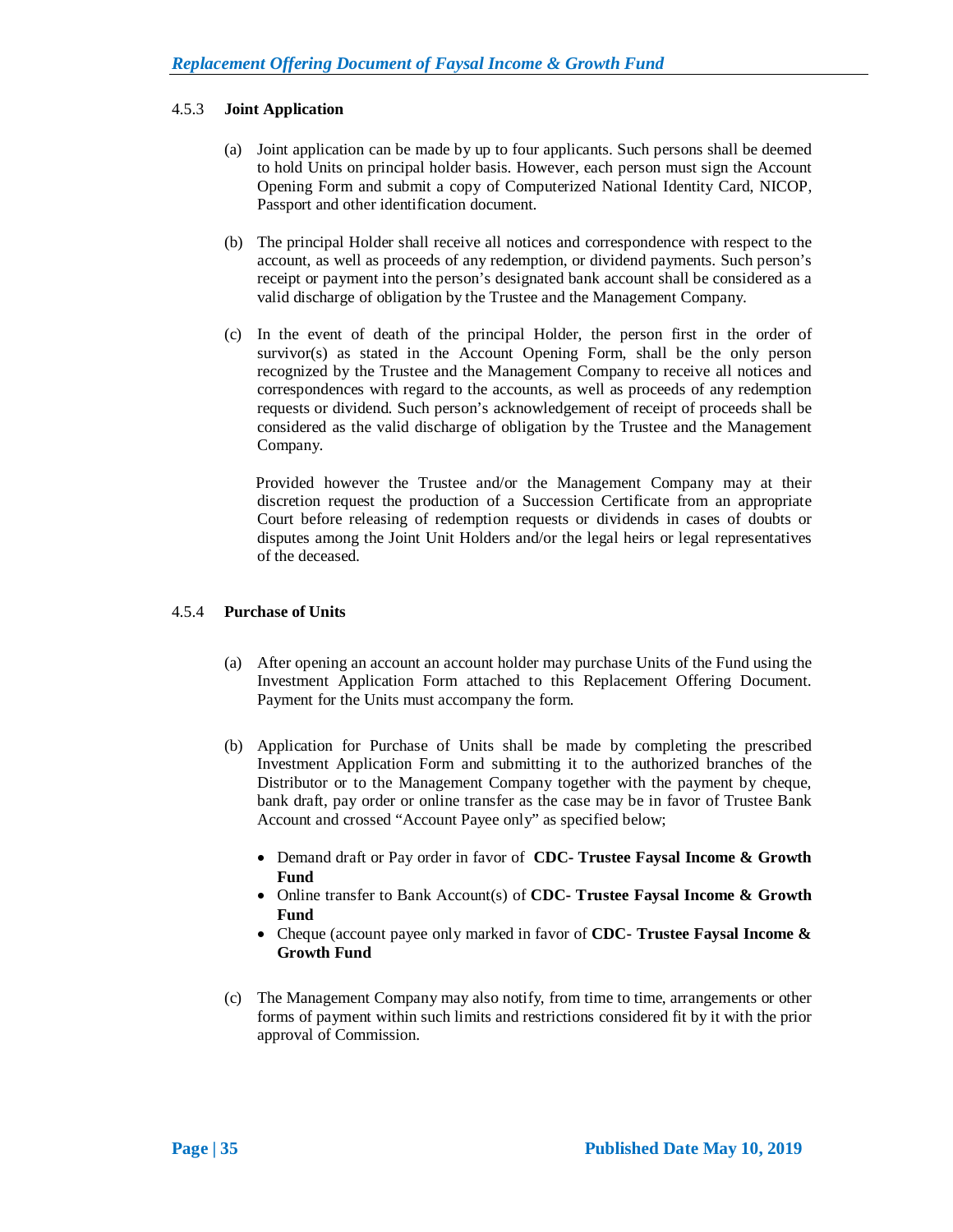- (d) Applicants must indicate their account number in the Investment Application Form except in cases where the Investor Account Opening Form is sent with the Investment Application Form.
- (e) The applicant must obtain a copy of the application signed and stamped by an authorized officer of the Distributor acknowledging the receipt of the application, copies of other documents prescribed herein and the demand-draft, pay-order, cheque or deposit slip as the case may be. Acknowledgement for applications and payment instruments can only be validly issued by Distributors.
- (f) The Distribution Company and/or Management Company will be entitled to verify the detail given in the Investment Form. In case of any incorrect information, the application may be rejected if the applicant fails to rectify the discrepancy (except for discrepancy in payment instrument, in which case application will be rejected immediately).
- (g) The Management Company will make arrangements, from time to time, for receiving Investment Request Forms and payments from outside Pakistan and will disclose these arrangements through its website and its Distributors and agents outside Pakistan.

#### 4.5.5 **Minimum Amount of Investment**

Initially Units shall be issued at Par Value of **Rs 100** with a minimum investment size of **Rs.5,000** (Rupees Five Thousand only) and thereafter the minimum amount for investment would be of **Rs. 1,000** (Rupees One Thousand only) per transaction, at applicable NAV or purchase price, other than reinvestment of Dividend and Bonus Units. The Management Company reserves the right to alter the minimum amounts stated hereinabove after giving thirty days prior notice to the Unit Holders. However, enhancement in current minimum monetary investments shall not take effect retrospectively.

#### 4.5.6 **Determination of Purchase (Public Offer) Price**

- (a) Units offered during the Initial period will be as specified in clause 1.6.
- (b) After the Initial Period, the Purchase (Offer) Price for the Unit offered through Public Offering, shall be determined from time to time pursuant to the Sub clause (c) hereafter and shall be announced by the Fund for Dealing Days during the period when the Fund is open for subscription.
- (c) The Purchase (Offer) Price shall be equal to the sum of:
	- (i) The Net Asset Value as of the close of the Business Day (Forward pricing);
	- (ii) Any Front-end Load as disclosed in this Replacement Offering Document;
	- (iii) Such amount as the Management Company may consider an appropriate provision for Duties and Charges;
	- (iv) Such amount as the Management Company may consider an appropriate provision for Transaction Costs; and
	- (v) Such amount shall be adjusted upward to the decimal places.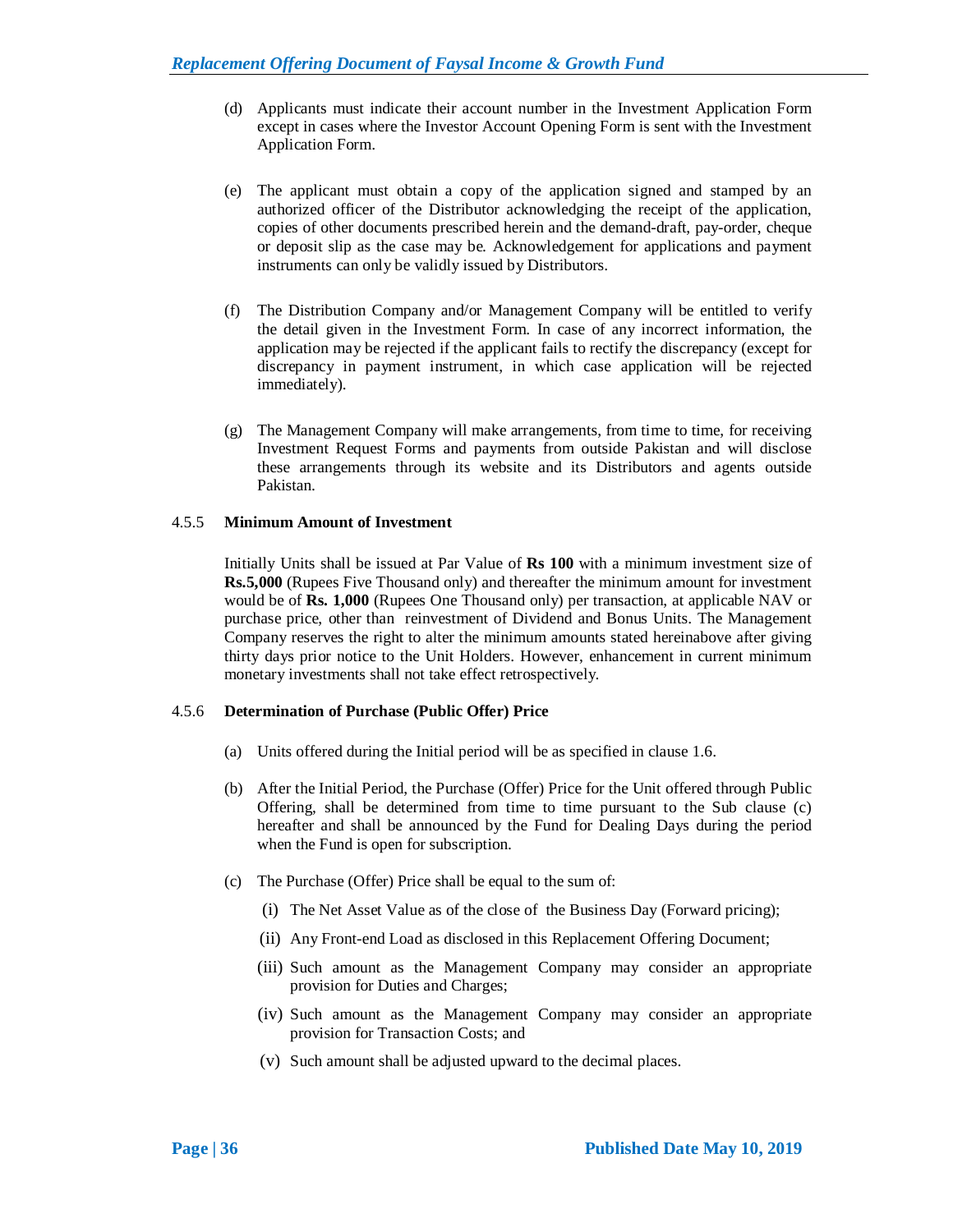If such price exceed or falls short of the current value of the underlying assets by more than five percent based on information available, the assets Management Company shall defer dealing and calculate a new price and this new price would be applicable for dealing of units.

- (d) The Purchase (Offer) Price so determined shall apply to purchase requests, received by the Distributor or the Management Company during the Business Hours on the Dealing Day on which the completely and correctly filled purchase of Units application form is received.
- (e) The Purchase (Offer) Price determined by the Management Company shall be made available to the public at the office and branches of the Distributors and will also be published daily on the Management Company's and MUFAP's website.

## 4.5.7 **Allocation/ Issue of Units**

- (a) The Purchase Price determined shall apply to all Investment Request Forms, complete in all respects, received by the Management Company at its registered address or by the Distributor at its Authorized Branch(s) during Business Hours on that Dealing Day. Any Investment Request Forms received after Business Hours will be transferred to the next Dealing Day.
- (b) Units will be allocated at the Purchase Price as determined in clause 4.5.6 above and issued after realization of Funds in the bank account of the Fund.
- (c) The Transfer Agent shall send an account statement or report to the Unit Holder each time there is an activity in the account. Such statements or report shall be sent by electronic means or ordinary mail to the Unit Holder's address recorded in the Register of Unit Holders.
- (d) In case the Management Company announces a suspension of further issue of Units of Fund, it may allow existing Unit Holder to continue acquiring Units out of any dividend declared on the Units held.

#### 4.5.8 **Issuance of Physical Certificates**

- (a) Unit Certificates will be issued only if requested by the Unit Holder.
- (b) Unit Holder can apply for the issue of Certificate by completing the prescribed application form and submitting it to the relevant Distribution Company together with a fee at the rate of Rs. Nil per Certificate or any other amount as determined by the Management Company from time to time.
- (c) The Certificate will be posted at the applicant's risk within 21 Business Days after the request for the Certificate has been made to the address of the Unit Holder or to the address of the principal Unit Holder, if the relevant Unit or Units are jointly held.
- (d) The Certificate will be available in such denomination as Management Company and the Trustee decide from time to time. Unless, the Unit Holder has instructed to the contrary, the minimum number of Certificates will be issued.
- (e) A Unit or any fraction thereof shall not be represented by more than one Certificate at any one time.

## 4.5.9 **Replacement of Certificates**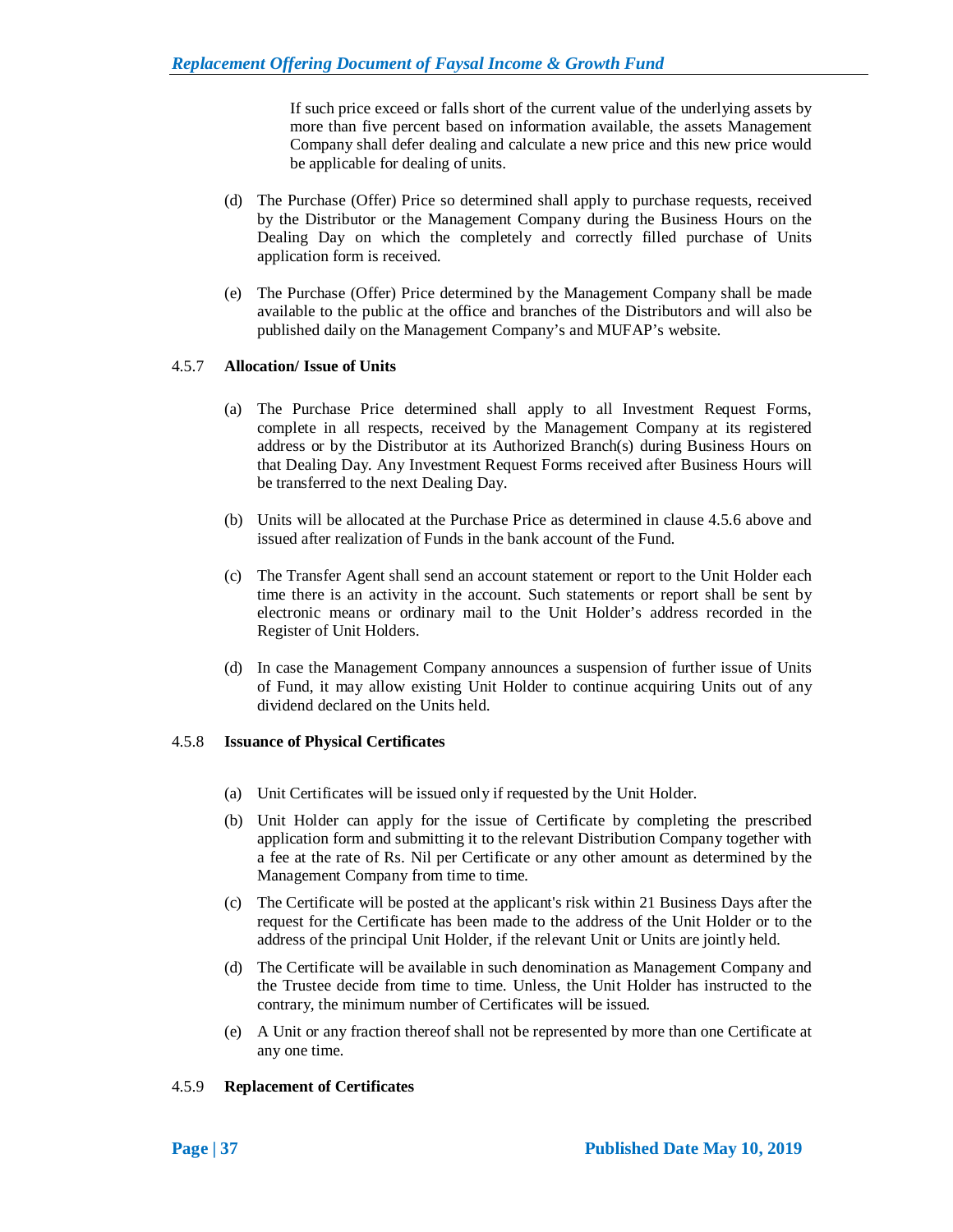- (a) The Transfer Agent or Management Company may replace Certificates, which are defaced, mutilated, lost or destroyed on application received by them from the Unit Holder on the prescribed form on the payment of all costs and on such terms as to evidence, indemnity and security as may be required. Any defaced or mutilated Certificate must be surrendered before a new Certificate is issued.
- (b) The Unit Holder shall on application on prescribed form be entitled to consolidate the entire holding in the Fund into one (01) Certificate upon surrender of existing Certificates.
- (c) Each new issue of Certificates will require payment of Rs. Nil per Certificate, subject to revisions of fee from time to time by the Management Company.

#### 4.5.10 **Issuance of Units in Book Entry form in CDS**

Unit Holder may obtain Units in Book Entry form in CDS. The Issuance of Units in CDS shall be made in accordance with the procedure laid down in CDCPL Regulations.

#### **4.6 Procedure for Redemption of Units**

## 4.6.1 **Who Can Apply?**

All Unit Holders shall be eligible for redemption after the closure of the Initial Period.

## 4.6.2 **Redemption Application Procedure**

- (a) Request for Redemption of Units shall be made by completing the prescribed redemption form and the same is received at the Authorized Branch or office of the Distributor on a Dealing Day during the Business Hours as may be announced by the Management Company from time to time. The Distributor may retain a copy of the Redemption Form and a copy may also be supplied to the Registrar, if so required by the Management Company.
- (b) The Management Company may redeem only part of the Units comprised in a Certificate and reissue a new Certificate for the remaining Units, however, in the case where Certificate is not issued any number of Units may be redeemed by the Unite Holder thereof. The relevant Certificate shall accompany the application for Redemption of Units, if issued. At the discretion of the Management Company certificate charges may apply for the reissued Certificate.
- (c) The Registrar with the consent of the Trustee may dispense with the production of any Certificate that shall have become lost, stolen or destroyed upon compliance by the Unit  $Holder(s)$  with the like requirements to those arising in the case of an application by him for the replacement thereof.
- (d) In case of application for redemption by joint Unit Holders, unless otherwise specified by the joint holders, such application should be signed by all the joint Holders as per their specimen signatures provided at the time of opening of the account within the Unit Holder Register, through the investor account opening Form.
- (e) The Distribution Company or the Registrar shall verify the particulars given in the application for Redemption of Units. The signature of any Unit Holder or joint Unit Holder on any document required to be signed by him under or in connection with the application for redemption of Units may be verified by Management Company or the Registrar or otherwise authenticated to their reasonable satisfaction. In case of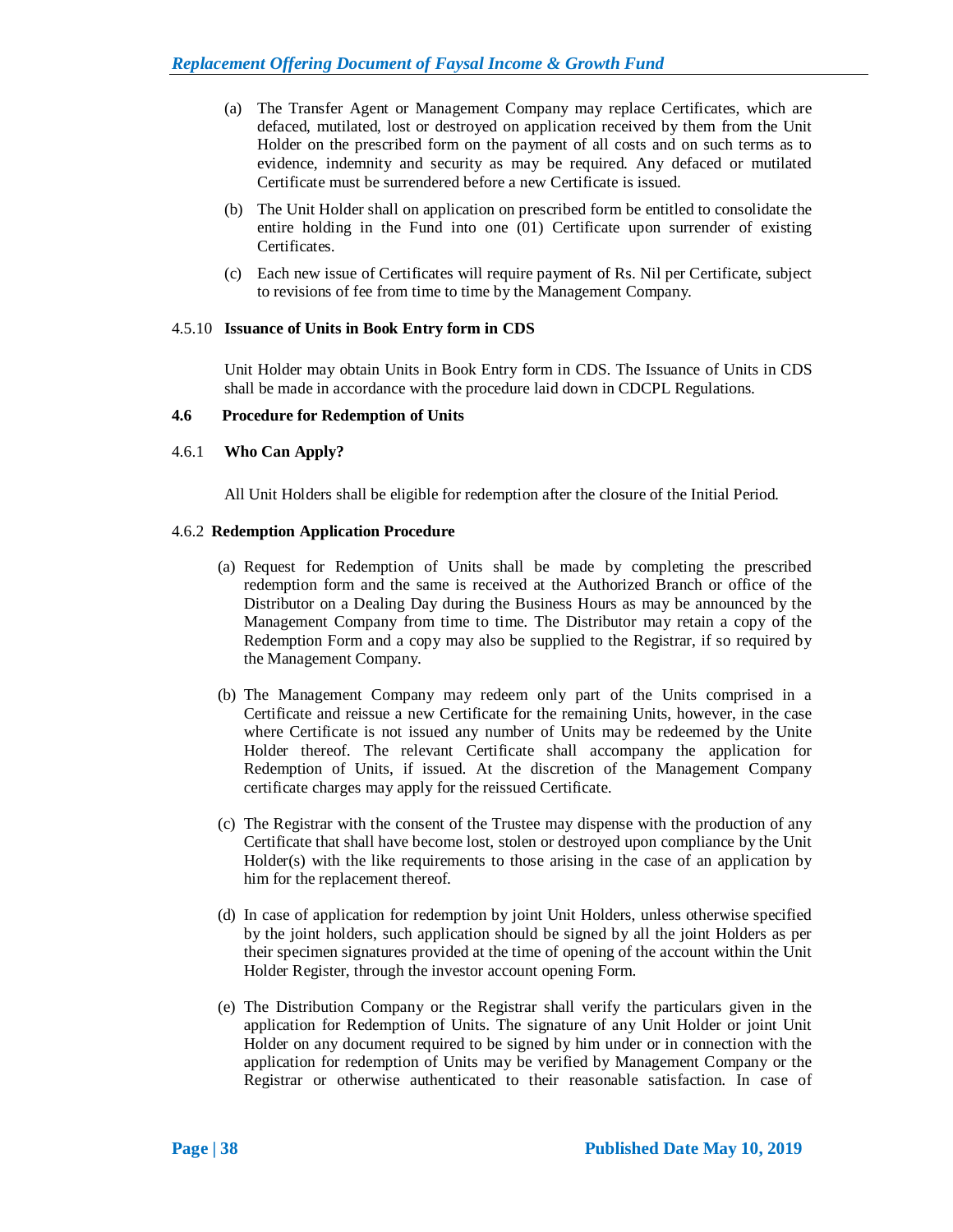submission of electronic on-line redemptions the Unit Holder's user ID and password will authenticate his identity.

- (f) The Unit Holder will receive a note confirming the receipt of the application for redemption from the relevant Distribution Office.
- (g) If subsequent to receipt of the redemption application by the Distributor, but prior to the redemption of the Units, the application is found by the Management Company or the Registrar or the Distributor to be incomplete or incorrect in any material manner, the Management Company or Registrar or the Distributor will advise the applicant to remove the discrepancy. In the meanwhile, the application will be held in abeyance for fifteen days. In the event the discrepancy is not removed in the said fifteen days, the application for redemption will be cancelled treating the same as null and void. The Unit Holder will then have to submit a fresh application for Redemption of Units.
- (h) The Management Company shall ensure all valid redemption request are paid based on ranking of the request in a queue.
- (i) The amount payable on redemption shall be paid to the Unit Holder or principal Unit Holder by dispatching a cheque/ bank draft/ pay order for the amount to the registered address of the Unit Holder or may be paid to the Unit Holder through Electronic Bank transfer to the Unit Holder's designated bank account as mentioned in the Investor Account Opening Form or Redemption form within six Business Days from the date of presentation of the duly completed Redemption form, electronic or otherwise, at the Authorized Branch or office of the Distributor or the Management Company.
- (j) The amount can also be paid to the third party upon instruction of the Unit Holder through Electronic Bank transfer to the Unit Holder's designated bank account as mentioned in the Investor Account Opening Form or Redemption form.
- (k) No Money shall be paid to any intermediary except the Unit Holder or his authorized representative.
- (l) The Management Company may make arrangements through branches of banks to facilitate redemption of Units of the Unit Trust. A request for redemption of Units may also be made through the use of electronic means such as Internet or ATM facilities under prior arrangement with the Trustee and seeking prior approval of the Commission.
- (m) The receipt of the Unit Holders for any amount payable in respect of the Units shall be a good discharge to the Trustee and the Management Company. In case of joint Unit Holders any one of them may give effectual receipt for any such moneys.
- (n) Application for Redemption of Units will be received at the authorized offices or branches of the Distributor on all Dealing Days. Where redemption requests on any one Dealing Day exceed ten (10) percent of either the total number of Units outstanding, such redemption requests in excess of ten (10) percent may be deferred in accordance with the procedure elaborated in the Clause 4.11.4.
- (o) On the occurrence of any circumstance specified in the Regulation or the Deed that may require the Fund should be suspended, the Management Company shall suspend the Sale and Redemption of Units and the intimation of suspension shall be made to the Unit Holders, the Trustee and the Commission according to the procedure laid down in the Regulation.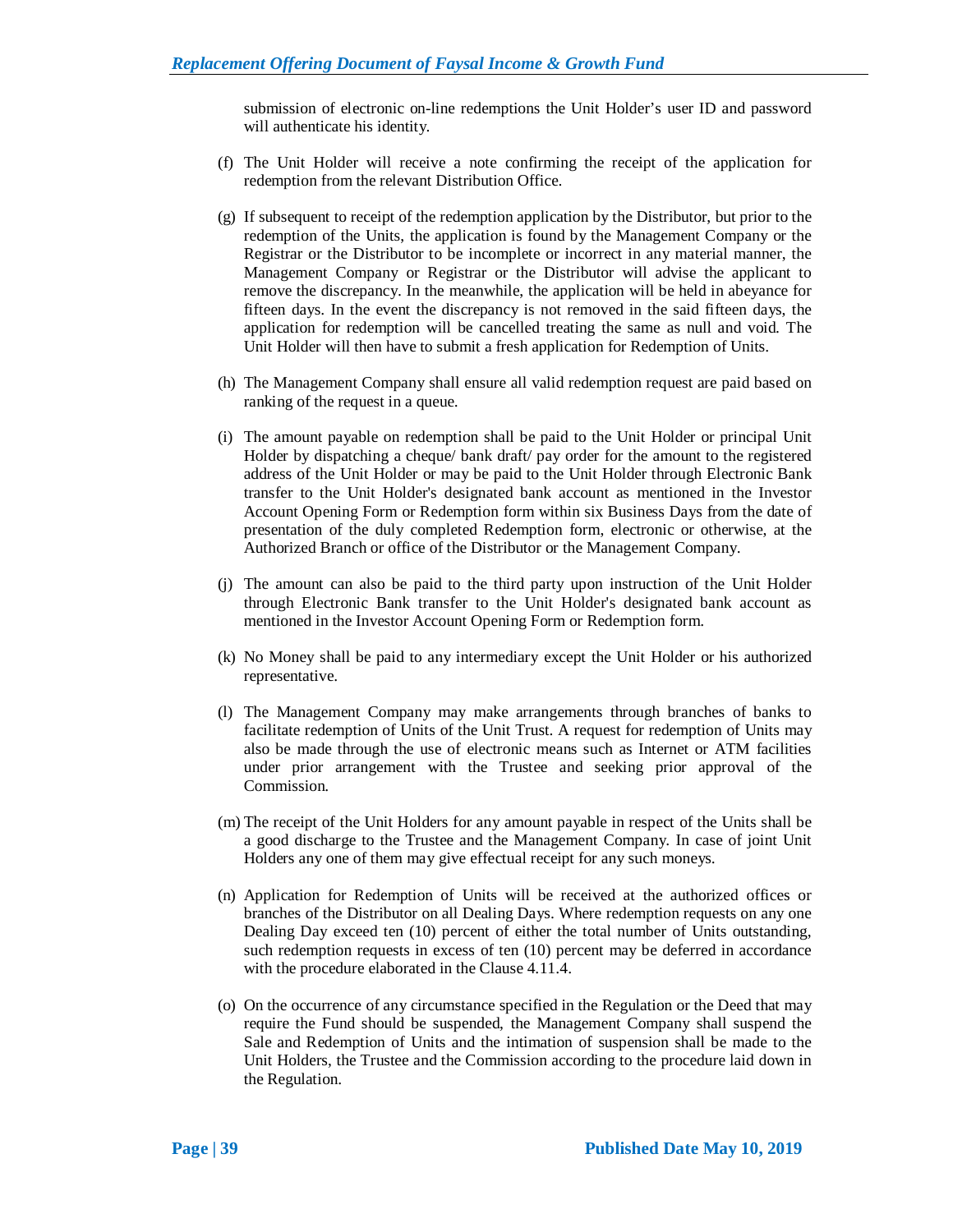## 4.6.3 **Redemption of Units in Book Entry form in CDS**

Unit Holder may redeem their Units held in Book Entry form in CDS. The Redemption of Units in CDS shall be made in accordance with the procedure laid down in CDCPL Regulations.

## **4.7 Purchase (Public Offer) and Redemption (Repurchase) of Units outside Pakistan**

- 4.7.1 Subject to exchange control, SECP prior approval and other applicable laws, Rules and Regulations, in the event of arrangements being made by the Management Company for the Purchase (Public Offer) of Units to persons not residing in Pakistan or for delivery in any country outside Pakistan, the price at which such Units may be issued may include in addition to the Purchase (Public Offer) Price as hereinbefore provided a further amount sufficient to cover any exchange risk insurance, any additional stamp duty or taxation whether national, local or otherwise leviable in that country in respect of such issue or of the delivery or issue of Certificates, or any additional costs relating to the delivery of certificates or the remittance of money to Pakistan or any other cost in general incurred in providing this facility.
- 4.7.2 In the event that the Redemption Price for Units shall be paid in any country outside Pakistan, the price at which such Units may be redeemed may include as a deduction to the Redemption Price as hereinbefore provided a further amount sufficient to cover any exchange risk insurance and any additional stamp duty or taxation whether national, local or otherwise leviable in that country in respect of such payment or redemption or any bank or other charges incurred in arranging the payment or any other cost in general incurred in providing this facility. Provided however, neither the Management Company, nor the Trustee give any assurance or make any representation that remittance would be allowed by the State Bank of Pakistan at the relevant time.
- 4.7.3 The currency of transaction of the Trust is the Pakistan Rupee and the Management Company, Trustee or any Distributor are not obliged to transact the purchase or redemption of the Units in any other currency and shall not be held liable, save as may be specifically undertaken by the Management Company, for receipt or payment in any other currency or for any obligations arising therefrom.

## **4.8 Determination of Redemption (Repurchase) Price**

- 4.8.1 The Redemption (Repurchase) Price shall be equal to the Net Asset Value as of the close of Business Day (forward pricing) less:
	- (a) Any Back-end Load as per the details in this Replacement Offering Document;
	- (b) Such amount as the Management Company may consider an appropriate provision for Duties and Charges and other levies etc;
	- (c) Such amount as the Management Company may consider an appropriate provision for Transaction Costs; and
	- (d) Such amount shall be adjusted downward to the decimal places.

Level of all back end loads shall be disclosed in the Replacement Offering Document. An increase in Back End load will require 90 days prior notice to the Unit Holder or any other period as specified in the Regulations.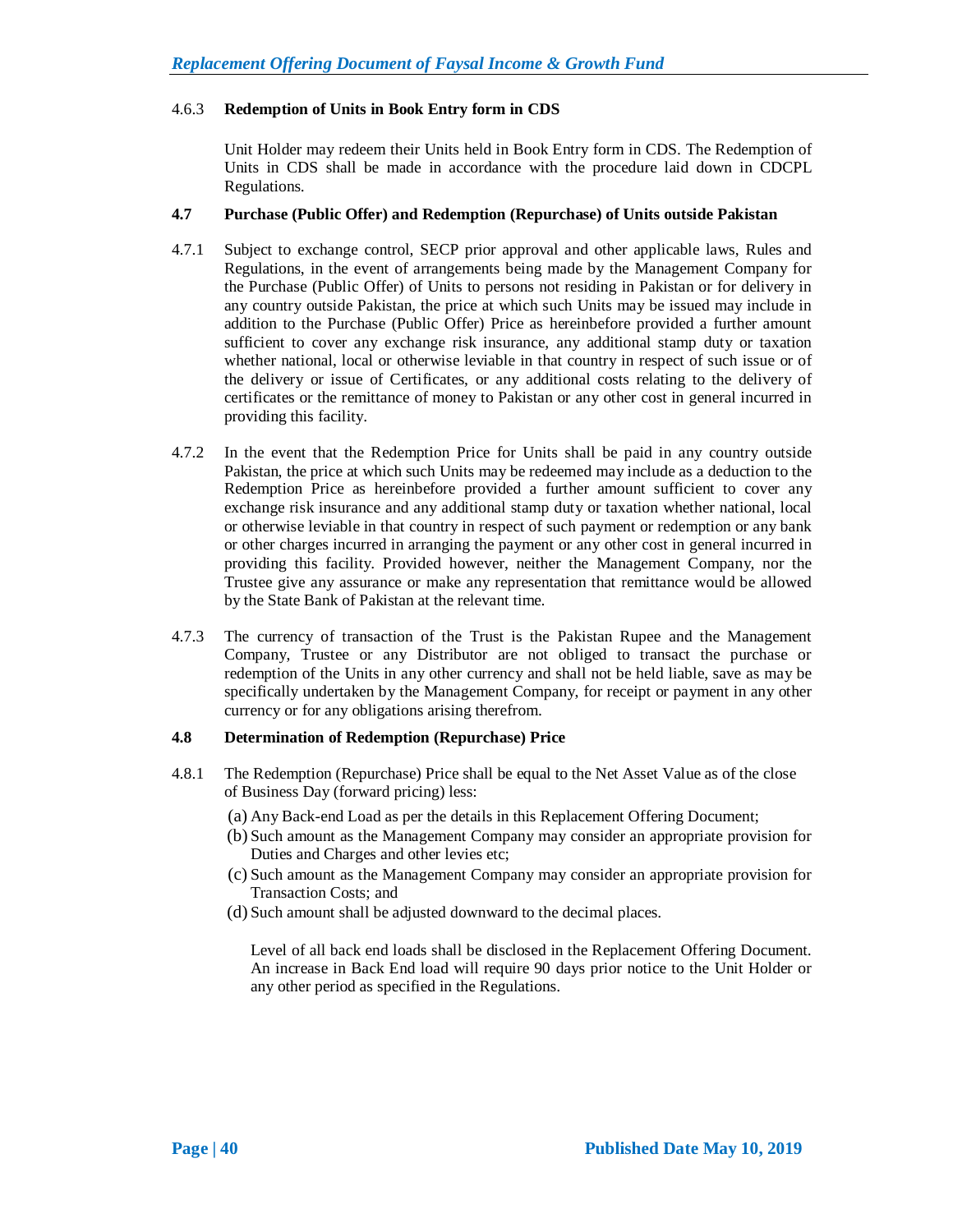- 4.8.2 The Repurchase (Redemption) Price so determined shall apply to redemption requests, complete in all respects, received by the Distributor or the Management Company during the Business Hours on the Dealing Day on which a correctly and properly filled redemption application is received.
- 4.8.3 The Redemption Price determined by the Management Company shall be made available for every Dealing day to the public at the office and branches of the Distributors and at the discretion of the Management Company may also be published in any daily newspaper widely circulated in Pakistan and will be published at Management Company's and MUFAP's website.

## **4.9 Procedure for Requesting Change in Unit Holder Particulars**

## 4.9.1 **Who Can Request Change?**

All Unit Holders are eligible to change their Unit Holder details if they so desire. For such change in particulars, a request shall be made via the Special Instructions Form (Form 07). These Forms may be obtained from Distributors or Investment Facilitators or from the Management Company or through its website. However, if Units are held in CDS account then request should be made through CDS Participant or the Investor Account Service (IAS) with which the account is maintained, according to the procedure laid down in CDC Regulations.

## 4.9.2 **Application Procedure for Change in Particulars**

- (a) Some of the key information which the Unit Holder can change is as follows:
	- i. Change in address
	- ii. Nominee detail
	- iii. Change in Bank Account details
	- iv. Account Operating instructions
	- v. Frequency of profit payments

Change will not be allowed in Title of account, CNIC and Joint holders details.

- (b) Fully completed Special Instructions Form has to be submitted by both Individuals and/or Institutional Investor(s). This Form should be delivered to any of the Authorized Branches of the Distribution Companies or may be submitted to the Management Company through an Investment Facilitator within Business Hours on a Dealing Day.
- (c) The applicant must obtain a copy of the Special Instructions Form signed and duly verified by an Authorized Officer of the Distributor or Management Company.
- (d) The Distribution Company and /or Management Company will be entitled to verify the particulars given in the Special Instructions Form. In case of any incorrect information the application may be rejected if the applicant does not rectify the discrepancy.
- (e) The Unit Holder will be liable for any taxes, charges or duties that may be levied on any of the above changes. These taxes, charges or duties may either be recovered by redemption of Unit Holder equivalent Units at the time of the service request or the Management Company may require separate payment for such services.
- (f) Unless the Joint Unit Holder(s) of Units have specified otherwise, all the Joint Unit Holder(s) shall sign the Special Instructions Form for such Units.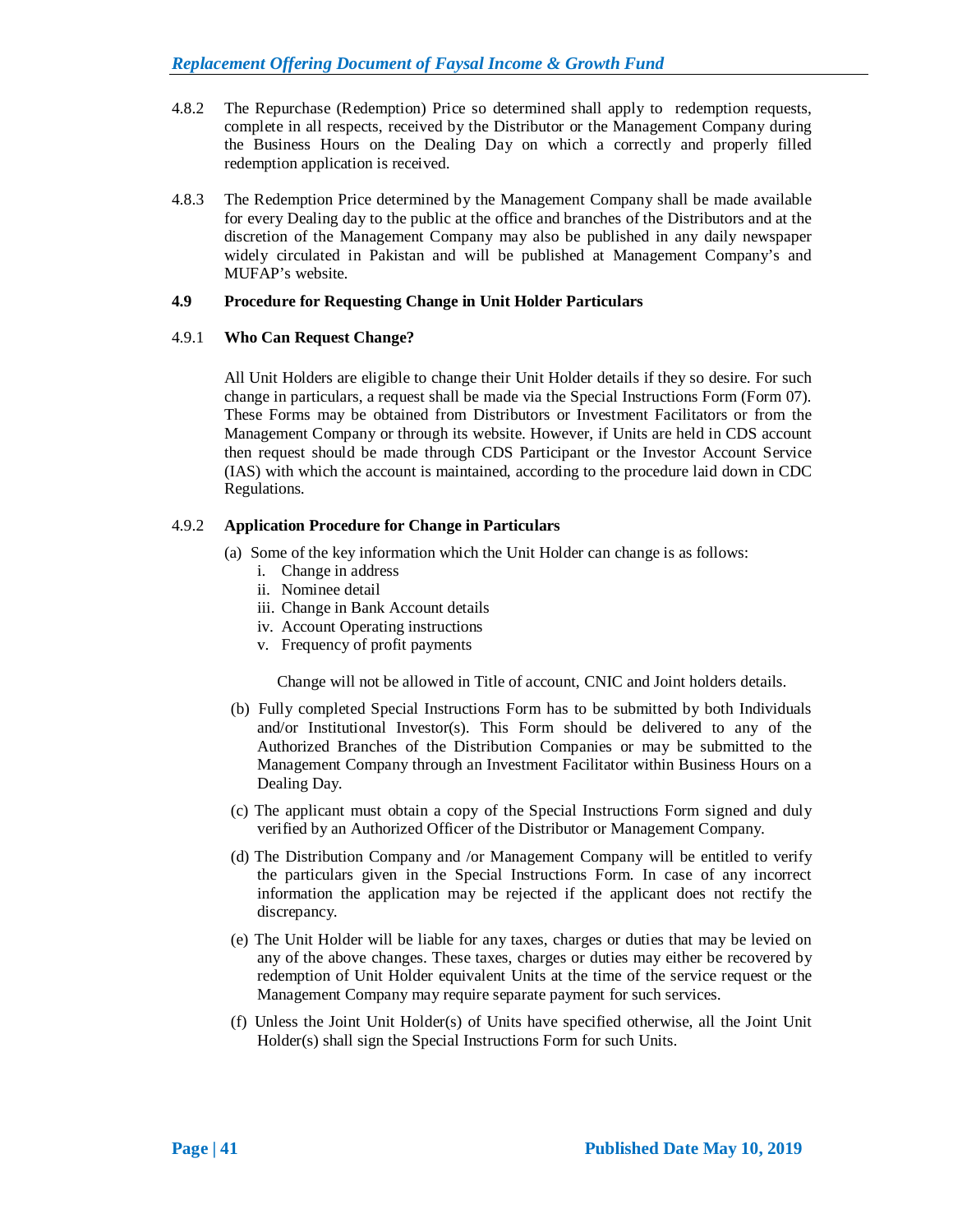#### 4.9.3 **Transfer, Nomination & Transmission**

- 4.9.4 Unit Holder may, subject to the law, transfer any Units held by them to any other person. The transfer shall be carried out after the Management Company/Transfer Agent has been satisfied that all the requisite formalities including the payment of any taxes and duties have been complied with.
- 4.9.5 Both the transferor and the transferee must sign every instrument of transfer and the transferor shall be deemed to remain the Holder of the Units transferred until the name of the transferee is entered in the register. Every instrument of transfer must be duly completed in all respects including affixation of transfer stamps of the requisite value.
- 4.9.6 Where Certificates have been issued, the Management Company / Transfer Agent with the consent of the Trustee may dispense with the production of any Certificate that shall have become lost, stolen or destroyed upon compliance by the Unit Holder(s) with the like requirements to those arising in the case of an application by him for the replacement thereof as provided in this Replacement Offering Document. The Management Company or the Transfer Agent shall retain all instruments of transfer.
- 4.9.7 The Transfer Agent shall, with the prior approval of the Management Company or the Management Company itself be entitled to destroy all instruments of transfer or the copies thereof, as the case may be, which have been registered at any time after the expiration of twelve years from the date of registration thereof and all the Certificates which have been cancelled at any time after the expiration of ten years from the date of cancellation thereof and all registers, statements and other records and documents relating to the Trust at any time after the expiration of ten years from transmission to the Trust. The Trustee or the Management Company or the Transfer Agent shall be under no liability, whatsoever, in consequence thereof and it shall conclusively be presumed in favor of the Trustee or the Management Company or the Transfer Agent that every Unit of Transfer so destroyed was a valid and effective instrument duly and properly registered by the Trustee or the Management Company or the Transfer Agent and that every Certificate so destroyed was a valid Certificate duly and properly cancelled, provided that (i) this provision shall apply only to the destruction of a document in good faith and without notice of any claim (regardless of the parties thereto) to which the document may be relevant; (ii) nothing in this sub-clause shall impose upon the Trustee or the Management Company or the Transfer Agent any liability in respect of the destruction of any document earlier than as aforesaid or in any case where the conditions of provision (i) above are not fulfilled. Reference herein to the destruction of any document includes reference to the disposal thereof in any manner. Complete list of unclaimed dividends will be maintained by AMCs and shall not be destroyed. Unit Holder may nominate any successor/ nominee for transmission, subject to all legal requirements, in case of the decease of Unit Holder.
- 4.9.8 Transmission of Units to successors in case of inheritance or distribution of the estate of a deceased Unit Holder shall be processed by the Transfer Agent or the Management Company itself as Registrar after satisfying as to all legal requirements such as intimation of death of deceased Unit Holder along-with certified copy of death certificate, indemnity from nominee along-with copy of CNIC of nominee and deceased Unit Holder, original unit certificate (in case of physical certificate) etc. If considered necessary the Management Company may also require either heirship or succession certificate for the purpose of determining entitlement of the deceased Unit Holder's property. The legal costs and taxes, if any, shall be borne and paid by the transferees. However, the processing fee shall not be payable by successors or the beneficiaries of the estate in the case of transmission. The Management Company shall pay the relevant processing fee to the Transfer Agent.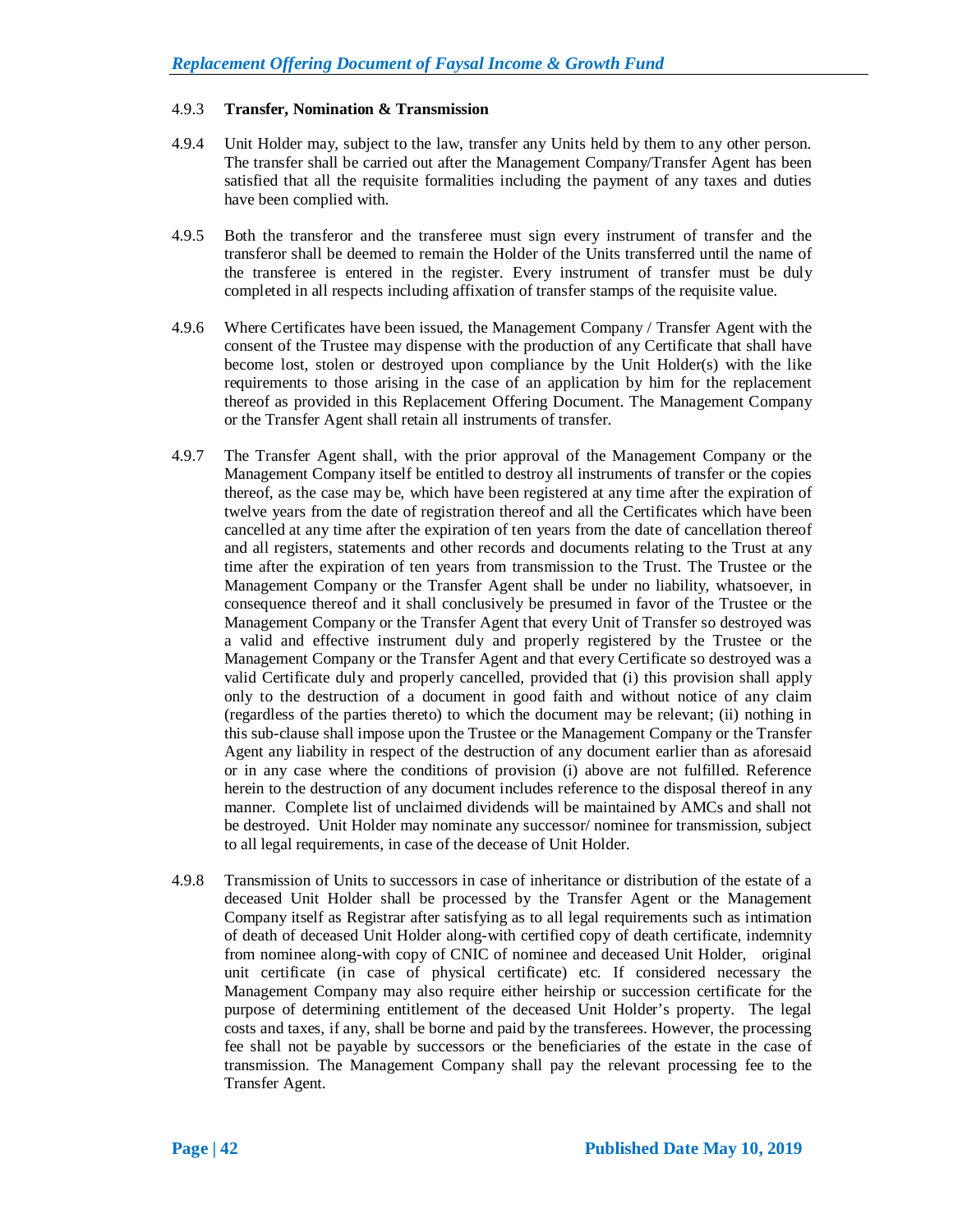- 4.9.9 A Unit Holder may convert the Units in a Unit Trust of the Scheme managed by the Management Company into Units of another Unit Trust Scheme managed by the Management Company by redeeming the Units of first Scheme and issuance of Units of later Scheme(s) at the relevant price applicable for the day. The Transfer Agent or Management Company itself shall carry out the conversion after satisfying that all the requisite formalities have been fulfilled and payment of the applicable taxes, fees and/or load, if any, has been received. The Management Company may impose a time limit before which conversion may not be allowed.
- 4.9.10 A Unit Holder may merge the Units which he/she has invested with two folio/registration numbers into one folio/ registration number. The Transfer Agent shall carry out the merger after satisfying that all the requisite formalities have been completed and payment of applicable taxes and fee, if any, has been received.

## 4.9.11 **Partial Transfer**

Partial transfer of Units covered by a single Certificate is permitted provided that in case of physical certificates issued, the Unit Holder must apply for splitting of the unit certificate representing the partial amount and then the new certificate shall be applied for transfer.

## **4.10 Procedure for Pledge / Lien / Charge of Units**

## 4.10.1 **Who Can Apply?**

- (a) All Unit Holders are eligible to apply for pledge / lien / charge of Units if they so desire. Such Pledge / Lien / Charge can be made via the Pledge of Units Form as attached in Annexure "C" of this Replacement Offering Document. These forms may be obtained from Distributors or Investment Facilitators or from the Management Company or through its website. However, if Units are held in CDS account then request should be made to the CDS Participant or the Investor Account Service (IAS) with which the account is maintained, according to the procedure laid down in CDC Regulations.
- (b) Any Unit Holder either singly or with Joint Unit Holder(s) (where required) may request the Management Company or Transfer Agent to record a pledge / lien of all or any of his / her/ their Units in favor of any third party legally entitled to invest in such Units in its own right. The Management Company or Transfer Agent shall register a lien on any Unit in favor of any third party with the consent of the Management Company. However, the lien shall be valid only if evidenced by an account statement or letter issued by the Management Company or Transfer Agent with the Units marked in favor of the Pledgee. The onus for due process having been followed in registering a lien shall lie with the party claiming the lien.
- (c) The lien once registered shall be removed by the authority of the party in whose favor the lien has been registered or through an order of a competent court. Neither the Trustee, nor the Management Company, nor the Transfer Agent, shall be liable for ensuring the validity of any such pledge / charge / lien. The disbursement of any loan or undertaking of any obligation against the constitution of such pledge/charge/lien by any party shall be at the entire discretion of such party and neither the Trustee nor the Management Company and the Transfer Agent shall take any responsibility in this matter.
- (d) Payments of cash dividends or the issue of bonus Units and redemption proceeds of the Units or any benefits arising from the said Units that are kept under lien / charge / pledge shall be paid to the order of the lien / charge / pledge holder's bank account or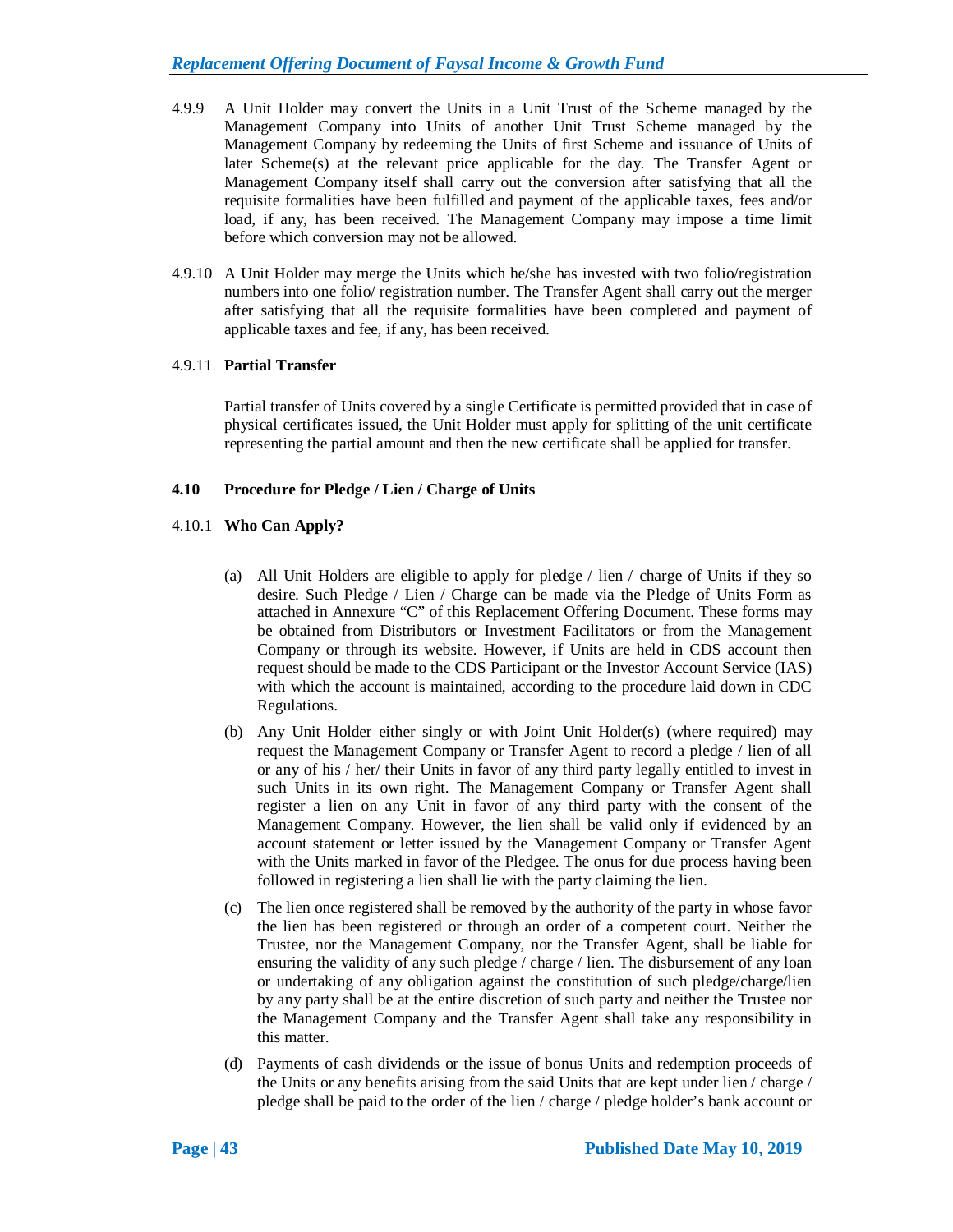posted to the registered address of Pledgee mentioned in the Pledge Form and/or Investor Account Opening Form submitted. In case of Units are pledged through Central Depository System, payments of cash dividends or the issuance of bonus Units goes to the Pledgor as per Central Depositories Act.

- (e) The Distribution Company and / or Management Company will be entitled to verify the particulars given in the Pledge Form. In case of any incorrect information the application may be rejected if the applicant does not rectify the discrepancy.
- (f) Fully completed Pledge of Units Form has to be submitted by both Individuals and/or non-individuals Unit Holders. This Form should be delivered to any of the Authorized Branches of the Distribution Companies or may be submitted to the Management Company directly or through an Investment Facilitator within Business Hours on a Dealing Day.
- (g) All risks and rewards, including the right to redeem such Units and operate such account, shall vest with the pledge / lien / charge holder. This will remain the case until such time as the pledge/lien/charge holder in writing to the Management Company instructs otherwise.

## **4.11 Temporary Change in Method of Dealing, Suspension of Dealing and Queue System**

## 4.11.1 **Temporary Change in the Method of Dealing**

Under the circumstances mentioned in Clause  $4.11.2 \& 4.11.3$ , Subject to compliance with Regulation (having regard to the interests of Unit Holders), the Management Company may request the Trustee to approve a temporary change in the method of dealing in Units. A permanent change in the method of dealing shall be made after expiry of at least one month's notice to Unit Holders and with the approval of Trustee.

#### 4.11.2 **Suspension of Fresh Issue of Units**

The Management Company may, under the following circumstances, suspend issue of fresh Units.

- The situation of Force Majeure as defined in this Replacement Offering Document;
- A situation in which it is not possible to invest the amount received against issuance of fresh Units or
- Any other situation in which issuance of fresh Units is, in Management Company's opinion, against the interests of the existing/remaining Unit Holders.

Such suspension may however not affect existing Unit Holders for the issue of bonus Units as a result of profit distribution The Management Company shall announce the details of circumstances at the time a suspension of fresh issue is announced. The Management Company shall immediately notify SECP and Trustee if issuance of Units is suspended and shall also have the fact published, immediately following such decision, in the newspapers in which the Fund's prices are normally published.

In case of suspension of redemption of Units due to extraordinary circumstances the issuance of Units shall also be kept suspended until and unless redemption of Units is resumed

Investment application form received on the day of suspension will not be processed and the amount received shall be returned to the investor.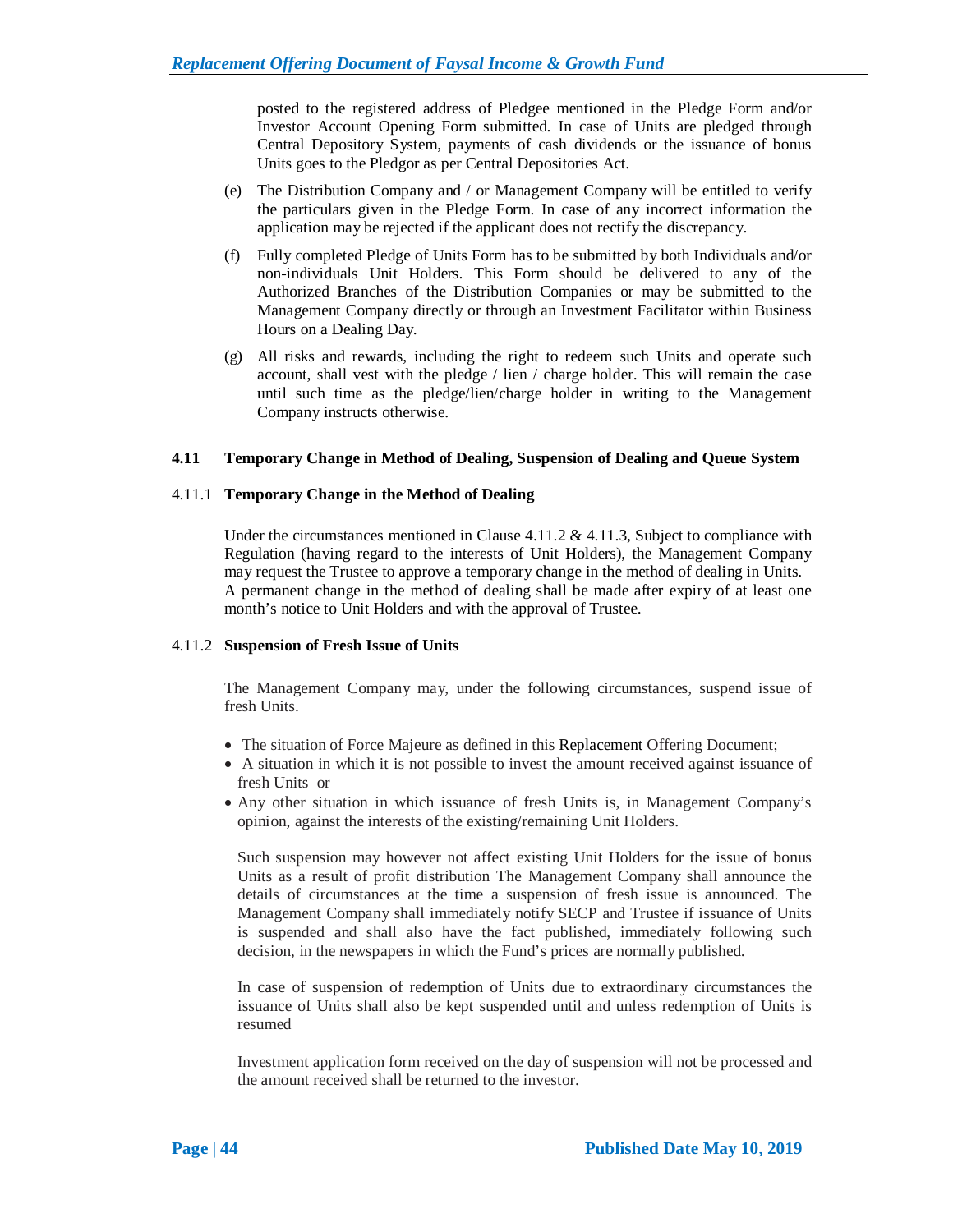## 4.11.3 **Suspension of Redemption of Units**

The Redemption of Units may be suspended during extraordinary circumstances/ Force Majeure.

Redemption requests received on the day of the suspension shall be rejected.

#### 4.11.4 **Queue System**

In the event redemption requests on any day exceed ten percent (10%) of the Units in issue, the Management Company may invoke a Queue System whereby requests for redemption shall be processed on a first come first served basis for up to ten percent (10%) of the Units in issue. The Management Company shall proceed to sell adequate assets of the Fund and / or arrange borrowing as it deems fit in the best interest of all Unit Holders and shall determine the redemption price to be applied to the redemption requests based on such action. Where it is not practical to determine the chronological ranking of any requests in comparison to others received on the same Dealing Day, such requests shall be processed on basis proportionate to the size of the requests. The Management Company shall provide all redemption requests duly timed and date stamped to the Trustee within 24 hours of receipt of any such request following the queue system. The requests in excess of ten percent (10%) shall be treated as redemption requests qualifying for being processed on the next Dealing Day at the price to be determined for such redemption requests. However, if the carried over requests and the fresh requests received on the next Dealing Day still exceed ten percent (10%) of the Units in issue, these shall once again be treated on first come first served basis and the process for generating liquidity and determining the redemption price shall be repeated and such procedure shall continue till such time the outstanding redemption requests come down to a level below ten percent (10%) of the Units then in issue.

#### 4.11.5 **Winding up in view of Major Redemptions**

In the event the Management Company is of the view that the quantum of redemption requests that have built up are likely to result in the Fund being run down to an unsustainable level or it is of the view that the selloff of assets is likely to result in a significant loss in value for the Unit Holders who are not redeeming, it may announce winding up of the Fund. In such an event, the Queue System, if already invoked, shall cease to apply and all Unit Holders shall be paid after selling the assets and determining the final Redemption Price. However, interim distributions of the proceeds may be made if the Management Company finds it feasible. In case of shortfall, neither the Trustee nor the Management Company shall be liable to pay the same.

#### **5. DISTRIBUTION POLICY**

#### **5.1 Declaration of Dividend**

- (a) The Management Company shall decide as soon as possible but not later than thirty days after the Accounting Date / interim period whether to distribute among Unit Holders, profits, either in form of bonus Units or cash dividend, if any, available for the distribution at the end of the Accounting Period and shall advise the Trustee of the amount of such distribution per Unit. The Fund will comply with regulatory and taxation requirements and the distribution policy may be amended accordingly.
- (b) The Management Company on behalf of the Scheme shall, for every accounting year, distribute by way of dividend to the Unit Holders, not less than ninety per cent of the accounting income of the Collective Investment Scheme received or derived from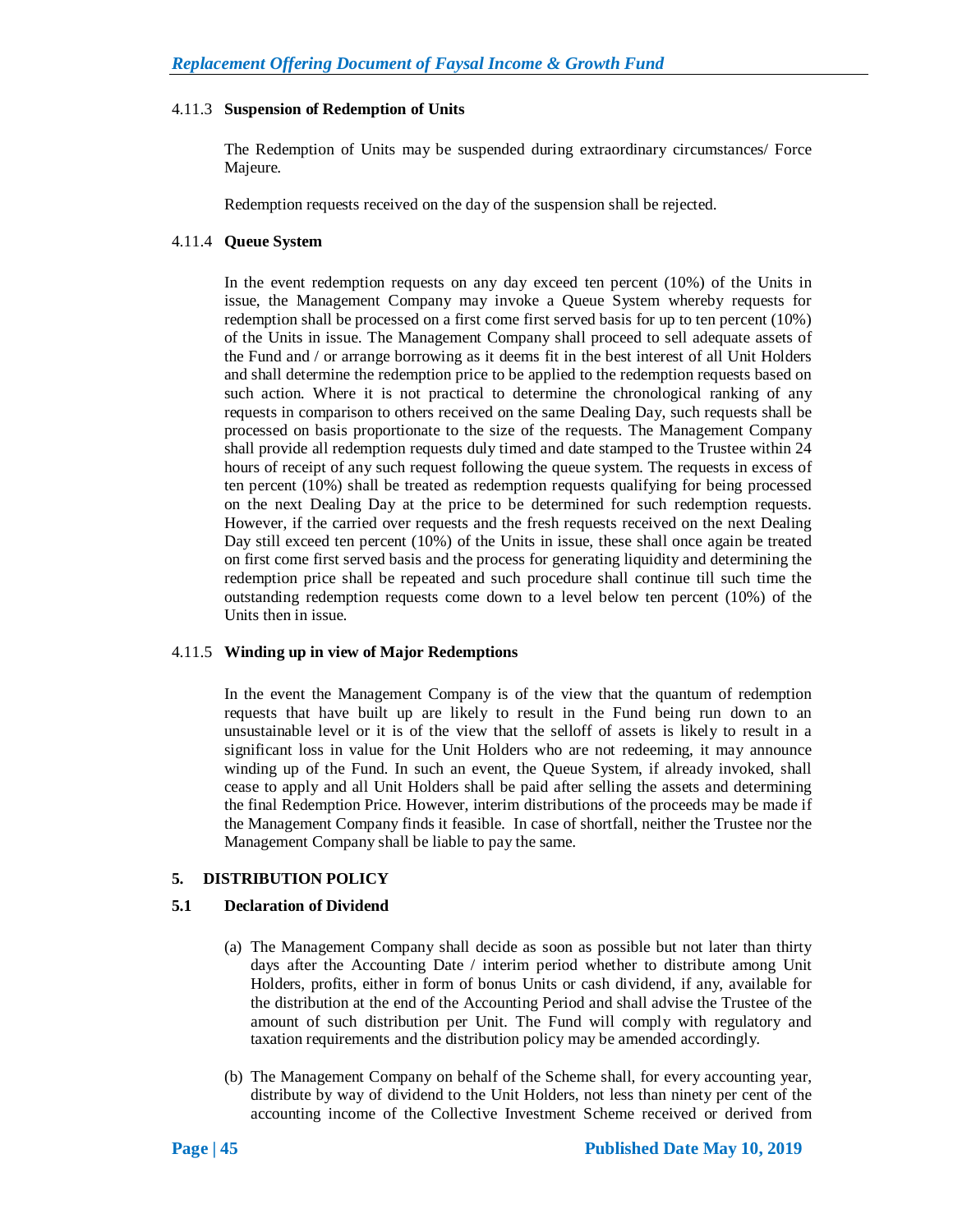sources other than capital gains as reduced by such expenses as are chargeable to a Collective Investment Scheme under the Regulations.

(c) For the purpose of this Clause the expression "accounting income" means income calculated in accordance with the requirements of International Accounting Standards (IAS) as are notified under the Companies Ordinance, 1984, the Regulations and the directives issued by SECP. Wherever the requirement of Regulations or the directives issued by SECP differs with the requirement of IAS, the Regulations and the said directives shall prevail.

## **5.2 Determination of Distributable Income**

The amount available for distribution in respect of any Accounting Period shall be the sum of all income and net realized appreciation, from which shall be deducted:

- the expenses, as stated in Clause 6.2 to 6.4 of this Replacement Offering Document; and
- any taxes of the Fund

All the receipts deemed by the Management Company to be in the nature of capital accruing from Investments shall not be regarded as available for distribution but shall be retained as part of the Fund Property, provided that such amounts out of the sale proceeds of the Investments and all other receipts as deemed by the Management Company to be in the nature of the net realized appreciation may be distributable to the Unit Holders by the Trustee upon instructions of the Management Company and shall thereafter cease to form part of the Fund Property..

## **5.3 Payment of Dividend**

All payments for dividend shall be made through payment instruments or transfer of Funds to the Unit Holder's designated bank account or the charge-holder's designated bank account in case of lien / pledge of Units as the case may be or through any other mode of payment with the approval of Commission and such payment shall be subject to the Regulations and any other applicable laws.

## **5.4 Dispatch of Dividend Warrants/Advice**

Dividend warrants/advices/payment instruments and/or Account Statements shall be dispatched to the Unit Holders or the charge-holders at their registered addresses.

#### **5.5 Reinvestment of Dividend**

The Management Company shall give the Unit Holders the option at the time of opening of Unit Holder Account (via the Investor Account Opening Form) within the Unit Holder Register to receive new Units instead of cash dividend at the ex-dividend NAV and after deduction of all applicable taxes.. The Unit Holders shall be entitled to change such option.

#### **5.6 Bonus Units**

The Management Company may decide to distribute, wholly or in part, the distributable income in the form of stock dividend (which would comprise of the Bonus Units of the Trust) if it is in the interest of Unit Holders. After the fixing of the rate of bonus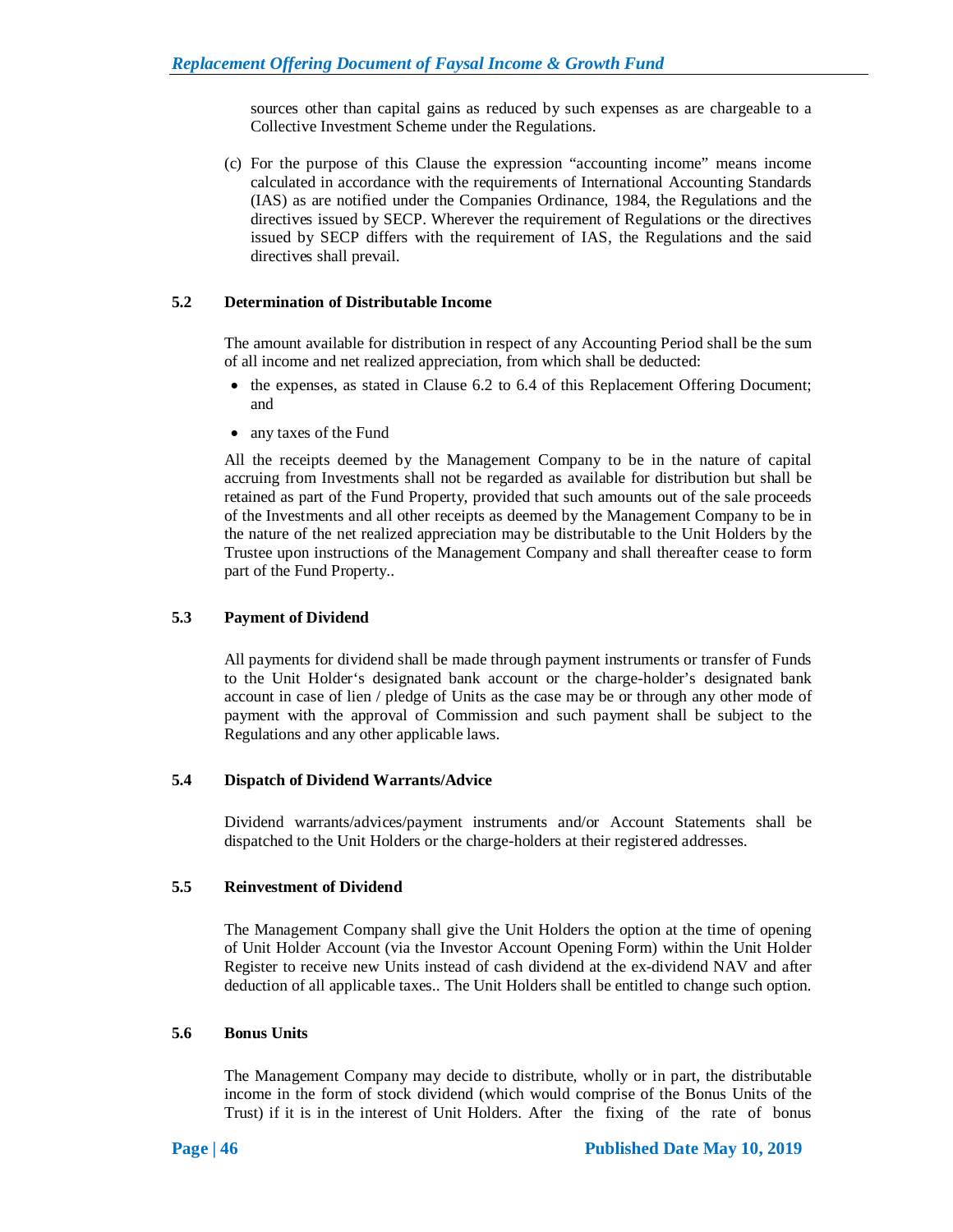distribution per Unit, in case of distribution in the form of Bonus Units, the Management Company shall, under intimation to the Trustee, issue additional Units issued in the name of the Unit Holders as per the bonus ratio. The Bonus Units would rank pari passu as to their rights in the Net Assets, earnings and receipt of dividend and distribution with the existing Units from the date of issue of these Bonus Units. The account statement or Unit Certificate shall be dispatched to the Unit Holder within fifteen days of the issue of Bonus Units.

## **5.7 Encashment of Bonus Units**

The Management Company shall give the Unit Holder(s) the option at the time of opening of Unit Holder Account (via the Investor Account Opening Form) within the Unit Holder Register to encash bonus Units. In such case the bonus Units issued to the credit of such Unit Holder(s) shall be redeemed at the ex-dividend NAV as calculated on the Business Day immediately preceding the first day of the book closure announced for such purpose and proceeds after deduction of applicable taxes shall be credited in accordance with the normal procedure already detailed above for Redemption of Units.

## **5.8 Closure of Register**

The Management Company may close the Register by giving at least seven (7) days notice to Unit Holder provided that the time period for closure of register shall not exceed six (6) working days at a time and whole forty five days in a Financial Year. During the closure period, the sale, redemption, conversion of Units or transfer of Units will be suspended. Notice for closure of register should be published in two newspapers (Urdu and English language) having circulated all over Pakistan.

## **6. FEE AND CHARGES**

## **6.1 Fees and Charges Payable by an Investor**

The following fees and charges shall be borne by the Investor:

## 6.1.1 **Front-end Load**

Front end Load is a part of Sales Load which may be included in the offer price of the Units. The remuneration of Distributors shall be paid from such Load and if the Front-end Load is insufficient to pay the remuneration of the Distributors, the Management Company shall pay the amount necessary to pay in full such remuneration and no charges shall be made against the Fund Property or the Distribution Account in this respect. Such payments may be made to the Distributors by the Management Company upon the receipt from the Trustee.

The Management Company may at its discretion charge different levels of Load as per **Annexure "B"**. Any change in Front-end Load shall be done through a supplemental to the Replacement Offering Document after seeking prior approval of the Commission.

A Distributor located outside Pakistan may if so authorized by the Management Company and the Trustee retain such portion of the Front-end Load as is authorized by the Management Company and transfer the net amount to the Trustee, subject to the law for the time being in force.

The issue price applicable to Bonus Units issued by way of dividend distribution or issue of Units in lieu of cash distribution shall not include any sales or processing charge.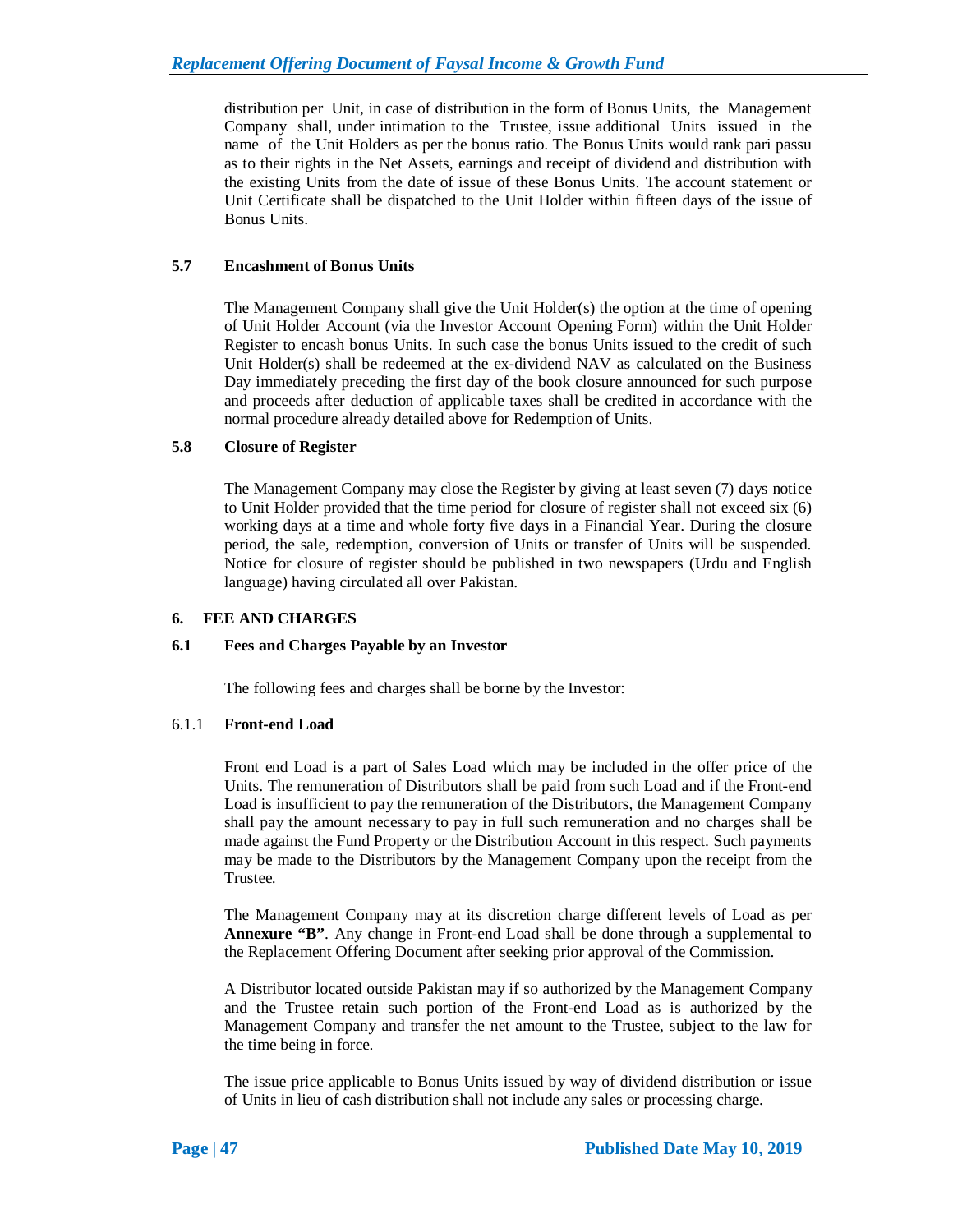## 6.1.2 **Back-end Load**

Back end Load deducted from the Net Asset Value in determining the Redemption Price; provided however that different levels of Back-end Load may be applied to different classes of Units, but Unit Holders within a class shall be charged same level of back end load. Management Company may change the current level of Back-end Load after giving 90 days prior notice to the Unit Holder through newspaper (either Urdu or English Newspaper) and via post and the unit holders shall be given an option to exit at the applicable NAV without charge of back end load as specified in the Regulation.

The current level of Back-end Load is indicated in **Annexure "B"**.

## 6.1.3 **Other Charges**

Transfer of Units from one owner to another shall be subject to a Processing charge of an amount not exceeding **0% (Zero) percent** of the Net Asset Value at the date the request is lodged, which shall be recovered from the transferee. However, the processing charge shall not be payable by successors in the case of inheritance or distribution of the estate of a deceased Unit Holder.

Units issued to an Account holder through conversion from another scheme run by the Management Company shall be issued at a price based on the Net Asset Value on that date.

## 6.1.4 **Expenses borne by the Management Company and the Trustee**

The Management Company and Trustee shall bear all expenditures in respect of their respective secretarial and office space and professional management services provided in accordance with the provisions of the Deed. Neither the Management Company nor the Trustee shall make any charge against the Unit Holders nor against the Trust Property nor against the Distribution Account for their services nor for expenses, except such expenses or fees as are expressly authorized under the provisions of the Regulations and the Deed to be payable out of Trust Property.

Any cost associated with sales, marketing and advertisement of collective investments schemes shall not be charged to the collective investment schemes.

#### 6.1.5 **Remuneration of Distribution Company / Investment Agent / Investment Facilitator**

The Distribution Company employed by the Management Company will be entitled to a remuneration payable by the Management Company out of its own resources and/or from Front End Load on terms to be agreed between the Management Company and the Distribution Company. The Investment Facilitator/Investment Adviser/Sales Agent employed by the Management Company will be entitled to a remuneration payable by the Management Company out of its own resources.

Distributors located outside Pakistan may, if so authorized by Trustee and the Management Company, be entitled to remuneration (from Management Company's own resources) on terms to be agreed between them and the Management Company, subject to the law for the time being in force.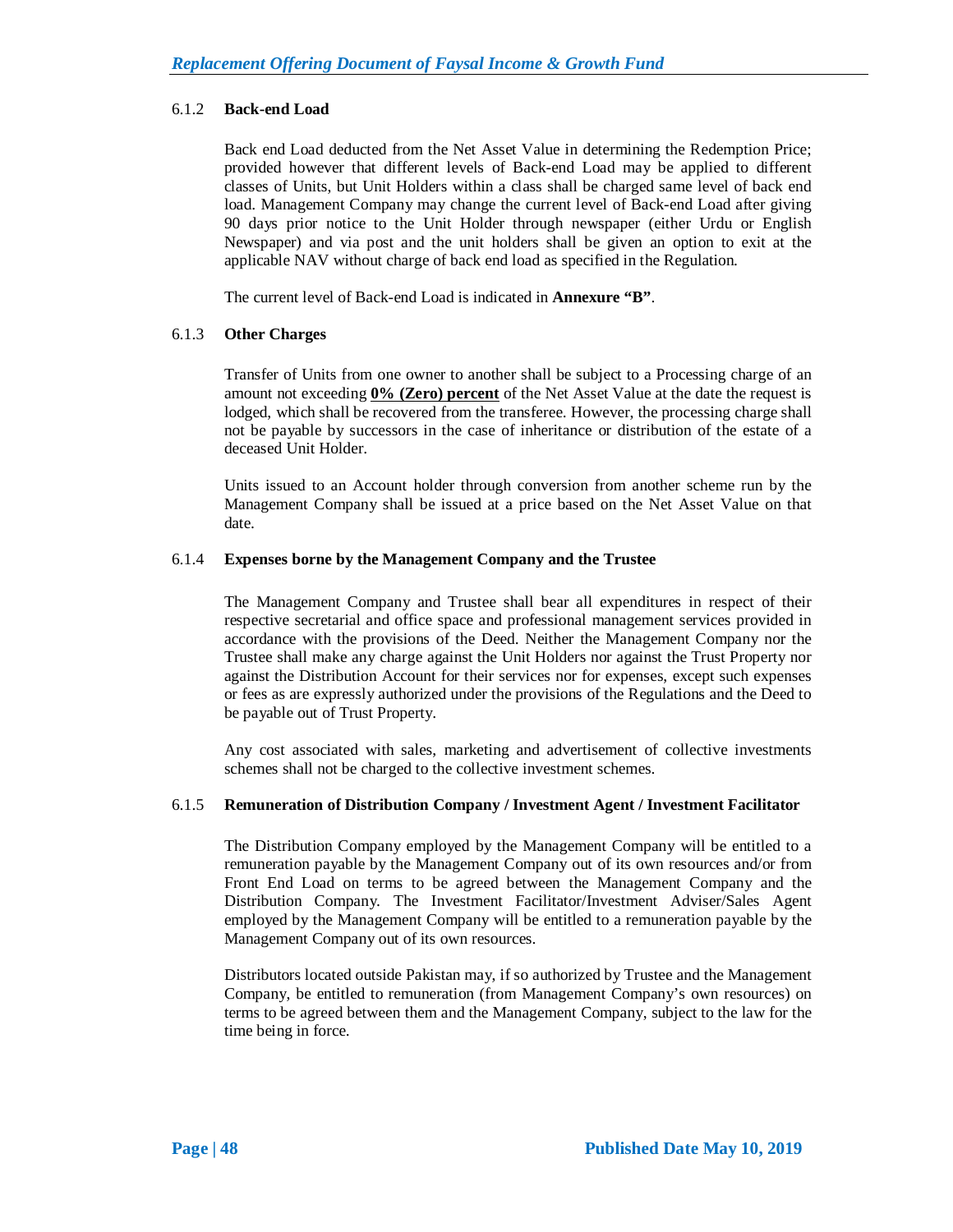## **6.2 Fees and Charges Payable by the Fund**

The following expenses shall be borne by the Fund:

## 6.2.1 **Remuneration of the Management Company**

The remuneration shall begin to accrue from the close of the Initial Offering Period. In respect of any period other than an Annual Accounting Period, such remuneration shall be prorated on the basis of the actual number of days for which such remuneration has accrued in proportion to the total number of days in the Annual Accounting Period concerned.

Current level Management Fee is disclosed in **Annexure "B"**. Any increase in the current level of Management Fee, provided it is with in the maximum limit prescribed in the Regulations shall be subject to prior approval of SECP and after giving a ninety (90) days prior notice to the unit holders and the unit holders shall be given an option to exit at the applicable NAV without charge of any exit load.

## 6.2.2 **Remuneration of the Trustee**

The Trustee shall be entitled to a monthly remuneration out of the Trust Property determined in accordance with **Annexure "A"**.

The remuneration shall begin to accrue following the expiry of the Initial Period. For any period other than an Annual Accounting Period such remuneration will be prorated on the basis of the actual number of days for which such remuneration has accrued in proportion to the total number of days in an Annual Accounting Period concerned. Any upward change in the remuneration of trustee from the existing level shall require prior approval of the Commission.

## **6.3 Formation Costs**

All preliminary and floatation expenses of the Fund including expenses incurred in connection with the establishment and authorization of the Fund, including execution and registration of the Constitutive Documents, issue, legal costs, printing, circulation and publication of the Replacement Offering Document, and all expenses incurred during and up to the Initial Offering Period subject to a maximum of one per cent of pre-IPO capital of the Fund or Rupees five million, whichever is lower, shall be borne by the Fund subject to the audit of expenses and amortized over a period of not less than five years or within the maturity of the Fund whichever is lower. This cost shall be reimbursable by a collective investment scheme to an AMC subject to the audit of expenses. The Formation Cost shall be reported by the Management Company to the Commission and the Trustee giving their break-up under separate heads, as soon as the distribution of the securities is completed

## **6.4 Other costs and expenses**

Only the expenses allowed under the applicable laws shall be paid out of the Fund Property. Following are the charges which shall be payable out of the Fund Property, however the expenses chargeable to Fund Property shall be in accordance with the applicable laws:

(i) Custody, Brokerage, Transaction Costs of investing and disinvesting of the Fund Property.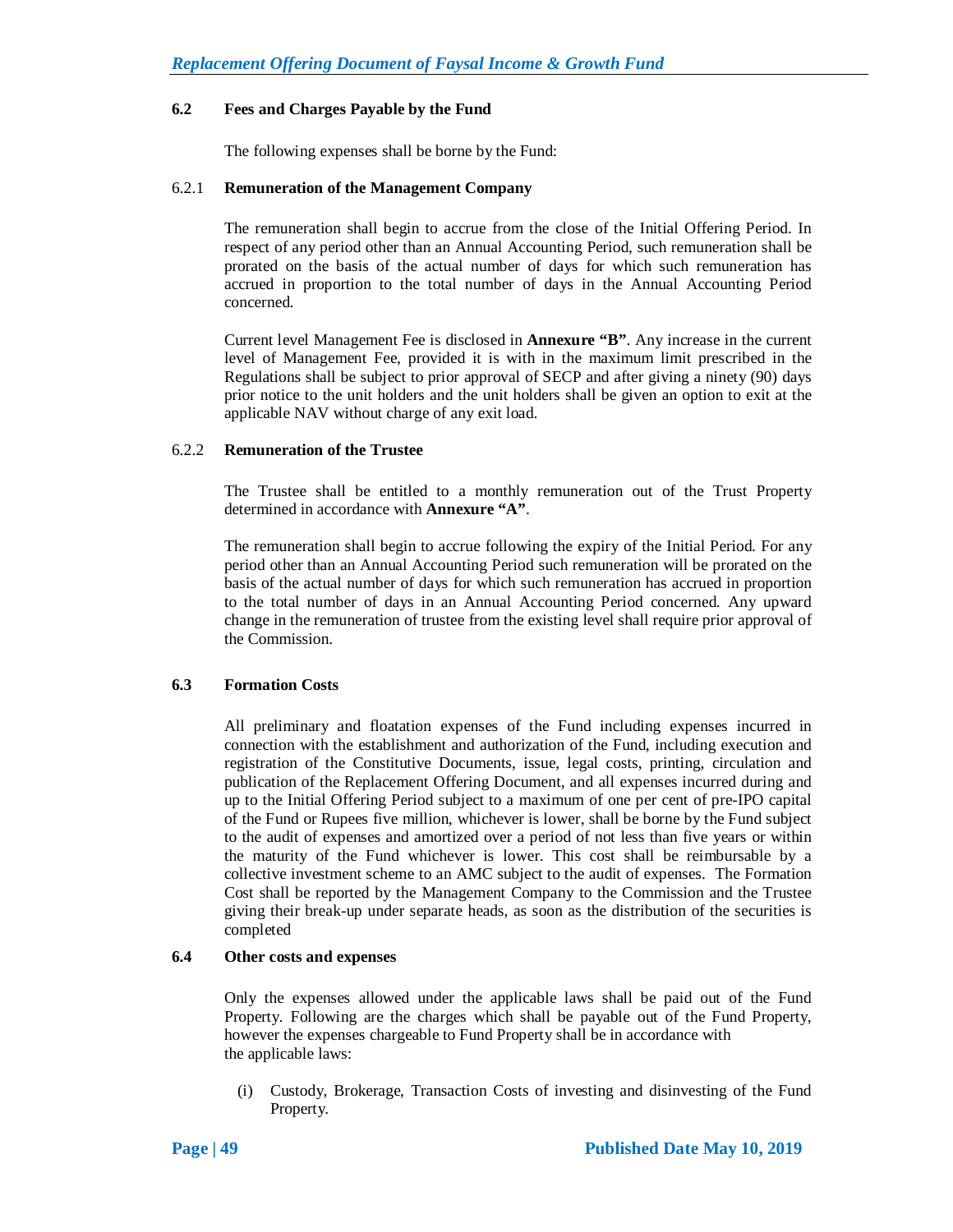- (ii) All expenses incurred by the Trustee in effecting the registration of all registerable property in the Trustee's name.
- (iii) Legal and related costs incurred in protecting or enhancing the interests of the Unit Holders.
- (iv) Bank charges, borrowing and financial costs;
- (v) Auditors' Fees and out of pocket expenses.
- (vi) printing costs and related expenses for issuing Fund's quarterly, half yearly and annual reports
- (vii) Fund rating fee payable to approved rating agency.
- (viii)Listing Fee including renewals payable to the Stock Exchange(s) on which Units may be listed
- (ix) fee pertaining to the Fund payable to the Commission.
- (x) Taxes, fees, duties if any, applicable to the Fund and on its income, turnover and/or its properties including the Sales Tax levied on Services offered by Asset Management Company (for management of Fund).
- (xi) Charges and levies of stock exchanges, national clearing and settlement company, CDC charges.
- (xii) Any other expenses as permissible under the Rules and Regulations from time to time and / or permitted by the Commission.
- (xiii) registrar services, accounting, operation and valuation services related to CIS maximum up to 0.1% of average annual net assets of the Scheme or actual whichever is less.
- (xiv) **Total Expense Ratio:** Total Expense Ratio shall be capped up to 2% or any other limit as may be directed by SECP from time to time.

## **7. TAXATION**

## **7.1 Taxation on the Income of the Fund**

#### 7.1.1 **Liability for Income Tax**

The following is a brief description of the Income Tax Ordinance, 2001, applicable in respect of the Fund. This section is for advice only and potential investors should consult their tax experts for their liability with respect to taxation on income from investment in the Fund. This part does not cover tax liability of non-Pakistani resident investors with respect to taxes in their own jurisdiction.

Under the Tax Law in Pakistan, the definition of a public company includes a trust formed under any law for the time being in force. The Fund will be regarded as a public company liable to a tax rate applicable to a public company.

The income of the Fund will accordingly be taxed at the following rates:

- (i) Dividend income as per applicable tax rates. Capital Gains Tax as applicable according to the relevant law
- (ii) Return from all other sources / instruments are taxable at the rate applicable to a public company.

## 7.1.2 **Liability for Income Tax if Ninety Percent of Income is distributed**

Notwithstanding the tax rate given above, the income from the Fund will be exempted from tax if not less than 90% of the income for the year as reduced by capital gains whether realized or unrealized is distributed amongst the Unit Holders as dividend.

The Fund will distribute not less than 90% of its income received or derived from sources other than unrealized capital gains as reduced by such expenses as are chargeable to the Fund.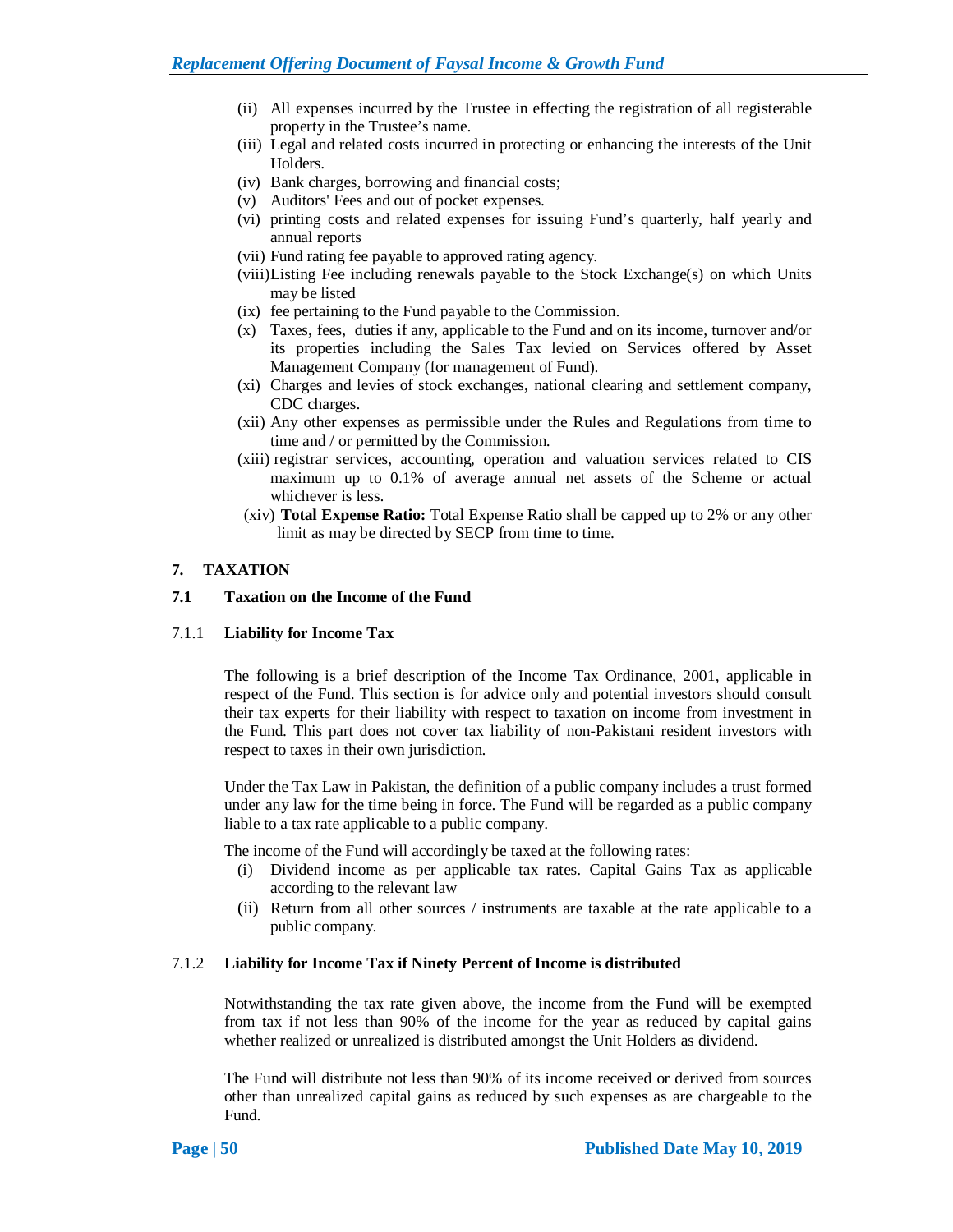## **7.2 Withholding tax**

 Under the provisions of Clause 47 (B) of Part (IV) of the Second Schedule to the Income Tax Ordinance, 2001, the Fund`s income from dividend, from term finance certificates, Sukuks, bonds, profit on government securities, return on deposits/ certificates of investment with banks/ financial institutions, return from contracts, securities, or instruments of companies, organizations and establishments will not be subject to any withholding tax.

## **7.3 Zakat on Fund**

The Fund is Saheb-e-Nisab under the Zakat and Ushr Ordinance, 1980. The balance in the credit of savings bank account, or similar account with a bank standing on the first day of Ramzan-ul-Mubarak will be subjected to Zakat deduction @ 2.5%.

# **7.4 Taxation and Zakat on Unit Holders**

## 7.4.1 **Taxation on Income from the Fund of the Unit Holder**

The following is a brief description of the Income Tax Ordinance, 2001, applicable in respect of Unit Holder of the Fund. This section is for advice only and potential investors should consult their tax experts for their liability with respect to taxation on income from investment in the Fund. This part does not cover tax liability of non-Pakistani resident investors with respect to taxes in their own jurisdiction.

**7.4.2** Unit Holders of the Fund will be subject to Income Tax on dividend income distributed by the Fund at the relevant provision of Income Tax Ordinance 2001.

The tax deducted on dividend at the rates specified above will be the final tax (except for companies) and the payer will be required to withhold the amount of tax at source from payment of dividend except payment to the banking companies.

**7.4.3** Capital gain arising from sale/redemption of Units of the Fund will be subject to tax at the applicable tax rate as mentioned in Income Tax Ordinance 2001.

Unit holders may be liable to pay tax even though they may not have earned any gain on their investment as return of capital through distribution to investors is also taxable as per Income Tax Ordinance, 2001

**7.4.4** Unit Holders who are exempt from income tax may obtain exemption certificate from the Commissioner of Income Tax and provide the same to the Management Company and/or Transfer Agent and on the basis of Exemption Certificate income tax will not be withheld.

#### 7.4.5 **Tax Credit to Unit Holders**

Unit Holders other than a company shall be entitled to a tax credit under Section 62 of the Income Tax Ordinance, 2001, on purchase of new Units

#### 7.4.6 **Zakat**

Units held by resident Pakistani Unit Holders shall be subject to Zakat at 2.5% of the value of the Units under Zakat and Ushr Ordinance, 1980, (XVII of 1980), except those exempted under the said Ordinance. Zakat will be deducted at source from the redemption proceeds. Above deduction will not be made if Unit Holder provides declaration in due course of time to the Management Company.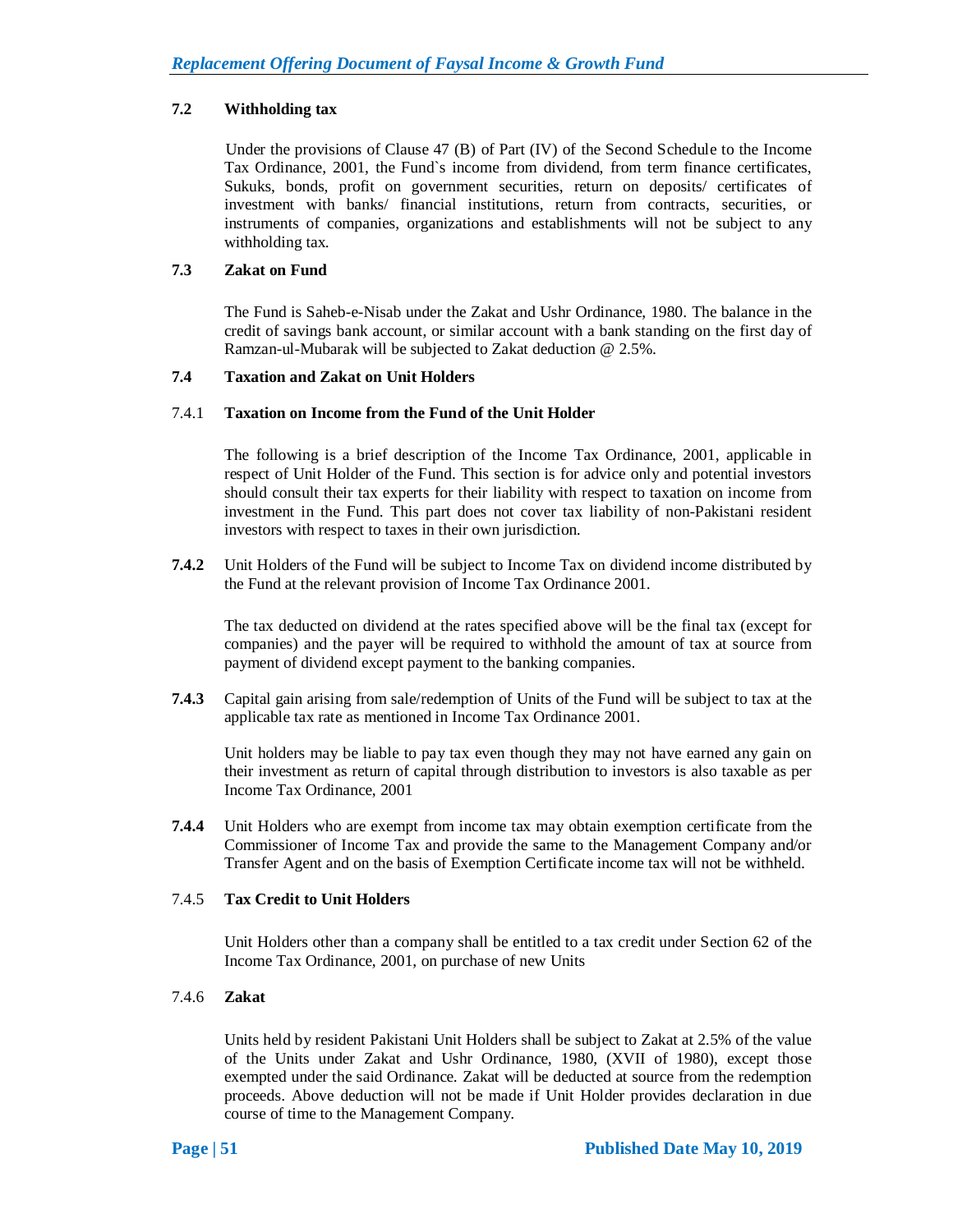## **7.5 Disclaimer**

The tax and Zakat information given above is based on the Management Company's tax advisor's interpretation of the law which, to the best of the Management Company's understanding, is correct. Investors are expected to seek independent advice so as to determine the tax consequences arising from their investment in the Units of the Fund. Furthermore, tax and Zakat laws, including rates of taxation and of withholding tax, are subject to amendments from time to time. Any such amendments in future shall be deemed to have been incorporated herein.

## **8. REPORTS TO UNIT HOLDERS**

## **8.1 Account Statement**

The Management Company/Transfer Agent shall send directly to each Unit Holder an account statement each time there is a transaction in the account. The Management Company/Transfer Agent shall provide account balance and/or account activities through electronic mode to Unit Holder, who opted for such service.

The Unit Holder will be entitled to ask for copies of his account statement on any Dealing Day within Business Hours by applying to the Management Company/Transfer Agent in writing and providing such fee to the Management Company may notified on the Management Company website from time to time. Provided that the Management Company shall send an investment account statement to each Unit Holder on the registered mailing address provided by the Unit Holder at least once in a year.

## **8.2 Financial Reporting**

- (a) The Management Company shall prepare and transmit the annual report physically in such form and manner as set out in Regulations as amended or substituted from time to time.
- (b) The Management Company shall prepare and transmit quarterly reports physically (or through electronic means or on the web subject to SECP approval) in such form and manner as set out in Regulations as amended or substituted from time to time.

#### **8.3 Trustee Report**

The Trustee shall report to the Unit Holder, to be included in the annual and second quarter Financial Reports issued by the Management Company to the Unit Holders, as to whether in its opinion the Management Company has in all material respects managed the Fund in accordance with the provisions of the Regulations, the Constitutive Documents and if the Management Company has not done so, the respect in which it has not done so and the steps the Trustee has taken in respect thereof.

#### **8.4 Fund Manager Report**

The Management Company shall prepare Fund Manager report each month as per guideline issued by MUFAP and transmit the same to the Unit Holders and also made available at their web site latest by 7th of each month.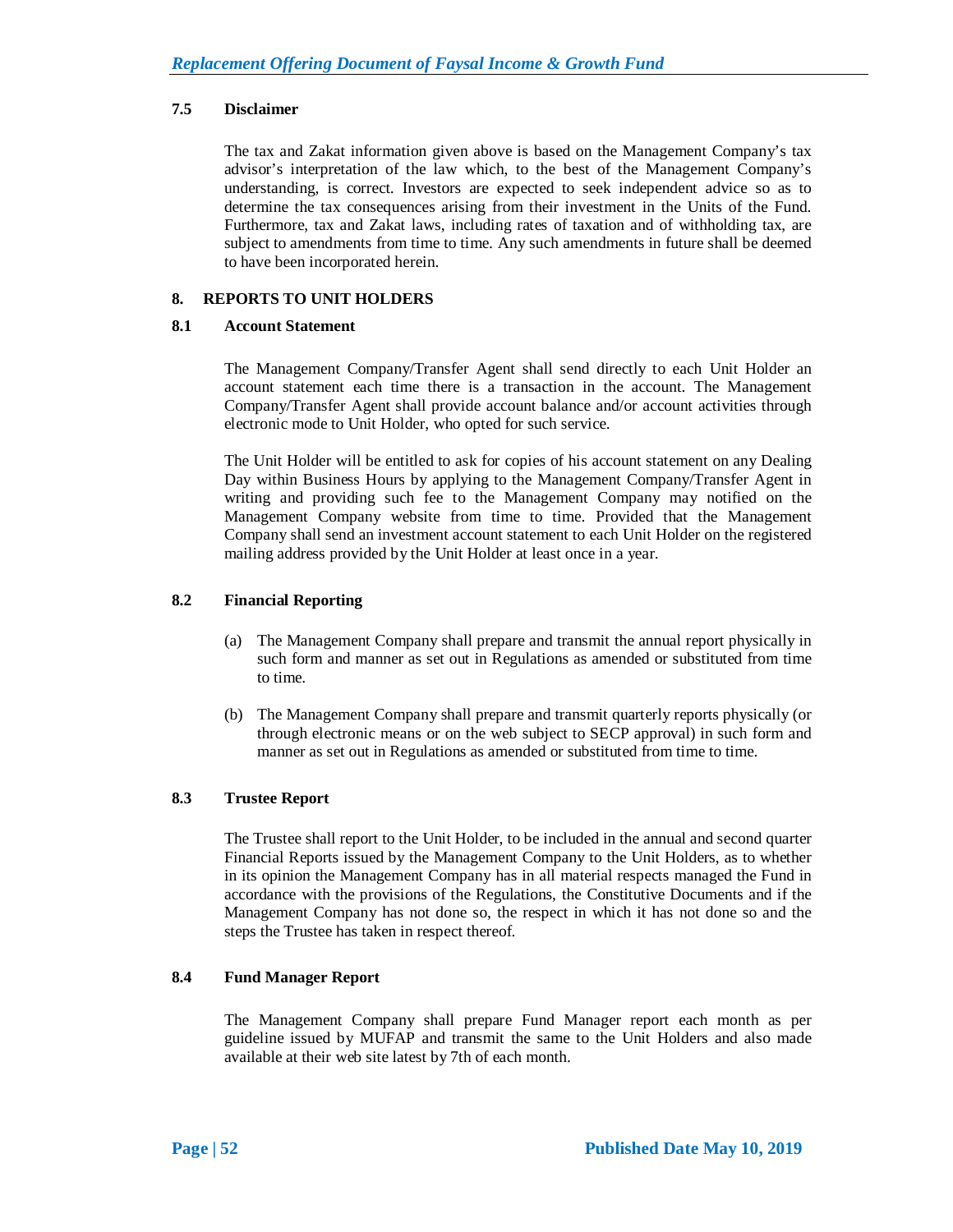## **9. WARNING AND DISCLAIMER**

## **9.1 Warning**

- 9.1.1 If you are in any doubt about the contents of this Replacement Offering Document, you should consult your bank manager, Legal advisor, or other financial advisor. The price of the Units of this Fund and the income of this Fund (from which distributions to Unit Holders is made) may increase or decrease.
- 9.1.2 Investment in this Fund is suitable for investors who have the ability to take the risks associated with financial market investments. Capital invested in the financial markets could in extreme circumstances lose its entire value. The historical performance of this Fund, other Funds managed by the Management Company, the financial markets, or that of any one security or transaction included in the Fund's portfolio will not necessarily indicate future performance.

## **9.2 Disclaimer**

- 9.2.1 The Units of the Fund are not bank deposits and are neither issued by, insured by, obligation of, nor otherwise supported by SECP, any Government Agency, Trustee (except to the extent specifically stated in this Replacement offering document and the Trust Deed) or any of the shareholders of the Management Company or any of the Pre-IPO Investors or any other bank or financial institution. The portfolio of the Fund is subject to market risks and risks inherent in all such investments.
- 9.2.2 Fund's target return/ dividend range cannot be guaranteed. Fund's Unit price is neither guaranteed nor administered/ managed; it is based on the NAV that may go up or down depending upon the factors and forces affecting the capital markets and interest rates.

#### **10. GENERAL INFORMATION**

#### **10.1 Accounting Period / Financial Year of the Fund**

Accounting Period means a period ending on and including an accounting date and commencing (in case of the first such period) on the date on which the Trust Property is first paid or transferred to the Trustee and (in any other case) from the next day of the preceding accounting period.

Annual Accounting Period means the period commence on 1st July and shall end on 30th June of the succeeding calendar year.

#### **10.2 Inspection of Constitutive Documents**

The copies of constitutive documents, such as the Deed and the Replacement Offering Document, can be inspected free of charge at the addresses given below, however such documents shall also be available on the web site of the Management Company:

#### **Faysal Asset Management Limited**

7<sup>th</sup> Floor, Faysal House, ST-02, Main Shahrah-e-Faisal, Karachi, Pakistan

 **Central Depository Company of Pakistan Limited** CDC House, 99-B, Block 'B', S.M.C.H.S Main Shahrah-e-Faisal, Karachi, Pakistan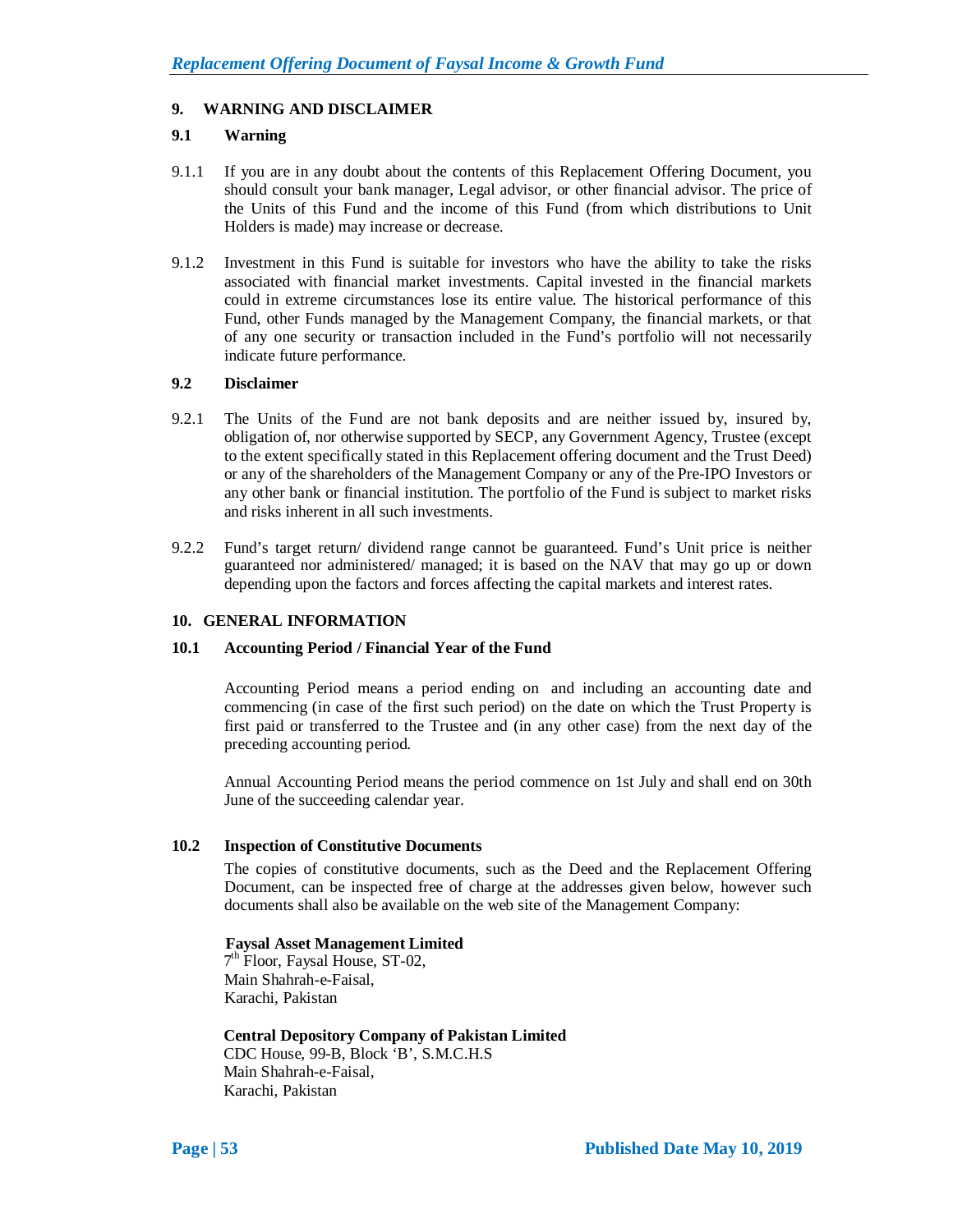#### **10.3 Transfer of Management Rights of the Fund**

The management rights of the Fund may be transferred to another Management Company upon the occurrence of any of the following events in accordance with the procedure laid down in the Regulation, the Deed and the Directive issued by the Commission;-

- (i) the Management Company goes into liquidation, becomes bankrupt or has a liquidator appointed over its assets, or its license has been cancelled or does not hold valid license;
- (ii) where the Management Company is unable to remove the suspension of redemption of Units of the Fund within the fifteen business days of suspension and the Unit Holders representing at least three fourth in value of total outstanding Units of the concerned scheme pass a resolution or have given consent in writing that the scheme be transferred to another Management Company;
- (iii) if in the opinion of the Commission further management of the Fund by the existing Management Company is detrimental to the interest of the Unit Holders, the Commission may direct the Trustee to transfer the Fund to another Management Company.
- (iv) If the Management Company may retire voluntarily with the prior written consent of the Commission.

## **10.4 Extinguishment/Revocation of the Fund**

The Fund may be extinguished by the occurrence of any of the following events in accordance with the procedure laid down in the Regulation, the Deed and the Directive issued by the Commission;-

- (i) the Fund has reached its maturity date as specified in the Deed;
- (ii) where the Management Company is unable to remove the suspension of redemption of Units of the Fund within the fifteen business days of suspension and the Unit Holders representing at least three fourth in value of total outstanding Units of the concerned scheme pass a resolution or have given consent in writing that the scheme be revoked;
- (iii) where the Management Company goes into liquidation, becomes bankrupt or has a liquidator appointed over its assets, or its license has been cancelled or does not hold valid license;
- (iv) in the opinion of the Management Company the scheme is not commercially viable or purpose of the scheme cannot be accomplished subject to the consent of Trustee;
- (v) The Management Company subject to regulatory approval, may announce winding up of the Trust in the event redemption requests build up to a level where the Management Company is of the view that the disposal of the Trust Property to meet such redemptions would jeopardize the interests of the remaining Unit Holder(s) and that it would be in the best interest of all the Unit Holder(s) that the Trust be wound up.
- (vi) on occurrence of any event or circumstances which, in the opinion of the Trustee, requires the Fund to be revoked; and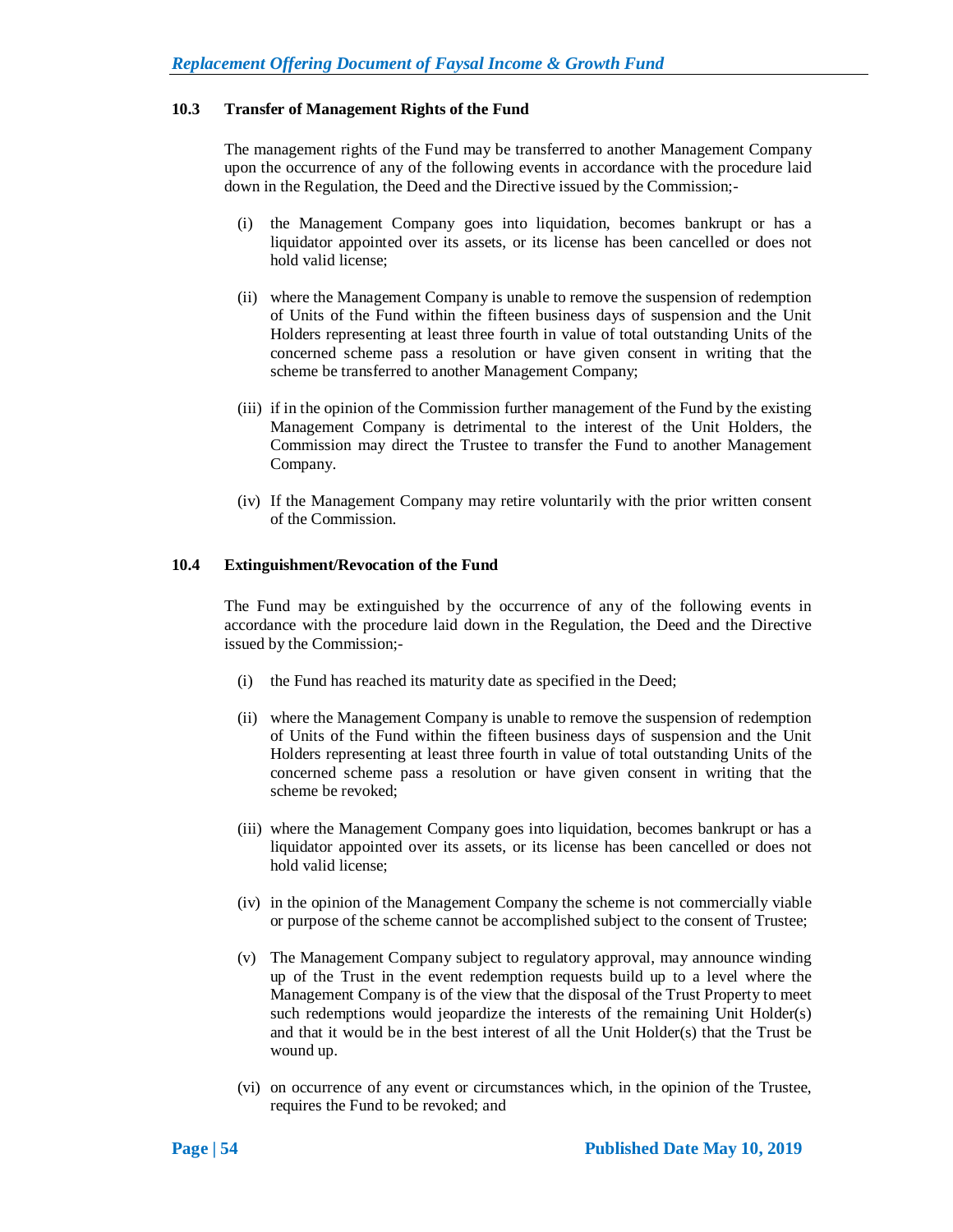(vii) where the Commission deems it necessary to revoke the Fund so directs either Trustee or the Management Company in the interest of Unit Holders;

#### **10.5 Procedure and manner of Revocation of the Fund**

Revocation of the Fund shall be done in accordance with the procedures and in the manner as mentioned in the Regulations or through circulars / guidelines issued by the SECP from time to time.)

## **10.6 Distribution of proceeds on Revocation**

In case of Revocation of the Fund the Trustee shall according to the procedure laid down in Regulations refund the net proceeds to the Unit Holders in proportion to the number of units held by them.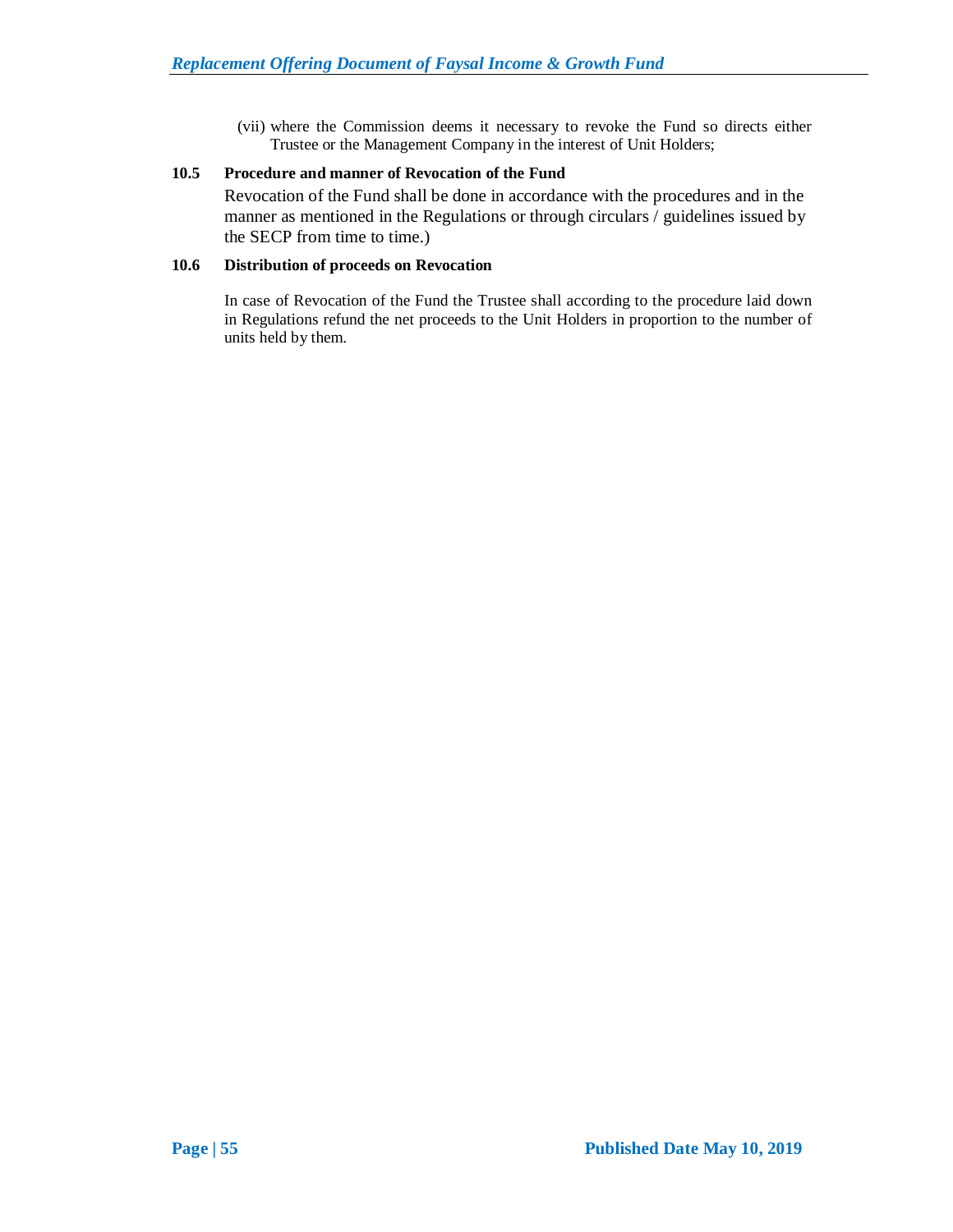## **11. GLOSSARY**

Unless the context requires otherwise the following words or expressions shall have the meaning respectively assigned to them:

**"Accounting Date"** means the thirtieth day of June in each year and any interim date on which the financial statements of the Scheme are drawn up. Provided that the Management Company may, with the written consent of the Trustee and after obtaining approval from the Commission and the Commissioner of Income Tax may change such date to any other date and such change shall be intimated to the Commission.

**"Account Opening / Investment Account Opening Form "** means standardized form prescribed by the Management Company to be duly filled by the investors at the time of opening an account with the Fund.

**"Accounting Period"** means a period ending on and including an accounting date and commencing (in case of the first such period) on the date on which the Trust Property is first paid or transferred to the Trustee and (in any other case) from the next day of the preceding accounting period.

**"Administrative Plans"** means investment plans offered by the Management Company and approved by the Commission, where such plans allow investors a specific investment strategy in any one or a combination of Schemes managed by the Management Company in accordance with the conditions specified by SECP.

**"Annual Accounting Period" or "Financial Year"** means the period commence on 1st July and shall end on 30th June of the succeeding calendar year.

**"Asset Management Company"** means an asset Management Company as defined in the Rules and Regulations.

**"Auditor"** means the Auditor of the Trust appointed by the Management Company, with the consent of the Trustee, as per the Regulations.

**"Authorized Branches"** means those Branches of Distributors or Distribution Companies which are allowed by the Management Company to deal in Units of the Funds managed by the Management Company.

**"Authorized Broker"** means those Brokers which are authorized to deal in Government Securities.

**"Authorized Investments"** Authorized Investments are those as defined in the clause 2.1.1 of this Replacement Offering Document

**"Back-end Load"** means the charge deducted from the Net Asset Value in determining the Redemption Price; provided however that different levels of Back-end Load may be applied to different types of Units, as specified in this Replacement Offering Document.

**"Bank"** means institution(s) providing banking services under the Banking Companies Ordinance, 1962, or any other regulation in force for the time being in Pakistan, or if operating outside Pakistan, under the banking laws of the jurisdiction of its operation outside Pakistan.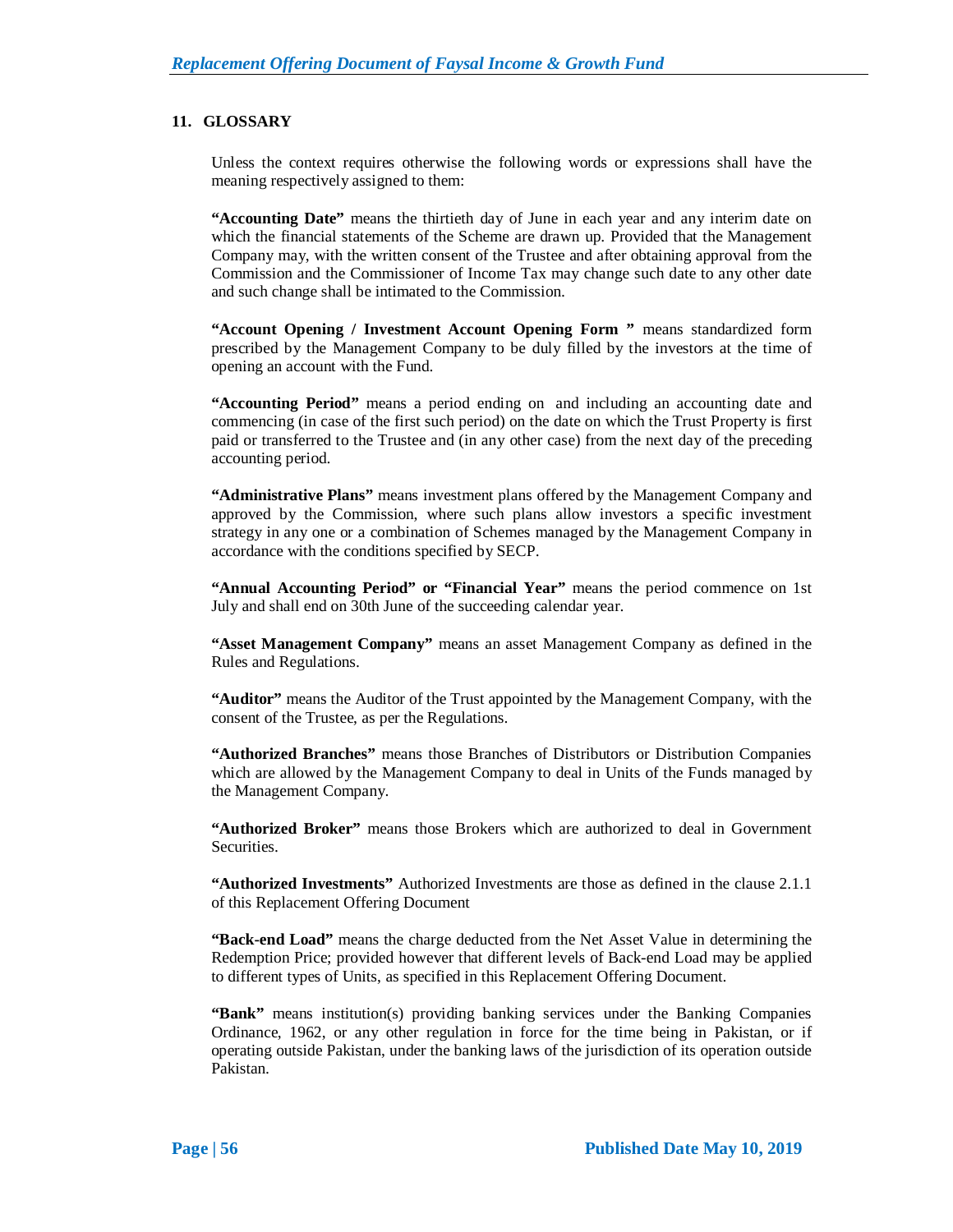**"Bank Accounts"** means those account(s) opened and maintained for the Trust by the Trustee at Banks, the beneficial ownerships in which shall vest in the Unit Holder(s).

**"Broker"** means any person engaged in the business of effecting transactions in securities for the account of others.

**"Business Day"** means any day on which scheduled banks/stock exchanges are open for business in Pakistan.

**"Certificate"** means the definitive certificate acknowledging the number of Units registered in the name of the Unit Holder issued at the request of the Unit Holder pursuant to the provisions of the Trust Deed.

**"Connected Person"** shall have the same meaning as assigned in the Rules and Regulations.

**"Constitutive Documents"** means the Trust Deed or such other documents as defined in the Regulations.

**"Custodian"** means a Bank, a Depository or an Investment Finance Company licensed under the Regulations, which may be appointed by the Trustee in consultation with the Management Company to hold and protect the Trust Property or any part thereof as custodian on behalf of the Trustee, and shall also include the Trustee itself if it provides custodial services for the Fund.

**"Cut-Off Time" / "Business Hours"** means the day time for dealing in Units of the Fund. The current Cut-Off Timing/Business Hours are mentioned in Annexure "B" of this Replacement Offering Document.

**"Dealing Day"** means every Business Day in which Units will be available for dealing (purchase, redemption, transfer, switching etc) during Cut-off Time. Provided that the Management Company may with the prior written consent of the Trustee and upon giving not less than seven days' notice in two widely circulated English or Urdu newspapers in Pakistan declare any particular Business Day(s) not to be a Dealing Day(s).

**"DFI"** means Development Financial Institution and includes the Pakistan Industrial Credit and Investment Corporation (PICIC), the Saudi Pak Industrial and Agricultural Investment Company Limited, the Pak Kuwait Investment Company Limited, the Pak Libya Holding Company Limited, the Pak Oman Investment Company (Pvt.) Limited, Investment Corporation of Pakistan, House Building Finance Corporation, Pak Brunei Investment Company Limited, Pak-Iran Joint Investment Company Limited, Pak-China Investment Company Limited, and any other financial institution notified under Section 3-A of the Banking Companies Ordinance, 1962.

**"Distribution Account"** means the Bank Account (which may be a current, saving or deposit account) maintained by the Trustee with a Bank as directed by the Management Company in which the amount required for distribution of income to the Unit Holder(s) shall be transferred. Interest, income or profit, if any, including those accruing on unclaimed dividends, in this account shall be transferred to the main account of the Fund from time to time, as part of the Trust Property for the benefit of the Unit Holder(s).

**"Distributor / Distribution Company"** means Company(ies), Firm(s), Sole Proprietorship concern(s), individual(s), Banks or any other Financial Institution appointed by the Management Company under intimation to the Trustee for performing any or all of the Distribution Functions and who are registered with MUFAP as Registered Service Providers. The Management Company may itself also performs the Distribution Function.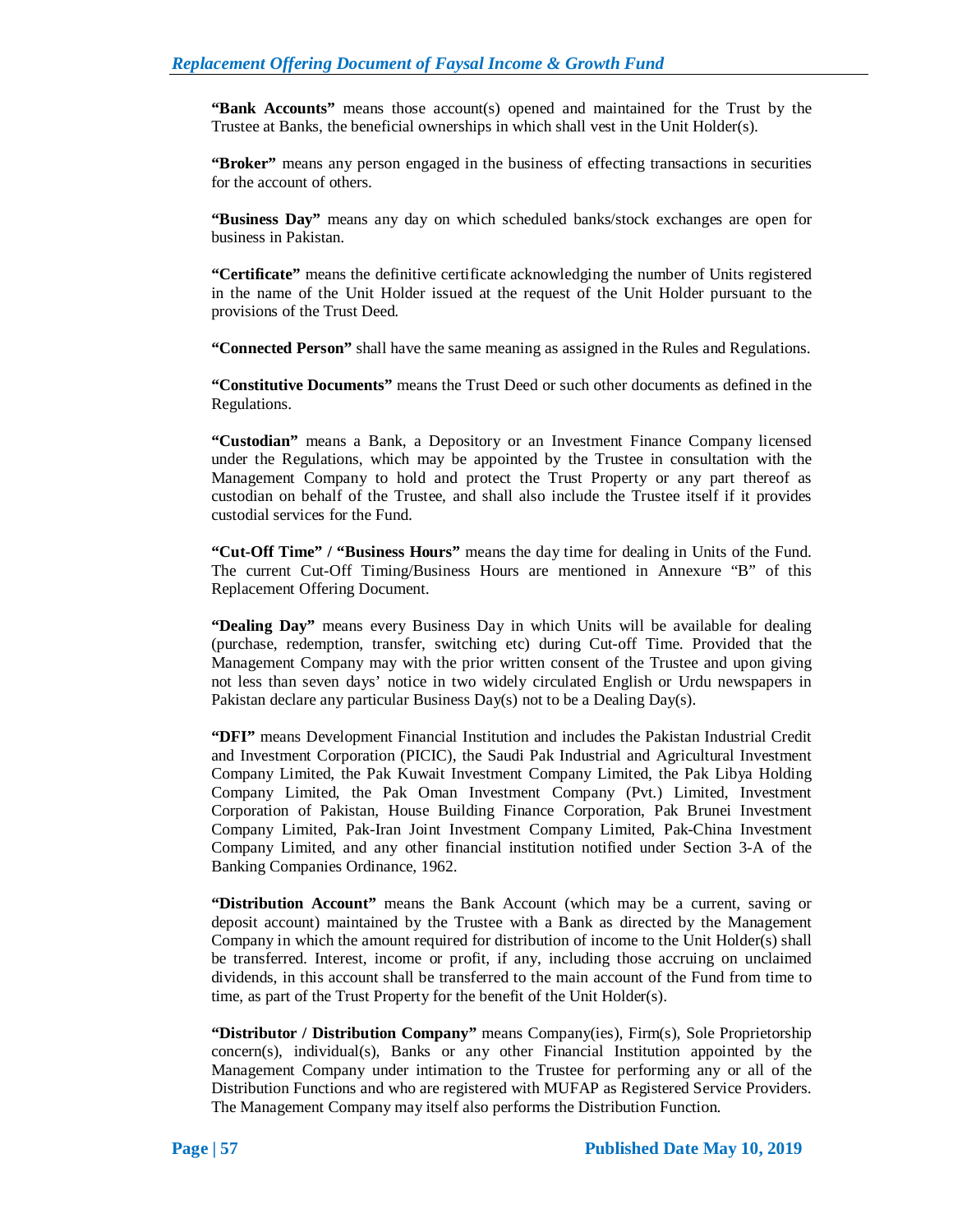**"Distribution Function"** means the functions with regard to:

- a. receiving applications for issue of Units together with the aggregate Offer Price for Units applied for by the applicants;
- b. issuing receipts in respect of (a) above;
- c. interfacing with and providing services to the Holders including receiving redemption/transfer applications, conversion notices and applications for change of address or issue of duplicate Certificates for immediate transmission to the Management Company or the Transfer Agent as appropriate;
- d. accounting to the Management Company for all: (i) payment instruments received from the applicants for issuance of Units; (ii) payments instruments to the Holders on redemption of Units; and (iii) expenses incurred in relation to the Distribution Function.
- e. the above functions may be performed electronically, if appropriate systems are in place.

**"Duties and Charges"** means in relation to any particular transaction or dealing all stamp and other duties, taxes, Government charges, bank charges, transfer fees, registration fees and other duties and charges in connection with the increase or decrease of the Trust Property or the creation, issue, sale, transfer, redemption or purchase of Units or the sale or purchase of Investment or in respect of the issue, transfer, cancellation or replacement of a Certificate or otherwise which may have become or may be payable in respect of or prior to or upon the occasion of the transaction or dealing in respect of which such duties and charges are payable, but do not include the remuneration payable to the Distribution Company or any Commission payable to agents on sales and redemption of Units or any Commission charges or costs which may have been taken into account in ascertaining the Net Asset Value.

**"Exposure"** shall have same meanings as provided in the Regulations.

**"Federal Government"** means the Federal Government of Islamic Republic of Pakistan.

**"Financial Institution"** means a Bank, Development Finance Institution, Non Banking Finance Company, Modaraba or an institution registered under relevant laws to provide financial services within or outside Pakistan.

**"Financial Sector"** shall comprise of the savings and term deposits / certificates/ securities/ instruments issued by the entities of Banking Sector, Financial Services Sector, Life Insurance Sector and Non- Life Insurance Sector as classified by Karachi Stock Exchange and DFIs.

**"Force Majeure"** means any occurrence or circumstance or element which delays or

prevents performance of any of the terms and conditions of this Deed or any obligations of the Management Company or the Trustee and shall include but not limited to any circumstance or element that cannot be reasonably controlled, predicted, avoided or overcome by any party hereto and which occurs after the execution of this Deed and makes the performance of the Deed in whole or in part impossible or impracticable or delays the performance, including but not limited to any situation where performance is impossible without unreasonable expenditure. Such circumstances include but are not limited to floods, fires, droughts, typhoons, earthquakes and other acts of God and other unavoidable or unpredictable elements beyond reasonable control, such as war (declared or undeclared), insurrection, civil war, acts of terrorism, accidents, strikes, riots, turmoil, civil commotion, any act or omission of a governmental authority, failure of communication system, hacking of computer system and transmissions by unscrupulous persons, closure of stock exchanges,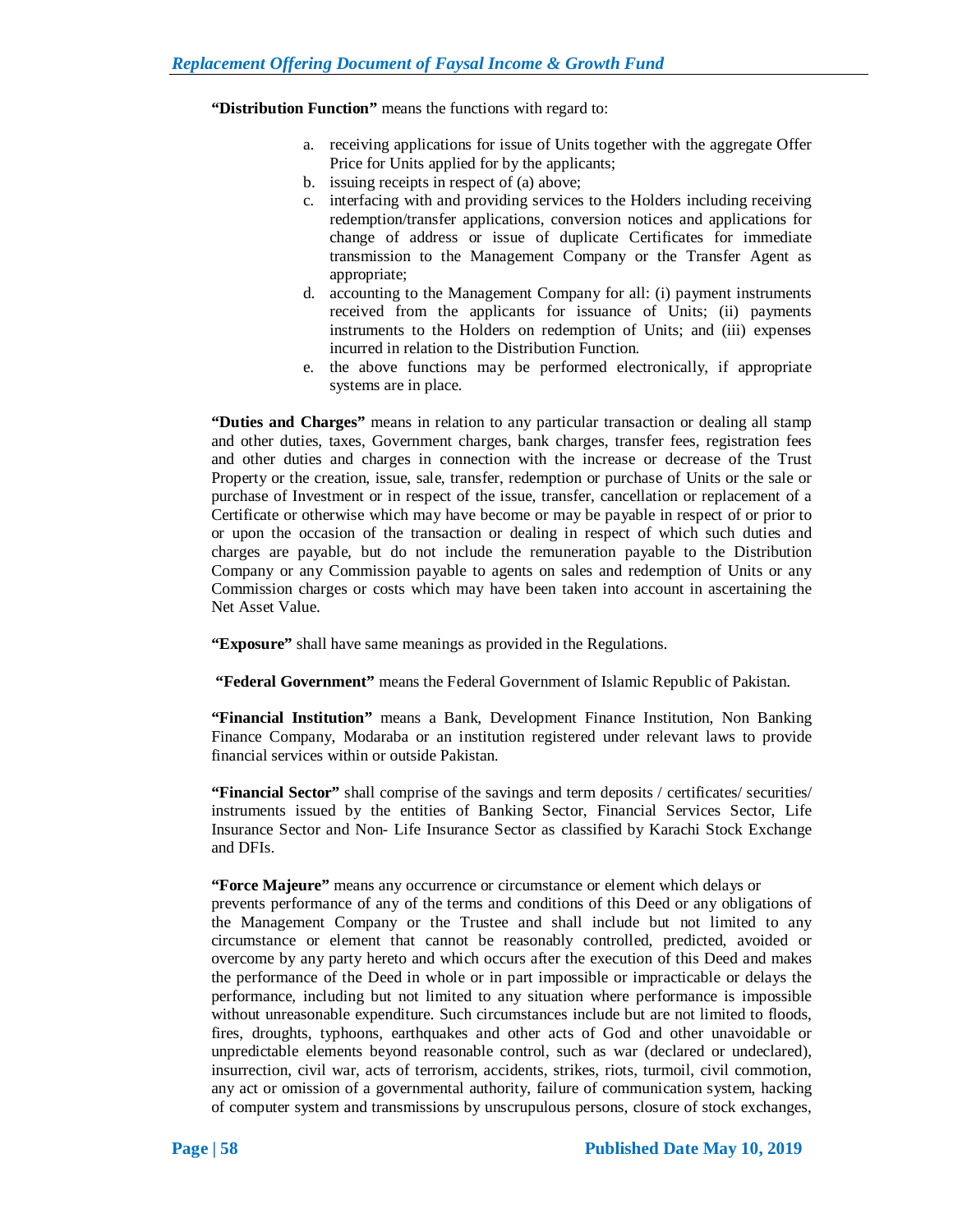banks or financial institutions, freezing of economic activities and other macro-economic factors, etc.

**"Formation Cost"** means preliminary expenses relating to regulatory and registration fees of the Scheme, flotation expenses of the Scheme, expenses relating to authorization of the Scheme, execution and registration of the Constitutive Documents, legal costs, printing, circulation and publication of this Replacement Offering Document, announcements describing the Scheme and all other expenses incurred until the end of the Initial Period.

**"Front-end Load"** means the Sales load which may be included in the offering price of the Units; provided however that different levels of Front-end Load may be applied to different investors, as determined by the Management Company. However aggregate of Front-end Load and Back-end Load should not exceed 3% of Net Asset Value.

**"Government Securities"** includes monetary obligations of the Government or a Provincial Government or a corporation wholly owned or controlled, directly or indirectly, by the Federal Government or a Provincial Government and guaranteed by the Federal Government and any other security as the Federal Government may, by notification in the official Gazette, declare, to the extent determined from time to time, to be a Government Security.

**"Holder or Unit Holder"** means the investor for the time being entered in the Register as owner of a Unit including investors jointly so registered pursuant to the provisions of the Trust Deed.

**"Initial Period" or "Initial Offering Period"** means a period determined by the Management Company during which Units will be offered as mentioned in clause 1.7 of this Replacement Offering Document.

**"Initial Price" or "Initial Offer"** means the price per Unit on the first day of the Initial Period determined by the Management Company.

**"Investment"** means any Authorized Investment forming part of the Trust Property.

**"Investment Facilitators/Advisors"** means an individual, firm, corporate or other entity appointed by the Management Company to identify, solicit and assist investors in investing in the Scheme. The investment facilitator/advisor is not authorized to perform the Distribution Functions. The Management Company shall compensate the Investment Facilitators.

**"Investment Form"** means a standardized form prescribed by the Management Company to be duly filled by the investor to purchase Units and will be stated in this Replacement Offering Document.

**"Local Governments"** mean all the local / city governments in Pakistan.

**"Management Company"** is defined in the preamble hereto;

**"Net Assets"** in relation to the Trust, means, the excess of assets over liabilities of the Scheme as calculated in accordance with the Regulations.

**"Net Asset Value" or "NAV"** means per Unit value of the Trust arrived at by dividing the Net Assets by the number of Units outstanding.

**"Offer Price or Purchase (Public Offer) Price"** means the sum to be paid by the investor for purchase of one Unit, such price to be determined pursuant to this document.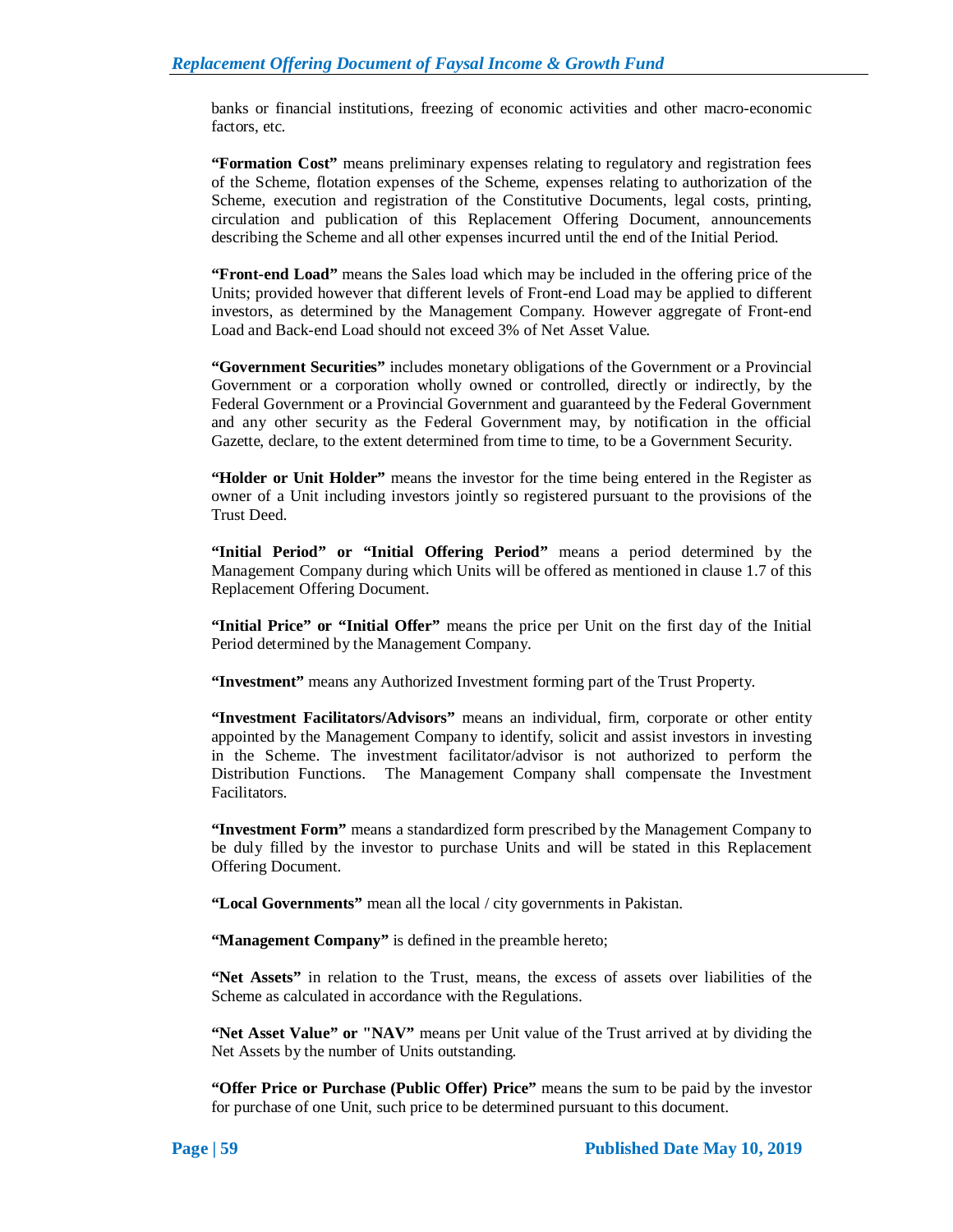**"Offering Document"** means the prospectus or other document (issued by the Management Company with written consent of the Trustee and approved by the Commission) which contains the investments and distribution policy, unit structure(s) and all other information in respect of the Unit Trust, as required by the Rules and Regulations and is circulated to invite offers by the public to invest in the Scheme.

**"Online"** means transactions through electronic data-interchange whether real time transactions or otherwise, which may be through the internet, intranet networks and the like.

**"Ordinance"** means the Companies Ordinance, 1984.

**"Par Value"** means the face value of **Rs. 100** for a Unit of the Fund.

**"Personal Law"** means the law of inheritance and succession as applicable to the individual Unit Holder.

**"Pledge Form"** means a standardized form prescribed by the Management Company to be duly filled by the investor to Pledge his/her Units and will be stated in this Replacement Offering Document.

**"Profit Distribution Date"** means the date on which the Management Company decides to distribute the profits (if any).

**"Provincial Governments"** mean the Provincial Governments of all four provinces of Pakistan.

**"Redemption Form"** means a standardized form prescribed by the Management Company to be duly filled by the investor to redeem Units and will be stated in this Replacement Offering Document.

**"Redemption Price or Repurchase Price"** means the amount to be paid to the relevant Holder upon redemption of that Unit, such amount to be determined pursuant to this document.

**"Register Function"** means the functions with regard to:

- a. Maintaining the Register, including keeping a record of change of addresses/other particulars of the Holders;
- b. Issuing account statements to the Holders;
- c. Issuing Certificate, including Certificates in lieu of undistributed income to Holders;
- d. Cancelling old Certificates on redemption or replacement thereof;
- e. Processing of applications for issue, redemption, transfer and transmission of Units, recording of pledges, liens and changes in the data with regard to the Holders;
- f. Issuing and dispatching of Certificates;
- g. Dispatching income distribution warrants, and bank transfer intimation and distributing bonus Units or partly both and allocating Units to Holders on re-investment of dividends;
- h. Receiving applications for redemption and transfer/transmission of Units directly from Holder or legal representatives or through Distributor;
- i. Maintaining record of lien/pledge/charge; and
- j. Keeping record of change of addresses/other particulars of the Holders.

**"Regular Interval"** means monthly, quarterly, half yearly or annual periods.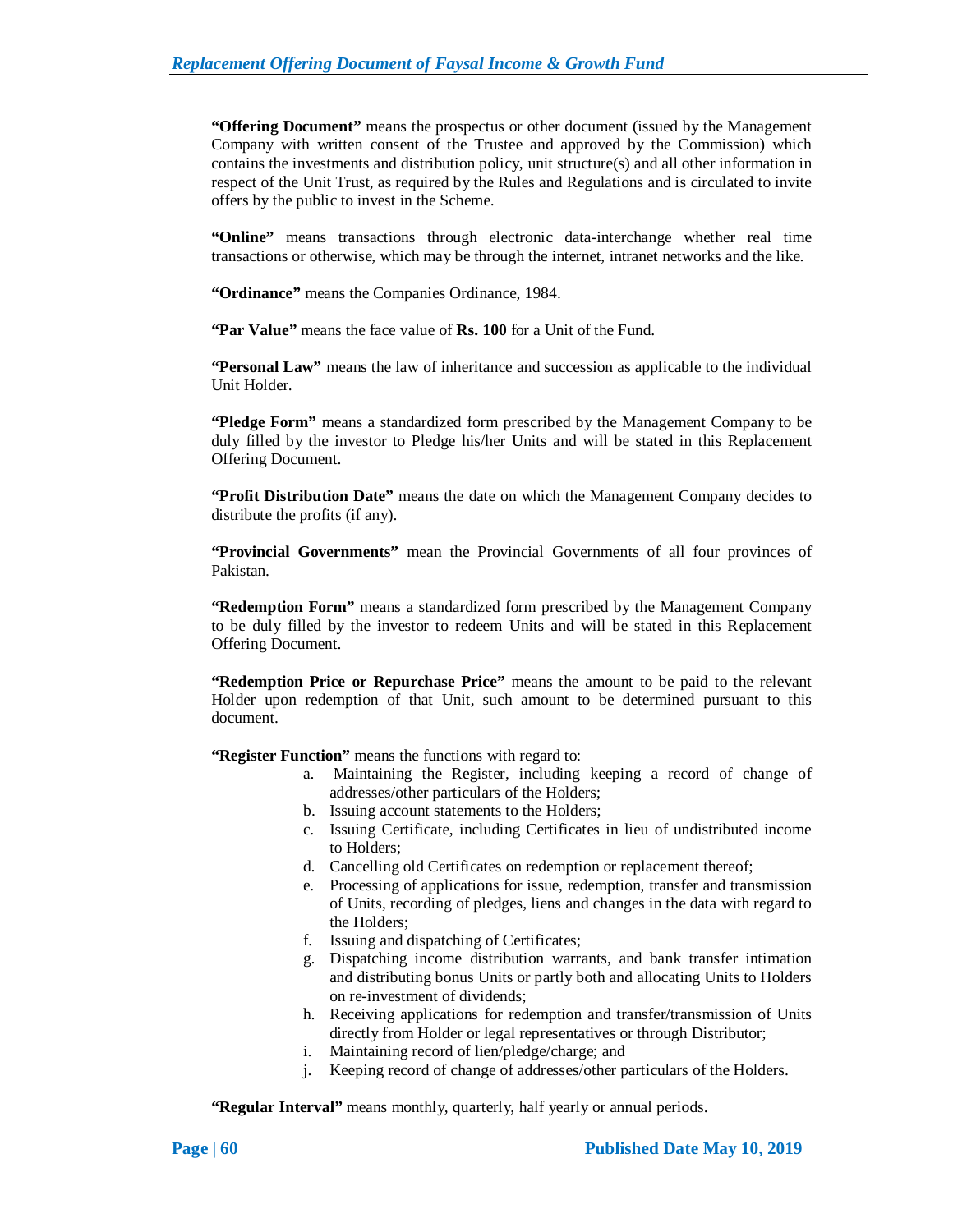**"Rules"** mean Non-Banking Finance Companies (Establishment and Regulation) Rules 2003 as amended from time to time.

**"Regulations"** mean Non-Banking Finance Companies and Notified Entities Regulations, 2008 and the Schedules and Forms attached to it as amended/replaced from time to time.

**"Sales Load"** means front end load deducted at the time of investment or back end load charged at the time of redemption from Scheme. However, the load charged upon redemption and which forms part of the Scheme property shall not classify as sales load. An Asset Management Company may charge sales load maximum upto 3% of the NAV per unit and may charge sales load maximum upto 1.5% of the NAV per unit where transactions are done online or through a website.

**"SECP" or "Commission"** means Securities and Exchange Commission of Pakistan established under Securities and Exchange Commission of Pakistan Act, 1997 and shall include its successor.

**"Special Instruction Form"** means a standardized form prescribed by the Management Company to be duly filled by the investor to change his/her particulars and will be stated in this Replacement Offering Document.

**"Stock Exchange"** means Stock Exchanges registered under the Securities and Exchange Ordinance, 1969.

**"Sukuk"** means a type of Islamic bond that is backed by assets of the issuer that earn profit or rent.

"**Transaction Costs**" means the costs incurred or estimated by the Management Company to cover the costs (such as, but not restricted to, brokerage, Trustee charges, taxes or levies on transactions, etc.) related to the investing or disinvesting activity of the Trust's portfolio, *inter alia*, necessitated by creation or cancellation of Units, which costs may be added to the NAV for determining the Offer Price of Units or to be deducted from the NAV in determining the Redemption Price.

**"Transfer Agent"** means a company including a Bank that the Management Company shall appoint for performing the Registrar Functions. The Management Company may itself perform the Registrar Function.

**"Transfer Form"** means a standardized form prescribed by the Management Company to be duly filed by the investor to transfer Units and will be stated in this Replacement Offering Document.

**"Trust Deed" or "Deed"** means the Trust Deed of the Fund executed between the Management Company and the Trustee along with all the exhibits appended hereto.

**"Trust" or "Unit Trust" or "Fund" or "Scheme"** means the Unit Trust constituted by the Trust Deed for continuous offers for sale of Units.

Words and expressions used but not defined herein shall have the meanings assigned to them in the Act and Rules and Regulations, words importing persons include corporations, words importing the masculine gender include the feminine gender, words importing singular include plural and words "written" or "in writing" include printing, engraving lithography, or other means of visible reproduction. The headings and table of contents are for convenience only and shall not affect the construction of the Trust Deed.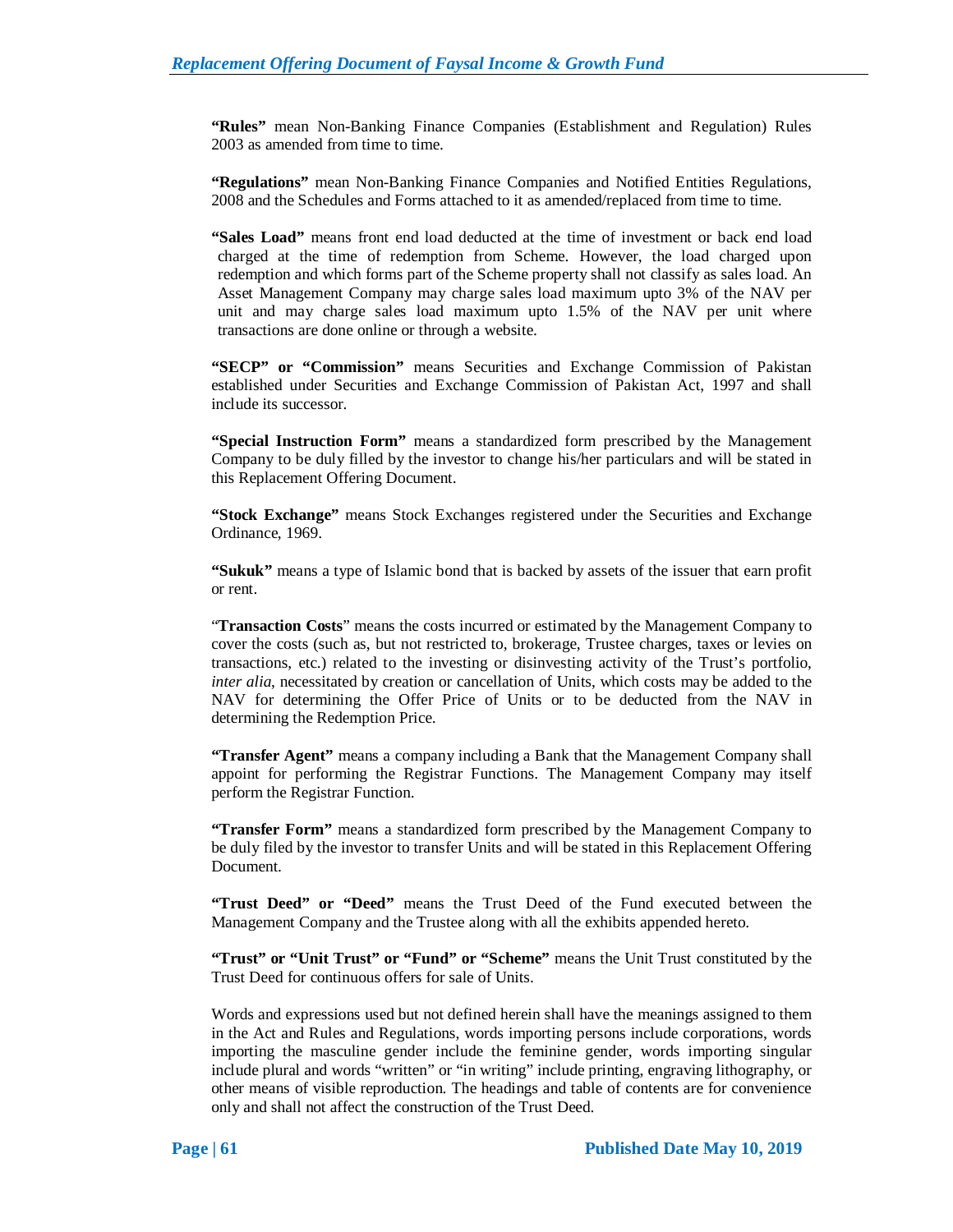# **ANNEXURE "A"**

## **REMUNERATION OF TRUSTEE AND ITS AGENT**

Trustee Fee subject to review by either party. However any upward revision shall require prior approval of SECP.

The trustee remuneration shall consist of reimbursement of actual custodial expenses / charges plus the following tariff:

| Net Assets (Rs.)       | Tariff                                                                    |
|------------------------|---------------------------------------------------------------------------|
| Up to 1 billion        | 0.17% p.a. of Net Assets.                                                 |
| 1 billion to 5 billion | Rs. 1.7 million plus 0.085% p.a. of Net Assets<br>exceeding Rs 1 billion. |
| Over 5 billion         | Rs. 5.1 million plus 0.07% p.a. of Net Assets<br>exceeding Rs 5 billion.  |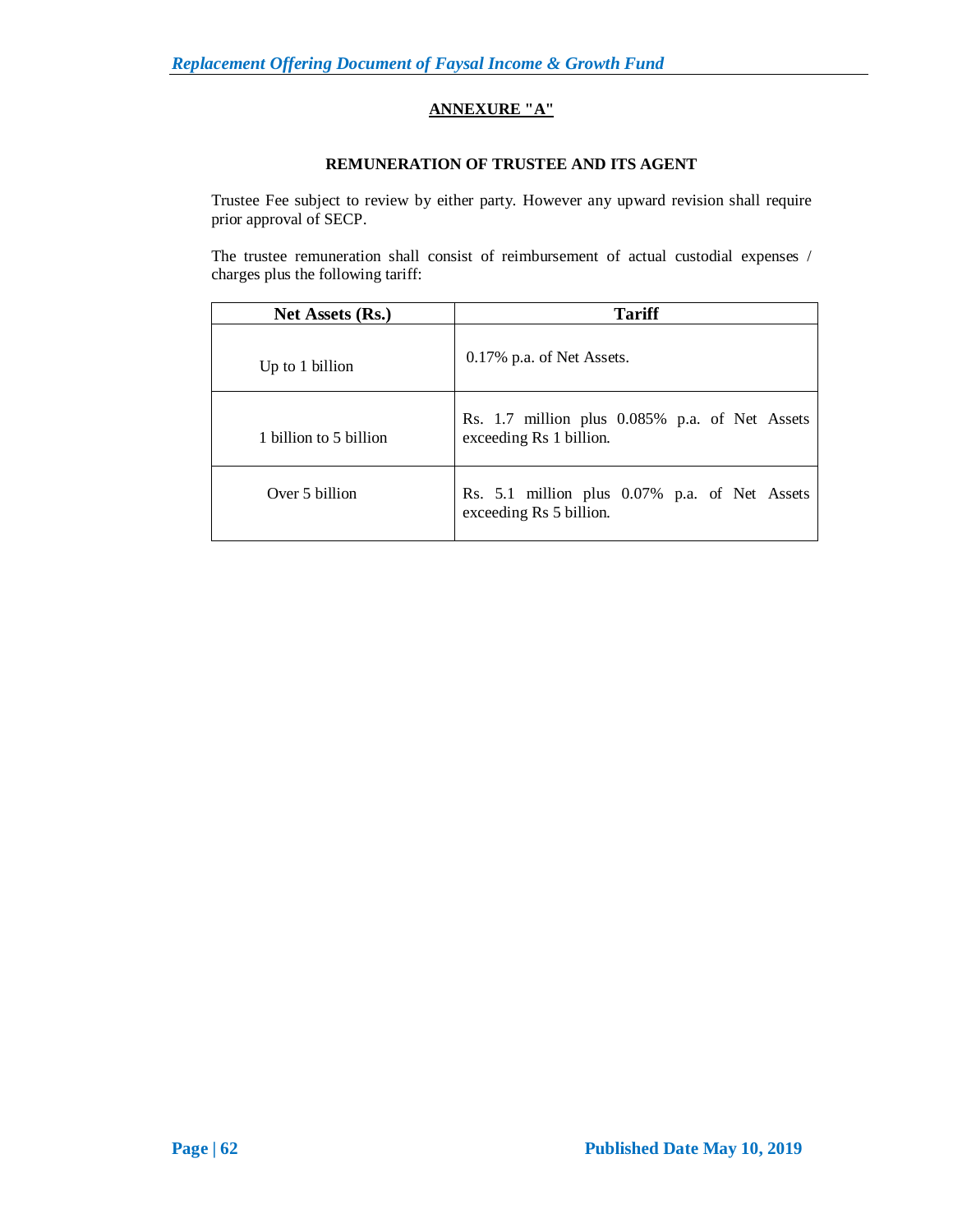# **ANNEXURE "B"**

## **CURRENT LEVEL MANAGEMENT FEE**

**Current level of management remuneration:** 1.5% per annum of average daily Net Assets.

Provided that the remuneration so calculated shall not exceed the maximum remuneration allowed under Non-Banking Finance Companies and Notified Entities Regulation, 2008 (the regulation).

## **CURRENT LEVEL OF FRONT END & BACK END LOADS**

## **Front-End Load**

Current Front-end load: Up to 2.0% of the NAV, which will be included in the Offer Price

## **Back-end Load:** NIL

Note: Maximum sales load is charged upto 1.5% where transactions are done online or through website.

## **BUSINESS HOURS AND CURRENT CUT OFF TIME**

| <b>Business Hours</b>             | <b>Cut off Time</b>                  |
|-----------------------------------|--------------------------------------|
| Monday to Friday 9:00am to 6:00pm | Monday to Thursday 9:00am to 5.00 pm |
|                                   | Friday 9:00am to 5:00pm              |

The Cut-Off Time may vary from time to time as may be determined by the Management Company, under intimation to the trustee and SECP and the same shall be communicated to the Unit Holders before such unit transactions shall be effectuated.

#### **Note:**

1. Any change in the load structure and/or management fee shall be notified after prior approval of the Commission through an supplemental to this annexure and by publication in a widely circulated newspaper and/or as and how the SECP may direct.

2. Any change in the Cut-off Timing including for the month of Ramadan shall be notified to Investors/ Unit holders via Company's Website.